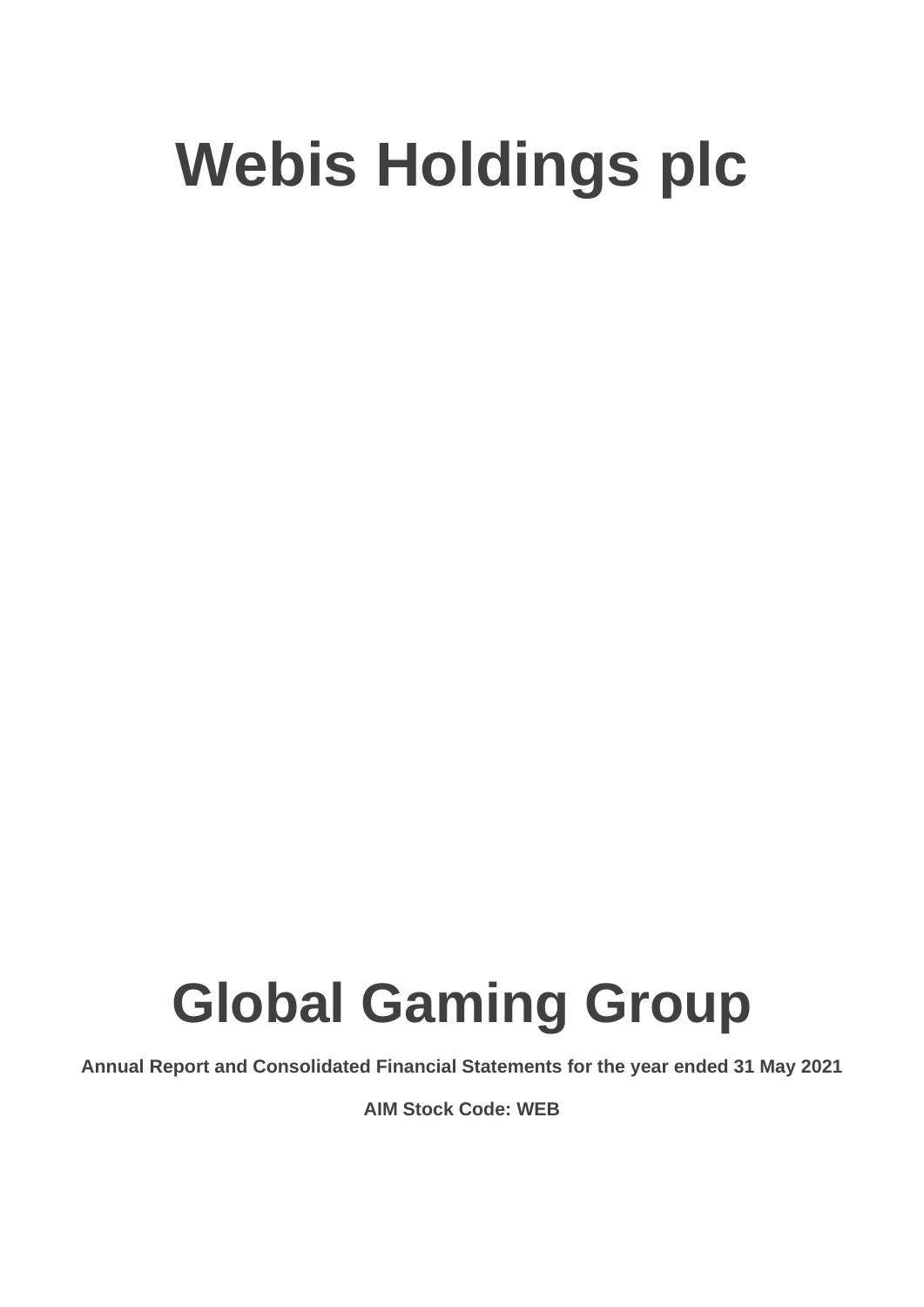## **Contents**

### **Our Performance**

- Group at a Glance
- Chairman's Statement
- Group Gaming Licences

### **Our Governance**

- The Board of Directors
- Directors' Report
- Corporate Governance Statement
- Audit, Risk and Compliance Committee Report
- Statement of Directors' Responsibilities
- Report of the Remuneration Committee

### **Our Financials**

- Independent Auditor's Report
- Consolidated Statement of Comprehensive Income
- Statements of Financial Position
- Statements of Changes in Equity
- Consolidated Statement of Cash Flows
- Notes to the Financial Statements

### **Shareholder Information**

- Notice of Meeting
- Company Information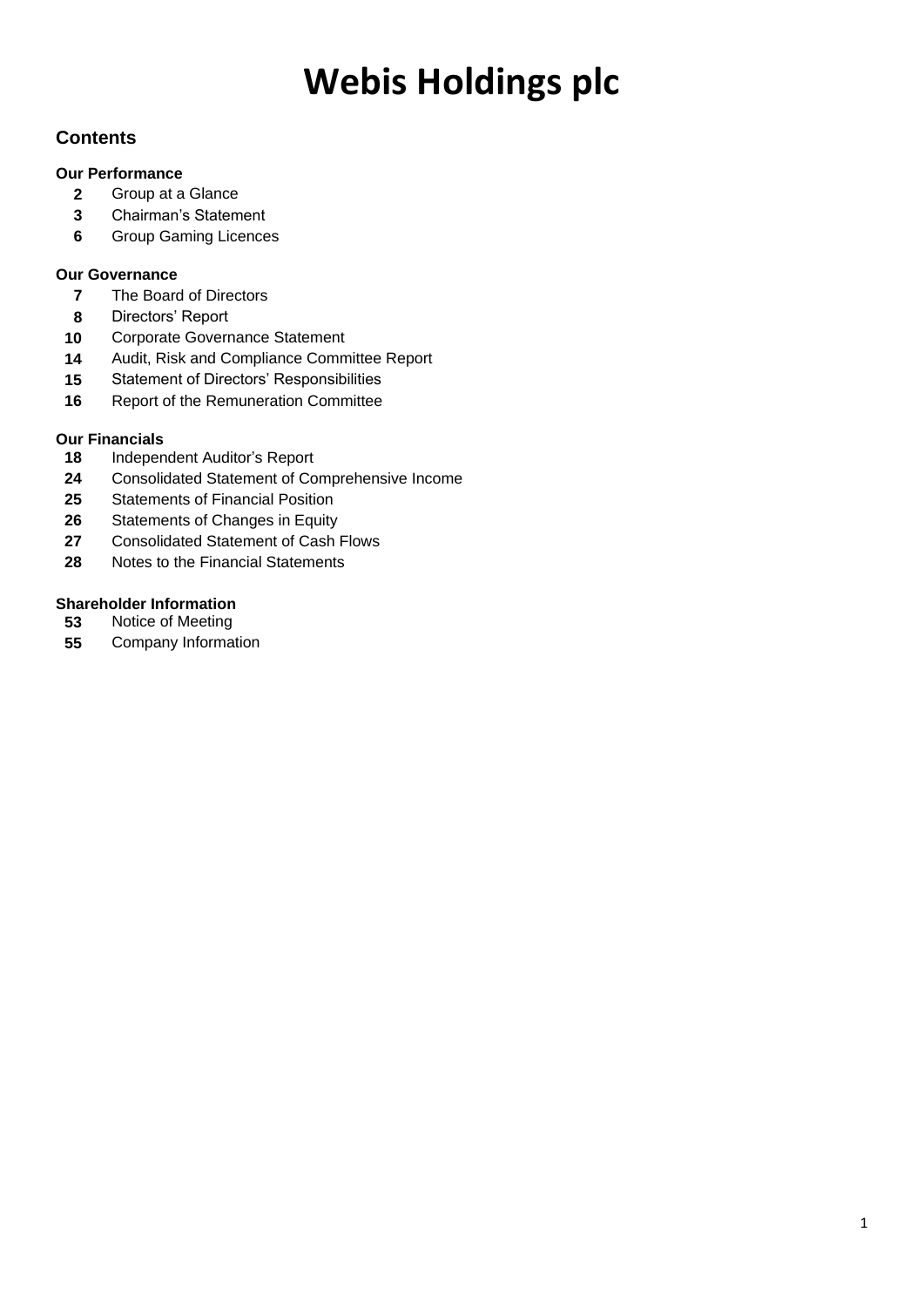### **Group at a Glance**

Webis Holdings plc (the "Company") and its subsidiary companies (together the "Group") operates two primary segments: -

**WatchandWager.com Ltd and WatchandWager.com LLC – Advanced Deposit Wagering ("ADW")**

**WatchandWager.com LLC – Cal Expo Harness Racetrack**

**WatchandWager.com Ltd** is regulated in the Isle of Man and operates a totalisator wagering hub through its United States Tote supplier, which enables it to conduct its ADW business by passing wagers directly into global racetrack betting pools in real time.

**WatchandWager.com LLC** has its operational base in Lexington, Kentucky, with its head office in Larkspur, California, and provides pari-mutuel wagering, or poolbetting, services through a number of distribution channels to a global client base. The company holds United States parimutuel licences for its ADW business in the USA, including a multi-jurisdictional licence issued by the States of North Dakota, and individual licences for the States of California, Maryland, Colorado, Minnesota, New York, Washington, West Virginia and Kentucky. The business provides wagering opportunities predominantly on horse and greyhound racing and has contracted with a significant number of prestigious racetrack partners within the United States, Hong Kong, France, Canada, United Kingdom, Ireland, and Australia amongst others. It provides wagering facilities to customers through its interactive website, *watchandwager.com*, as well as offering a business-tobusiness wagering product.

**WatchandWager.com LLC** also operates Cal Expo Harness Racetrack in Sacramento, California, under a licence issued by the California Horse Racing Board. This 'bricks and mortar' presence in the largest State economy in the USA continues to provide leverage for our related global parimutuel operations.

As part of the requirements for the Isle of Man licence, client funds for the Isle of Man licensed companies are held in fully protected segregated client accounts within an Isle of Man regulated bank.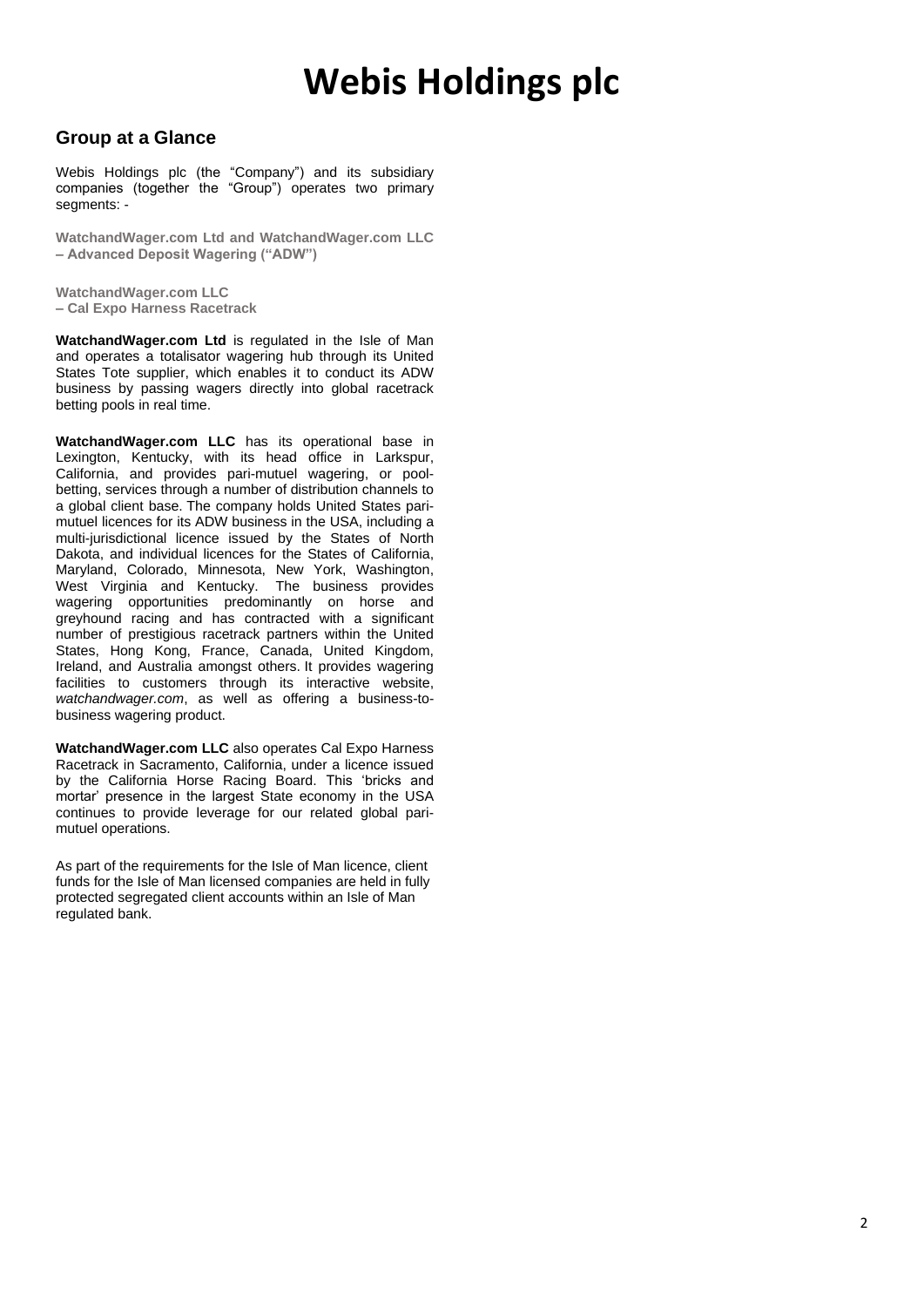## **Chairman's Statement**

#### **Introduction**

I am pleased to report an excellent performance from our core USA based business WatchandWager.com LLC ("WatchandWager") over the financial year with a significant surge in profitability as can be seen below. The company has proved to be robust despite the impact of Covid-19 upon our key content and operations. Our online business performed well, and our racetrack operation at Cal Expo was also remarkably resilient in the face of difficult operational challenges.

I am also pleased to report that these positive trends have continued into the new financial year. That said, we are very aware that with reduced leisure restrictions relating to Covid-19, we are now facing increased competition for the leisure dollar. This is a focus for our executive team based in the USA.

On a wider picture and perhaps most importantly, we believe that we have further cemented our position as a credible and proven licence operator across the USA and in particular in California. One needs only to take a cursory check of the online and business media to see the progress that has been made in regulating sports betting in many states in the USA. In addition, we continue to see significant large-scale merger and acquisition activity in the sector, unprecedented anywhere else but in the USA.

Our key focus and highest priority remains in California, the biggest market in the USA and indeed, by most statistics, ranked the fifth largest economy in the world. We remain very well positioned in this state and this is commented on in more detail below.

It should be noted that this positive report comes with the caveat that external factors, including a potential increase in COVID-19 or any other factors outside our control, could have a detrimental impact on business performance.

#### **Year End Results Review**

The Group amounts wagered for the year ended 31 May 2021 were US\$ 132.1 million (2020: US\$ 105.3 million). Gross Profit reported was up at US\$ 5.8million (2020: US\$ 4.53 million), an increase of 27.9% on prior year.

Operating costs were up on last year at US\$ 5.3 million, (2020 US\$ 4.9 million), with the increases primarily due to managing our operation effectively during the pandemic and increases in costs directly related to the improvement in performance in the year under review.

I am pleased to report our profit for the year was US\$ 0.824 million, a marked increase on the 2020 loss of US\$ 0.284 million. This is a very significant turnaround from our previous losses in 2020 and 2019 and shows signs of promise for the future.

Shareholder equity stands at US\$ 1.7 million (2020: US\$ 0.9 million). Total cash stands at US\$ 5.1 million (2020: US\$ 4.0 million), which includes ring-fenced funds held as protection against our player liability as required under USA and Isle of Man gambling legislation. An amount of US\$ 0.88 million was held during the year as bonds and deposits with regulatory authorities.

Shareholders should note that during the previous period, through our US bankers Wells Fargo, we applied for and received a loan of \$319,994 from the USA Small Business Administration ("SBA"). Subsequent to the end of this period, a forgiveness application has been submitted for the entirety of this loan, which is currently under review with the SBA. We are confident that we have proven to Wells Fargo and the SBA that this loan was fully utilized in the correct manner, namely, to ensure that all staff were retained on payroll and that no redundancies or furlough schemes were entered into. As a result, we expect that this loan will be fully forgivable, and the Group has accordingly fully recognised this as income as of 31 May 2021.

#### **Approach to Risk and Corporate Governance**

As part of the adoption of the Quoted Companies Alliance Corporate Governance code in 2018, the Board completed an assessment of the risks inherent in the business and defined and adopted a statement of risk appetite, being the amount and type of risk, it is prepared to seek, accept or tolerate in pursuit of value. This being: -

*"The Group's general risk appetite is a moderate, balanced one that allows it to maintain appropriate growth, profitability and scalability, whilst ensuring full regulatory compliance."*

The Group's primary risk drivers include: -

**Strategic** Reputational Credit **Operational** Market Liquidity, Capital and Funding Regulatory and Compliance **Conduct** 

Our risk appetite is classified under an "impact" matrix defined as Zero, Low, Medium and High. Appropriate steps are implemented to ensure the prudential control monitoring of risks to the Group and the Audit, Risk and Compliance Committee oversees this essential requirement. Further details of the Corporate Governance Statement will be found on pages 10 to 13 of this report and should be read in conjunction with my report.

The Board refined the Group's business plan which incorporates the risk and compliance framework.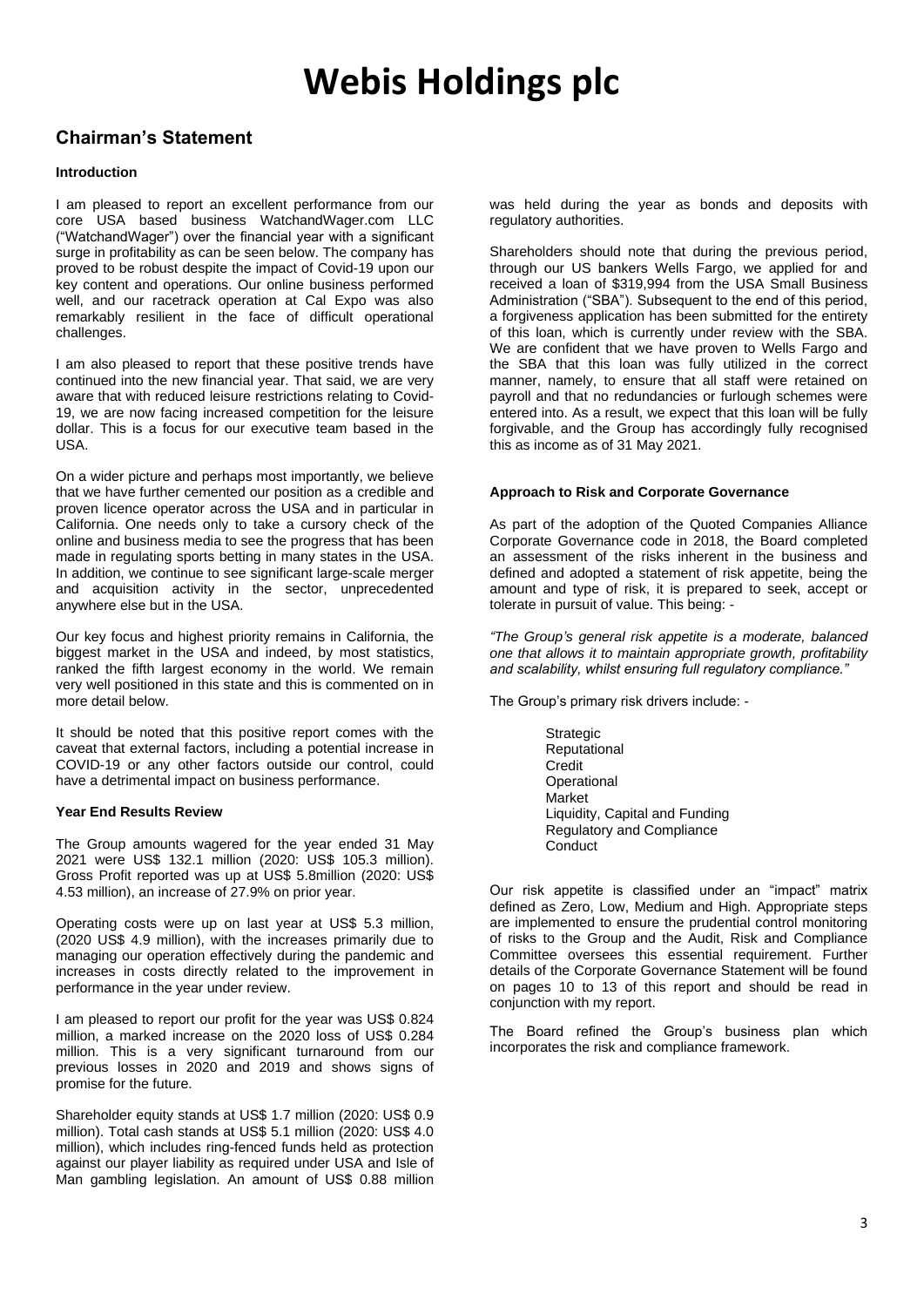### **Chairman's Statement continued**

#### **Performance by Sector**

#### **WatchandWager**

#### **Business-to-Consumer** *www.watchandwager.com***/***mobile*

This sector performed very well during the period. We experienced a 53% increase in handle versus the same period last year. Importantly, we saw a 67% increase in active player wagering from our non-rebate players on the website versus the prior year. This sector derives a much higher margin than our Business-to-Business operation.

These increases have primarily been due to improvements in our website application especially in the areas of content, player verification, payments, retention, and re-activation marketing. It should be noted that we did not spend any significant sums on external media advertising for player acquisition. This was a deliberate policy as we continue to manage cash flow throughout the operation.

That said, we should be realistic about the levels of growth that we saw during the period and these levels. We believe that equivalent levels have been achieved by our competitors, especially the major online gaming companies. This means that making this sector more competitive is a key goal for the company.

#### **Business-to-Business**

This sector covers the provision of pari-mutuel (pool) wagering to high-roller clients, many of whom specialise in algorithmic, or computer assisted trading, on a wide range of global racetracks.

Conversely, this sector was mainly stagnant during the period and is becoming increasingly competitive as content holders manage their rates and control distribution. Whilst it is important that we manage and provide the highest standard of service to existing and potentially new players, we will only engage in business if it is compliant with the key licences that we hold. It goes without saying that our licences are the key asset that the company holds. In addition, we will only engage in business in this sector if it provides a satisfactory margin back to WatchandWager, otherwise this becomes a race to the bottom.

#### **Cal Expo**

Our racetrack operation at Cal Expo Sacramento performed very well during the period under adverse operational challenges due to Covid-19. We were unable to race at the end of the season as directed by the Sacramento Department of Health and on most days, we were unable to allow customers onto the track. This of course reduced our on-track revenue to almost zero, while the cost of operations remained higher due to emergency procedures relating to the pandemic.

Against that, our product was extremely strong and well covered in the racing media. This meant that we received a

significant increase in wagering from our online and international partners (typically known in industry parlance as "dark monies") and this offset the losses at the track.

Importantly, I am very pleased to report that we operated a safe and successful meeting with no fatalities amongst our large horse population. Health and safety and the protection of our equine and human participants continues to be integral to our operation at Cal Expo.

#### **Covid-19 and other risk factors**

During the period we have updated our Risk Assessment procedures and will continue to do so. Of course, in terms of our online operations, IT Security remains integral to our operations, and we have made many improvements in this area during and after the period reported. In terms of our retail operations, external threats such as Covid-19 remain a concern, albeit largely out of our control. In the same way, the persistent wildfires in California remain a risk to our operations, but we have robust protocol in place to deal with these external issues.

#### **Licences, Regulatory and Compliance**

I am pleased to report that during the period we renewed all our key licences. As reported, we also added further States for licenced wagering. We also commissioned a comprehensive legal opinion of our position regarding stateby-state wagering. This was well received by our bankers, payment providers, and content providers.

In addition, I can report that the Group did not have any regulatory breaches or complaints from our valued content providers during the period, and indeed to date. We consider compliance and social responsibility to be important to the brand and company.

#### **Subsequent Events (post period reported)**

#### **Trading**

As mentioned above, I can report our positive trading momentum has continued. We are seeing good levels of business in our B2C sector and at Cal Expo, even whilst we are out of season. Our B2B business remains steady but showing little growth as per previous trends.

With the usual caveat for external factors, the Board remains confident of continued progress and reasonable profitability. A further update will be provided post half year with an announcement due in February 2022.

#### **Cal Expo License Renewal**

As reported, we have resumed racing in November 2021 and expect a positive and profitable season currently planned through end of April 2022. Shareholders should be reminded that our licence with our Cal Expo state landlord lasts until 2025, with an option to renew until 2030. This remains our most important asset as analysed in the section below. We continue to enjoy good relations with our landlord and our State regulator and that is very important to our business.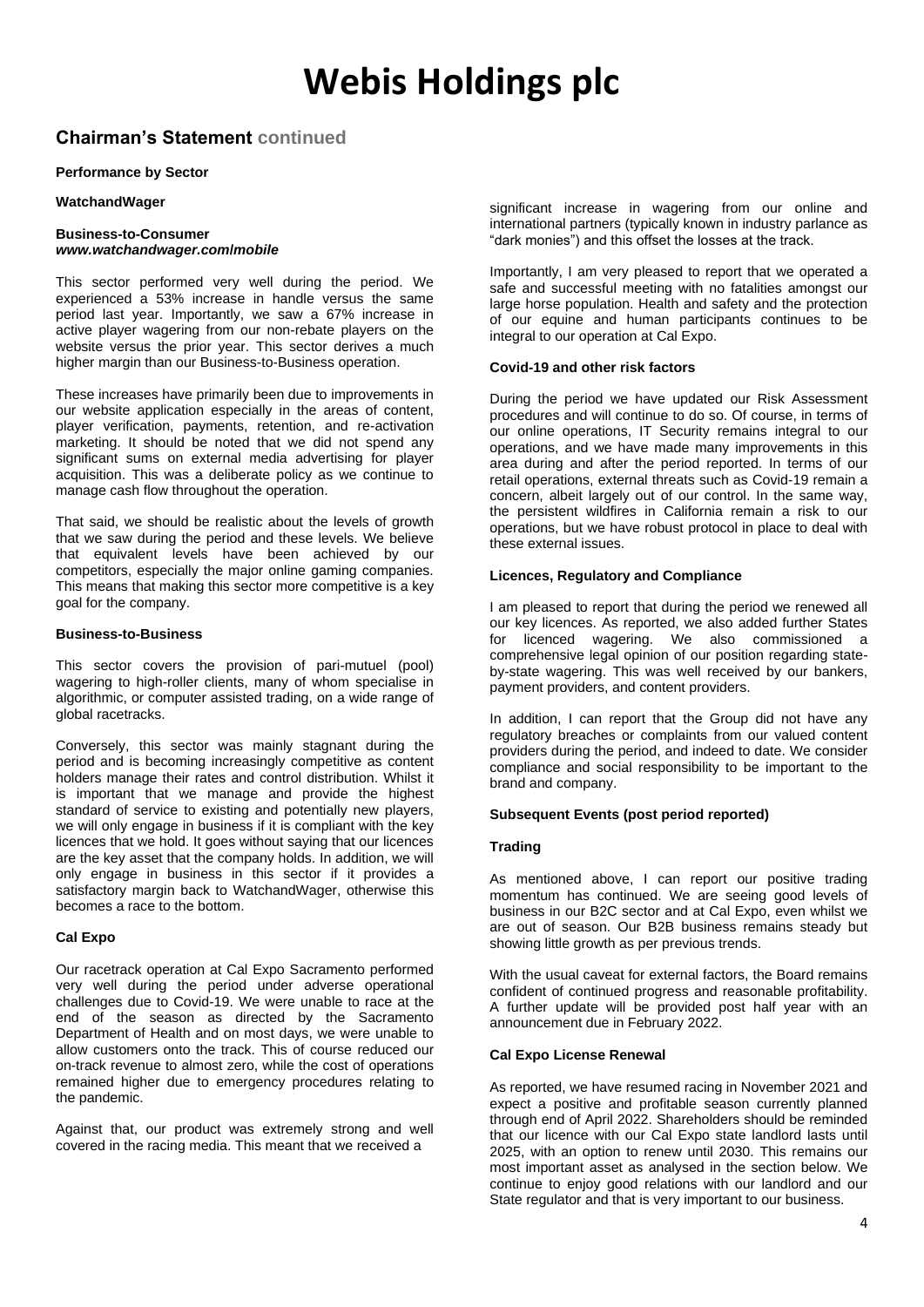## **Chairman's Statement continued**

#### **USA/CA regulated sports betting**

This area is of course arguably the most interesting area of our business, with our strategic licences in California in both online and land-based gambling the priority to the company. Shareholders will have noted the increasing expansion in regulated sports wagering across the USA, and we remain well positioned in California, truly the land of opportunity, given likely regulation and the enormous market size in the State.

At time of writing, we are aware of at least four separate bills/propositions that could be voted upon in November 2022, in the form of a proposition (referendum). We are working closely with our advisors and contracted lobbyists in Sacramento to provide input into the political process. It should be noted that we strongly oppose the current Native American proposition which is based on sports gaming only to be available via their own casinos and land. This is obviously commercially highly unattractive to anyone who understands the sports betting business and will derive negligible revenue to the state. We much prefer several of the more progressive draft bills in the State, which provide credible opportunities for all licensed land based and mobile operators based in the State. We continue to work with regulators to make them understand these issues and drive forward an economically attractive option for the State and licence holders.

It should be noted we continue to also assess other opportunities outside California and will update shareholders if feasible business opportunities come to rise.

Finally, all observers will know that the rapid expansion of regulated gaming in the USA is the most exciting development in the sector globally. As a company we are very confident of our position in the USA and California in particular and our unique position. We welcome dialogue with credible software providers or operators in the sector who wish to assist our efforts. Should these discussions move forward, we will of course update shareholders in line with our regulatory obligations.

#### **Summary and Outlook**

I wish to confirm the support of our principal shareholder for our USA operations, strategy, and expansion plans. We are in a stable and improved position as a business, and we also believe we can raise further capital to support our operations both short term and indeed for future funding of our USA strategy.

Finally, I would like to thank all our shareholders and customers for their continued loyalty. In addition, I would like to thank all of our staff and team for their work and commitment to keeping the operation "on the road" during some of the logistical difficulties all companies have experienced in the recent period.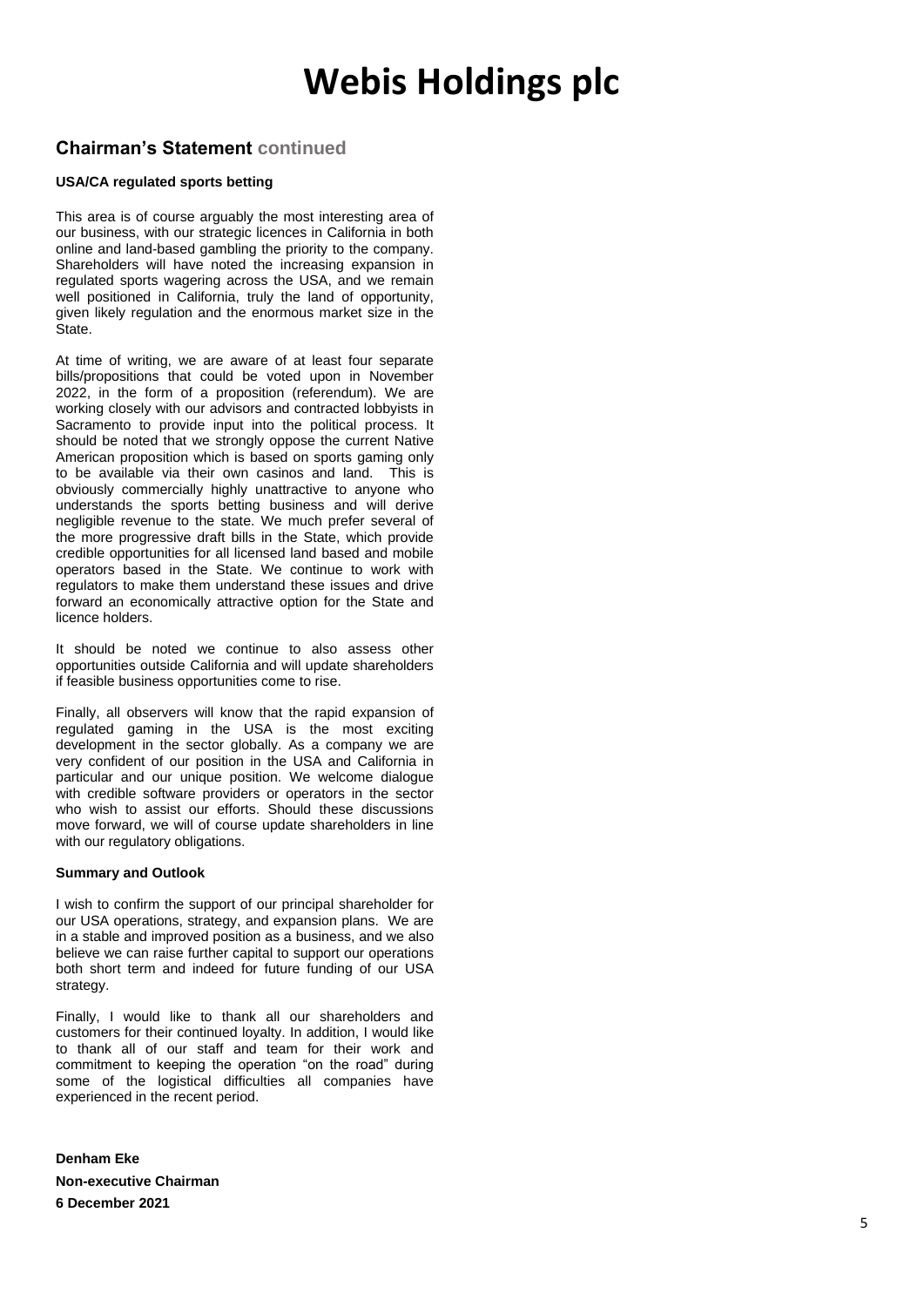## **Group Gaming Licences**

### **Webis Holdings plc**

Isle of Man Gambling Supervision Commission

#### **WatchandWager.com Ltd**

Isle of Man Gambling Supervision Commission

### **WatchandWager.com LLC - Advanced Deposit Wagering**

#### **Multi-jurisdictional**

California Horse Racing Board

North Dakota Racing Commission

#### **State by State**

- California Horse Racing Board
- Colorado Division of Racing Events
- Kentucky Horse Racing Commission
- The Maryland Jockey Club
- Minnesota Racing Commission
- New York State Gaming Commission
- North Dakota Racing Commission
- Washington Horse Racing Commission
- West Virginia Racing Commission

### **WatchandWager.com LLC - Cal Expo Harness Racing**

California Horse Racing Board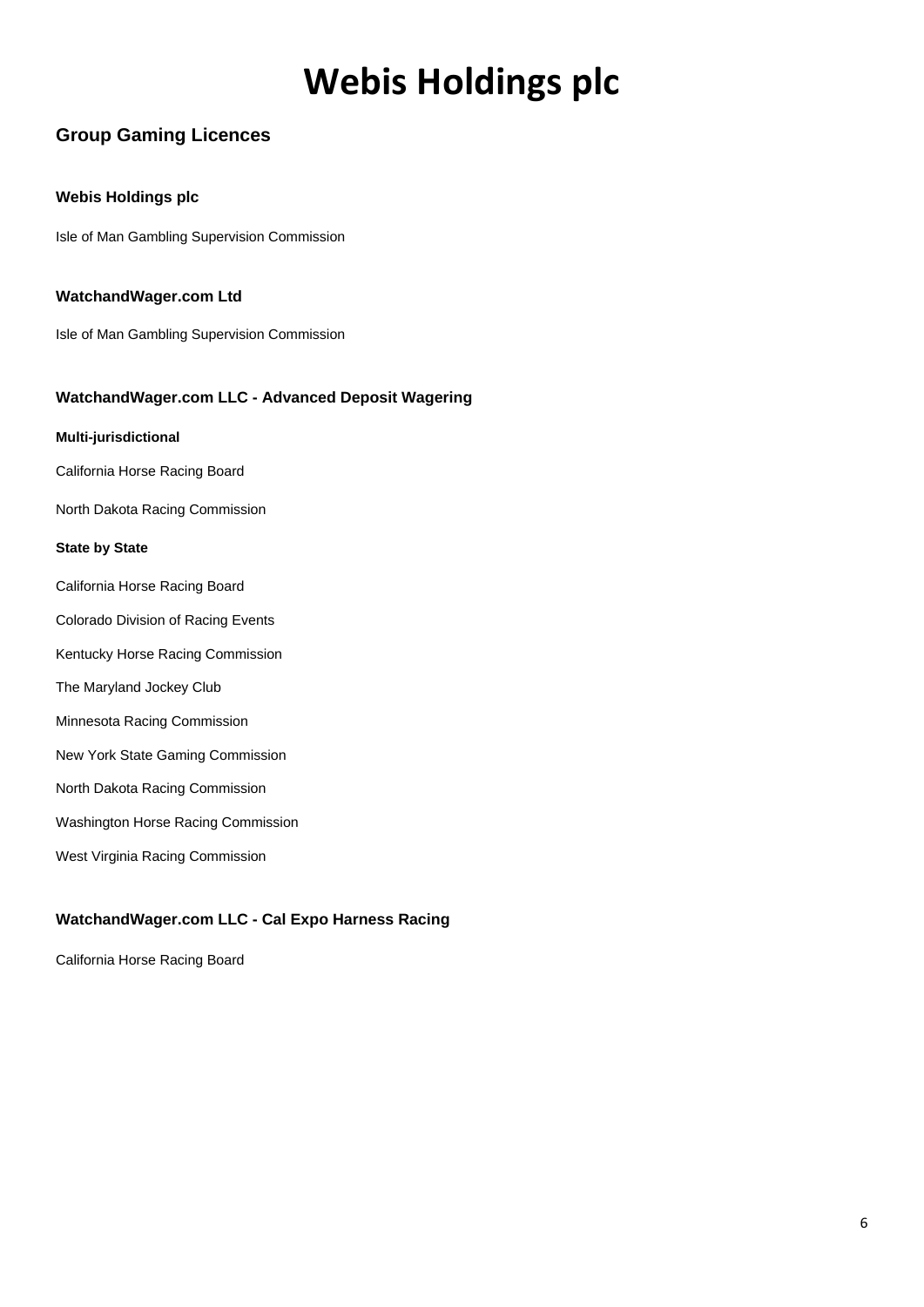### **The Board of Directors**

#### **Denham Eke, aged 70**

**Non-executive Chairman**

Denham Eke began his career in stockbroking before moving into corporate planning for a major UK insurance broker. He is a director of many years' standing of both public and private companies involved in the mining, leisure, manufacturing and financial services sectors.

Denham Eke was appointed Non-executive Chairman in April 2003.

### **Ed Comins, aged 52**

**Managing Director**

Ed Comins has 30 years' experience in the betting and gaming industry with Coral,<br>Ladbroke Casinos, the Tote and Ladbroke Casinos, the Tote and GameAccount. At the Tote he had overall responsibility for developing Totepool's parimutuel business as General Manager of Tote Direct and Development Director for Totepool. He was Commercial Director for GameAccount, a provider of online skill games, where he managed betting partner relationships with key sportsbooks.

Ed Comins joined the Board in May 2010.

### **Richard Roberts, aged 57**

**Non-executive Director**

Richard Roberts has served in executive and board positions over the past 25 years in the online gaming and betting industries, leading US digital operations in iGaming, ADW and fantasy sports markets. In his current position, he is the President of Digital Gaming for Mohegan Gaming and Entertainment.

Richard Roberts joined the Board in April 2021.

#### **Sir James Mellon, aged 92**

**Non-executive Director**

Sir James Mellon is a former British diplomat whose final post was a Director-General for Trade and Investment, United States and Consul-General, New York. He has many years of corporate experience having been a chairman or director of numerous public and private companies.

Sir James Mellon joined the Board in January 2012.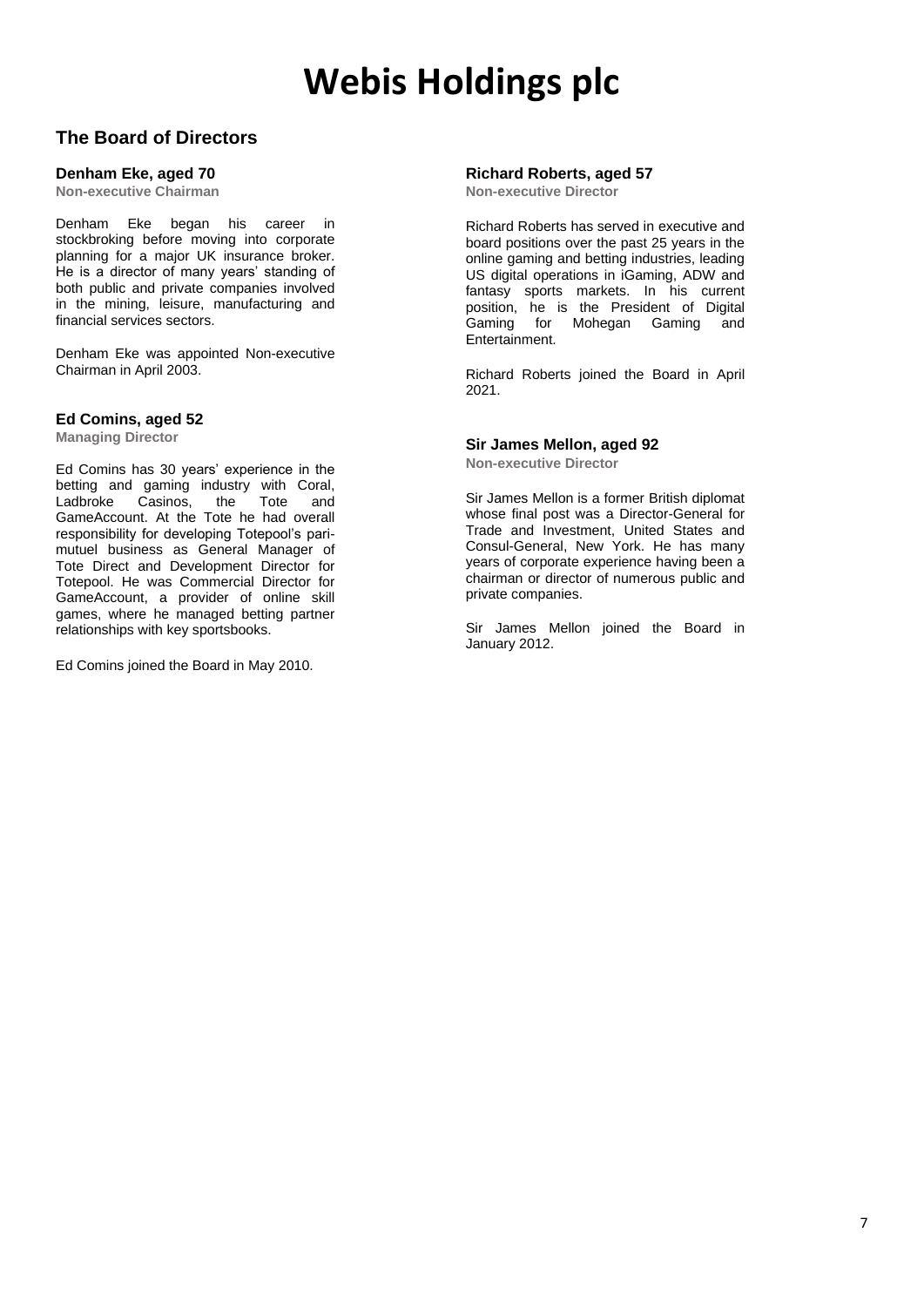## **Directors' Report**

The Directors present their annual report and the audited consolidated financial statements for the year ended 31 May 2021.

#### **Principal activities**

The Group operates:

- a pari-mutuel service to individual and business customers; and
- a racetrack under a licence issued in California, USA.

#### **Business review**

The Group operates on a worldwide basis and provides online and offline facilities in respect of a wide variety of parimutuel events.

A more detailed review of the business, its results and future developments is in the Chairman's Statement on pages 3 to 5.

#### **Proposed dividend**

The Directors do not propose the payment of a dividend (2020: US\$Nil).

#### **Policy and practice on payment of creditors**

It is the policy of the Group to agree appropriate terms and conditions for its transactions with suppliers by means of standard written terms to individually negotiated contracts. The Group seeks to ensure that payments are always made in accordance with these terms and conditions.

#### At the year-end there were 31 days (2020: 26 days) of purchases in trade creditors.

#### **Financial risks**

Details relating to financial risk management are shown in note 21 to the financial statements.

#### **Directors and Directors' interests**

The Directors who held office during the year and to date were as follows:

| Denham Eke             | Non-executive Chairman                                |
|------------------------|-------------------------------------------------------|
| <b>Ed Comins</b>       | <b>Managing Director</b>                              |
| Sir James Mellon       | Non-executive Director                                |
| Nigel Caine            | Non-executive Director (resigned 19<br>November 2020) |
| <b>Richard Roberts</b> | Non-executive Director (appointed 9<br>April 2021)    |

The Director retiring by rotation is Sir James Mellon who, being eligible, offers himself for re-election.

The Directors who held office at the end of the year had the following interests in the ordinary shares of the Company and options to purchase such shares arising from incentive schemes:

#### **Directors' interests**

|                         |                                              | Ordinary shares                         |                                              | Options                                 |  |
|-------------------------|----------------------------------------------|-----------------------------------------|----------------------------------------------|-----------------------------------------|--|
|                         | <b>Interest</b><br>at end of<br>year<br>2021 | Interest at<br>start of<br>year<br>2020 | <b>Interest</b><br>at end of<br>year<br>2021 | Interest at<br>start of<br>year<br>2020 |  |
| Denham Eke <sup>1</sup> |                                              |                                         |                                              |                                         |  |
| Ed Comins               |                                              | —                                       | 14,000,000                                   | 14,000,000                              |  |
| <b>Richard Roberts</b>  |                                              |                                         |                                              |                                         |  |
| Sir James Mellon        |                                              |                                         |                                              |                                         |  |

<sup>1</sup> Denham Eke is Managing Director of Burnbrae Limited which holds 248,204,442 ordinary shares representing 63.10% of the issued capital of the Company.

Further details of the options issued to the executive Directors are contained in the Report of the Remuneration Committee on pages 16 and 17.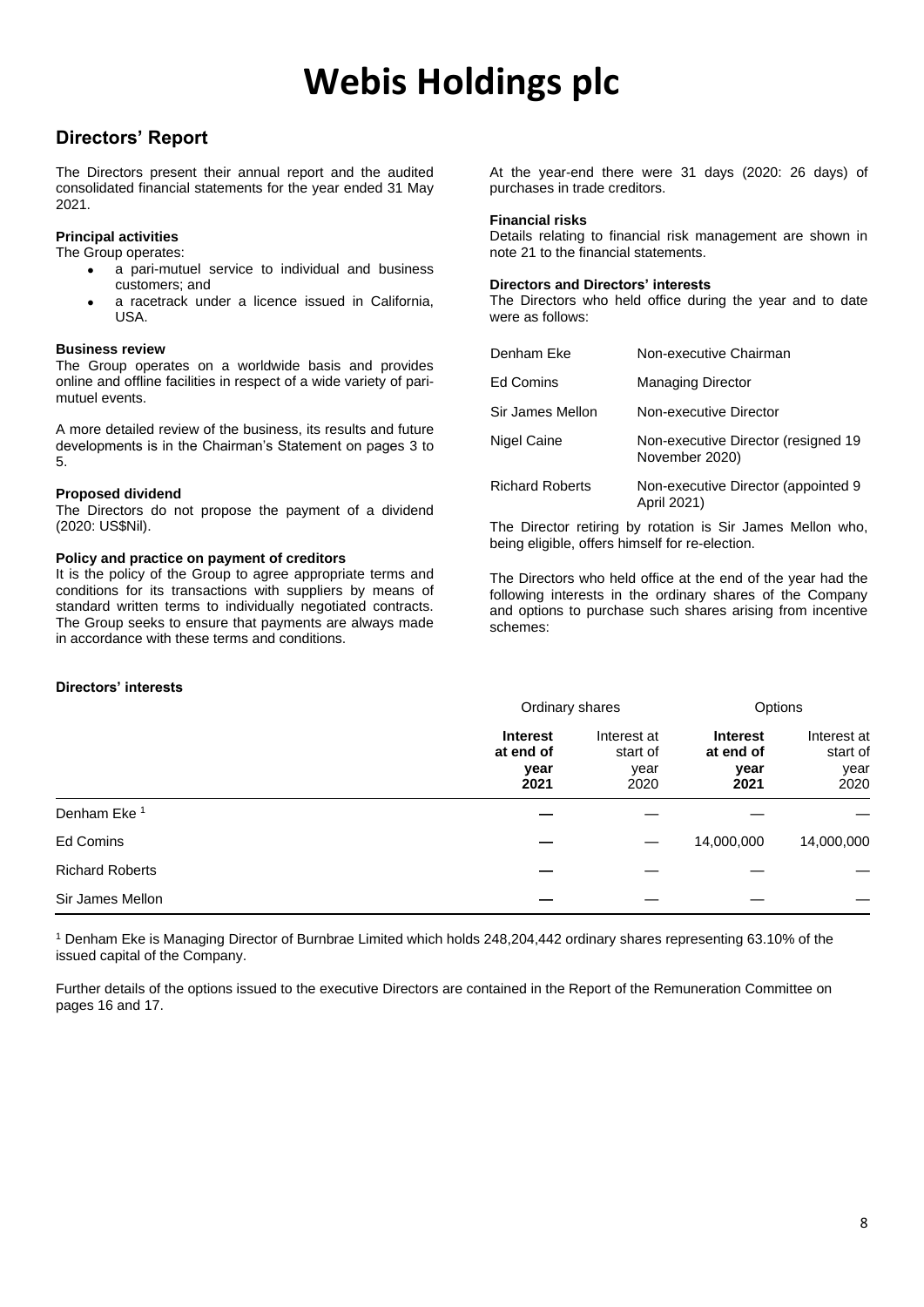### **Directors' Report continued**

#### **Substantial interests**

On 21 October 2021, the following interests in 3% or more of the Company's ordinary share capital had been reported:

|                         | %     | Number of<br>ordinary<br>shares |
|-------------------------|-------|---------------------------------|
| <b>Burnbrae Limited</b> | 63.10 | 248,204,442                     |

#### **Annual General Meeting**

Shareholders will be asked to approve at the Annual General Meeting certain resolutions as special business. Some of these resolutions have become routine business at the Annual General Meetings of most public companies, including your Company, and relate to the renewal of the authority for the Directors to allot relevant securities and the renewal of the powers for the Directors to allot equity securities for cash.

#### **Employees**

The Group is committed to a policy of equal opportunity in matters relating to employment, training and career development of employees, and is opposed to any form of less favourable treatment afforded on the grounds of disability, sex, race or religion.

The Group recognises the importance of ensuring employees are kept informed of the Group's performance, activities and future plans.

#### **Political and charitable contributions**

The Group made no political contributions during the year.

As part of the obligations of the pari-mutuel business in the United States, the Group made charitable contributions of US\$49,884 during the year (2020: US\$34,195).

#### **Auditors**

KPMG Audit LLC, being eligible, have expressed their willingness to continue in office in accordance with Section 12(2) of the Isle of Man Companies Act 1982.

On behalf of the Board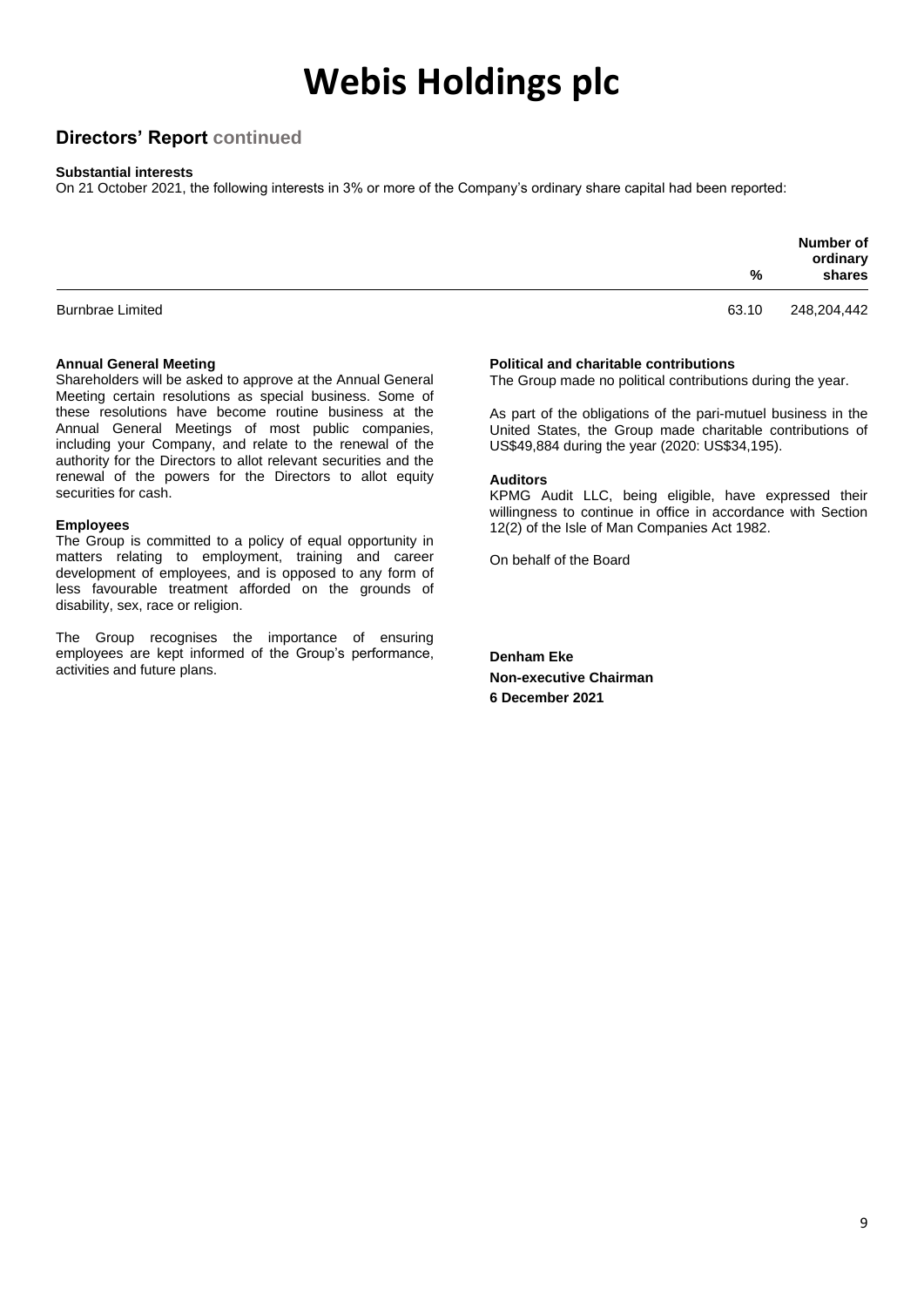### **Corporate Governance Statement**

#### **Corporate Governance Report**

The Webis Holdings Board (the "Board") is committed to best practice in corporate governance throughout Webis Holdings plc and all subsidiary companies (together the "Group"). The Directors have agreed to comply with the provisions of the Quoted Companies Alliance ("QCA") Corporate Governance Code for Small and Mid-Size Quoted Companies (2018) to the extent which is appropriate to its nature and scale of operations. This report illustrates how the Group complies with those principles.

#### **QCA Principle 1: Establish a strategy and business model which promotes long-term value for shareholders**

The strategy and business operations of the Group are set out in the Chairman's Statement on pages 3 to 5.

The Group's strategy and business model and amendments thereto, are developed by the Managing Director and his senior management team and approved by the Board. The management team, led by the Managing Director, is responsible for implementing the strategy and managing the business at an operational level.

The Group's overall strategic objective is to develop a profitable, sustainable advance deposit wagering ("ADW") platform that benefits from a wide and diverse client base, both business and retail. The Group operates through two principal operating subsidiaries: WatchandWager.com Ltd and WatchandWager.com LLC.

WatchandWager.com Ltd is regulated in the Isle of Man and operates a totalisator wagering hub through its United States Tote supplier, which enables it to conduct its ADW business by passing wagers directly into global racetrack betting pools in real time.

WatchandWager.com LLC has its operational base in Lexington, Kentucky, with its head office in Larkspur, California, and provides pari-mutuel, or pool-betting, wagering services through a number of distribution channels to a global client base. The company holds United States pari-mutuel licences for its ADW business in the US, issued by North Dakota, California, Kentucky, Minnesota, New York, West Virginia, Washington and Colorado. The business provides wagering opportunities predominantly on horse and greyhound racing and has contracted with a significant number of prestigious racetrack partners within the United States, Hong Kong, France, Canada, United Kingdom, Ireland, and Australia amongst others. It provides wagering facilities to customers through its website. watchandwager.com, as well as offering a business-tobusiness wagering product.

WatchandWager.com LLC also operates Cal Expo Harness Racetrack in Sacramento, California, under a licence issued by the California Horse Racing Board. This 'bricks and mortar' presence in the largest state economy in the US continues to provide leverage for our related global parimutuel operations.

The Group also plans to develop a licensed US-based sportsbook offering following the US Supreme Court ruling which paved the way to legalizing wagering on sports in the United States, subject to individual State legislation. This will probably be developed in partnership with one or more major operators and suppliers in the sector. The Group considers this market to be a significant growth area for our US operations. Significantly, there are a number of California draft Sports Betting Bills being currently debated, which specify that only existing land-based operators in the State will be eligible for license applications, in our case through the Cal Expo, Sacramento, CA racetrack facility. In the United States, WatchandWager.com LLC holds ADW licenses not only for California, but also for North Dakota (providing regulated access to a total of 26 states), together with the previously mentioned individual State licenses.

The Group operates in an inherently high risk and heavily regulated sector, and this is reflected in the principal risks and uncertainties.

In executing the Group's strategy and operational plans, management will typically confront a range of day-to-day challenges associated with these key risks and uncertainties and will seek to deploy the identified mitigation steps to manage these risks as they manifest themselves.

#### **QCA Principle 2: Seek to understand and meet shareholder needs and expectations**

The Group via the Managing Director seeks to maintain a regular dialogue with both existing and potential new shareholders in order to communicate the Group's strategy and progress and to understand the needs and expectations of shareholders.

Beyond the Annual General Meeting, the Managing Director and, where appropriate, other members of the senior management team or Board will meet with investors and analysts to provide them with updates on the Group's business and to obtain feedback regarding the market's expectations of the Group.

The Group's investor relations activities encompass dialogue with both institutional and private investors. From time to time, the Company attends private investor events, providing an opportunity for those investors to meet with representatives from the Group in a more informal setting.

#### **QCA Principle 3: Take into account wider stakeholder and social responsibilities and their implications for long-term success**

The Group is aware of its corporate social responsibilities and the need to maintain effective working relationships across a range of stakeholder groups. These include the Group's employees, clients, partners, suppliers, regulatory authorities and horseracing colleagues involved in the Group's track facility at Cal Expo. The Group's operations and working methodologies take account of the need to balance the needs of all of these stakeholder groups while maintaining focus on the Board's primary responsibility to promote the success of the Group for the benefit of its members as a whole. The Group endeavours to take account of feedback received from stakeholders, making amendments to working arrangements and operational plans where appropriate and where such amendments are consistent with the Group's longer-term strategy.

The Group takes due account of any impact that its activities may have on the environment and seeks to minimise this impact wherever possible. Through the various procedures and systems, it operates, the Group ensures full compliance with health and safety and environmental legislation relevant to its activities.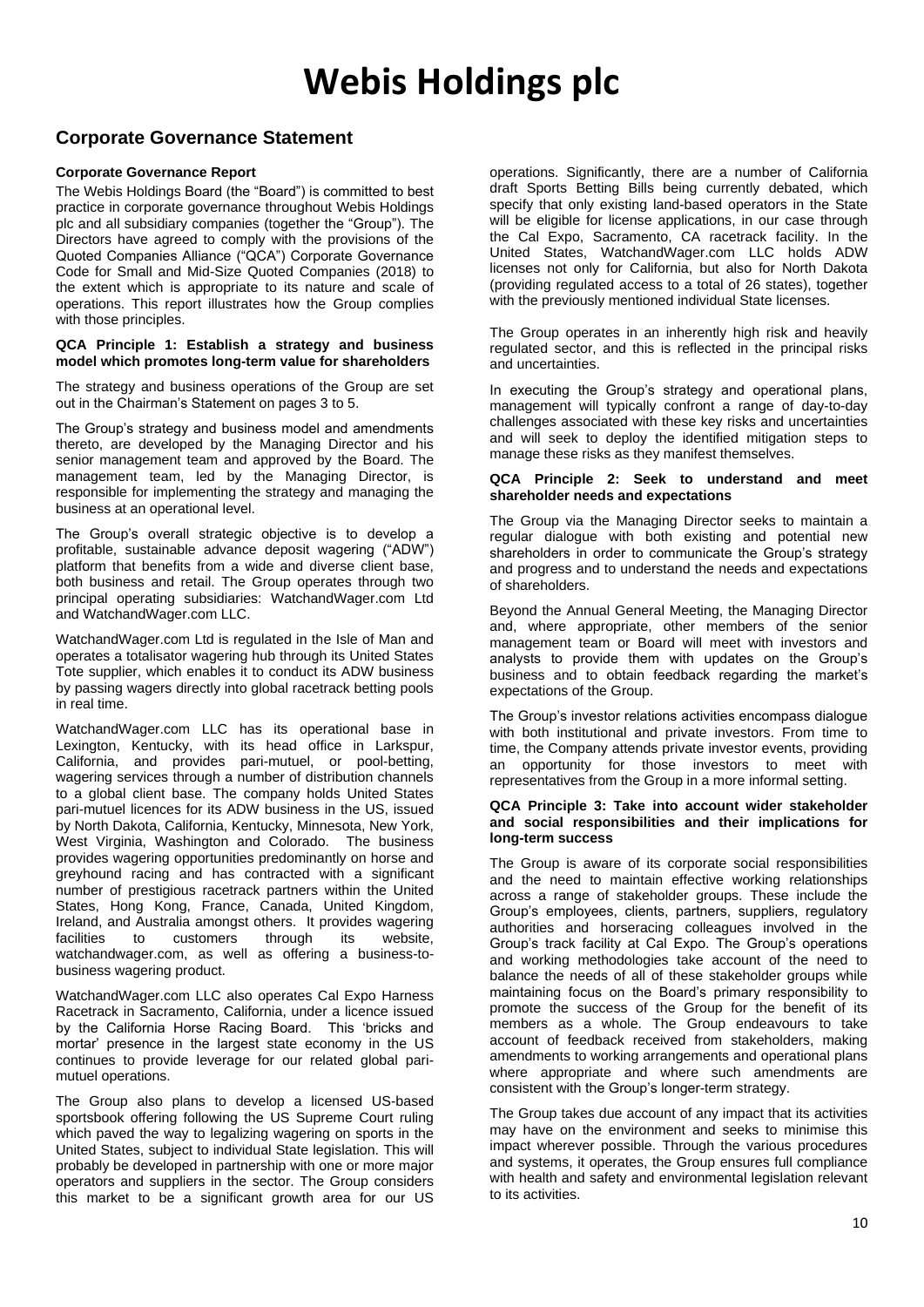### **Corporate Governance Statement continued**

#### **QCA Principle 4: Embed effective risk management, considering both opportunities and threats, throughout the organisation**

The Board is responsible for the systems of risk management and internal control and for reviewing their effectiveness. The internal controls are designed to manage rather than eliminate risk and provide reasonable but not absolute assurance against material misstatement or loss. Through the activities of the Group Audit, Risk and Compliance Committee, the effectiveness of these internal controls is reviewed annually.

A comprehensive budgeting process is completed once a year and is reviewed and approved by the Board. The Group's results, compared with the budget, are reported to the Board on a monthly basis.

The Group maintains appropriate insurance cover in respect of actions taken against the Directors because of their roles, as well as against material loss or claims against the Group. The insured values and type of cover are comprehensively reviewed on a periodic basis.

The senior management team meets at least monthly to consider new risks and opportunities presented to the Group, making recommendations to the Board and/or Group Audit, Risk and Compliance Committee as appropriate.

#### **QCA Principle 5: Maintain the board as a wellfunctioning, balanced team led by the chair**

The Group's Board currently comprises three Non-executive Directors and one Executive Director.

All of the Directors are subject to election by shareholders at the first Annual General Meeting after their appointment to the Board and will continue to seek re-election at least once every three years.

The Board is responsible to the shareholders for the proper management of the Group and meets at least four times a year to set the overall direction and strategy of the Group, to review operational and financial performance and to advise on management appointments. All key operational decisions are subject to Board approval.

Non-executive Directors, Sir James Mellon and Richard Roberts, are considered to be independent. The other Nonexecutive Director is not considered to be independent given his connection to the Company's controlling shareholder. The QCA Code suggests that a board should have at least two independent Non-executive Directors. The Board considers that the current composition and structure of the Board of Directors have been appropriate to maintain effective oversight of the Group's activities to date. However, the Board is aware that further oversight through independent Non-executive Directors could be beneficial to the governance environment. This process is under review and is pending the further development of business opportunities in the US in order to be able to determine the exact need and requirements.

Non-executive Directors receive their fees in the form of a basic cash emolument. The Executive Director receives a basic cash salary and also holds options over the Group's shares. The number and terms are set out on pages 16 and 17.

The option grant concerned is not deemed to be significant for the individual Executive Director. The current remuneration structure for the Board's Executive and Nonexecutive Directors is deemed to be proportionate.

#### **QCA Principle 6: Ensure that between them the Directors have the necessary up-to-date experience, skills and capabilities**

The Board considers that all of the Executive and Nonexecutive Directors are of sufficient competence and calibre to add strength and objectivity to its activities and bring considerable experience in the operational and financial development of gambling and horseracing companies.

The Directors' biographies are set out on page 7.

The Board regularly reviews the composition of the Board to ensure that it has the necessary breadth and depth of skills to support the ongoing development of the Group. Whilst there is no Finance Director on the Board, the overview of the finance function is the responsibility of Piotr Schabik, aided by a non-Board Financial Controller.

The Chairman, in conjunction with the Company Secretary, ensures that the Directors' knowledge is kept up to date on key issues and developments pertaining to the Group, its operational environment and to the Directors' responsibilities as members of the Board. During the course of the year, Directors received updates from the Company Secretary and various external advisers on a number of corporate governance matters.

Directors' service contracts or appointment letters make provision for a Director to seek personal advice in furtherance of his or her duties and responsibilities, normally via the Company Secretary.

#### **QCA Principle 7: Evaluate board performance based on clear and relevant objectives, seeking continuous improvement**

Internal evaluation of the Board, the Committees and individual Directors is undertaken on an annual basis in the form of peer appraisal and discussions to determine their effectiveness and performance as well as the Directors' continued independence.

The results and recommendations that come out of the appraisals for the directors shall identify the key corporate and financial targets that are relevant to each Director and their personal targets in terms of career development and training. Progress against previous targets is also assessed where relevant.

The Board may utilise the results of the evaluation process when considering the adequacy of the composition of the Board and for succession planning.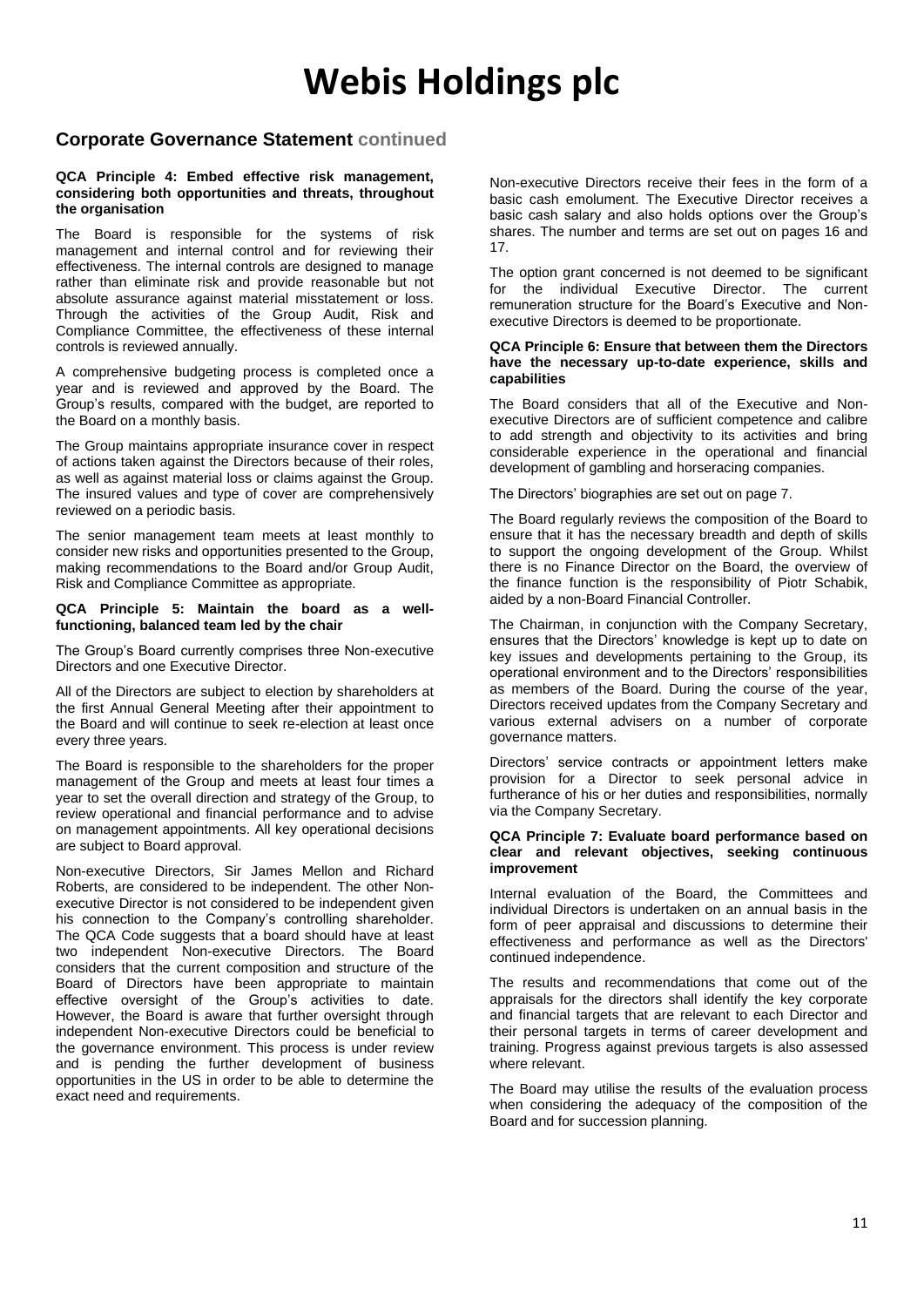### **Corporate Governance Statement continued**

#### **QCA Principle 8: Promote a corporate culture that is based on ethical values and behaviours**

The Board seeks to maintain the highest standards of integrity and probity in the conduct of the Group's operations. These values are enshrined in the written policies and working practices adopted by all employees in the Group. An open culture is encouraged within the Group, with regular communications to staff regarding progress and staff feedback regularly sought. The Executive Management regularly monitors the Group's cultural environment and seeks to address any concerns that may arise, escalating these to Board level as necessary.

The Group is committed to providing a safe environment for its staff and all other parties for which the Group has a legal or moral responsibility in this area. The Group's health and safety policies and procedures are enshrined in the Group's documented quality systems, which encompass all aspects of the Group's day-to-day operations.

#### **QCA Principle 9: Maintain governance structures and processes that are fit for purpose and support good decision- making by the board**

#### **The Role of the Board**

The Board is collectively responsible for the long-term success of the organisation. Its principal function is to determine the strategy and policies of the Group within an effective control framework which enables risk to be assessed and managed.

The Board ensures that the necessary financial and human resources are in place for the Group to meet its objectives and that business and management performances are reviewed. Furthermore, the Board ensures that the Group operates within its constitution, relevant legislation and regulation and that proper accounting records and effective systems of business control are established, maintained, documented and audited.

There are at least four formal Board meetings each year. All Board members have the benefit, at the Group's expense, of liability insurance in respect of their responsibilities as Directors and have access to independent legal or other professional advice if required. The Board has a formal schedule of matters which are reserved for its consideration and it has established three committees to consider specific issues in greater detail, being the Group Audit, Risk and Compliance, Remuneration and Nomination Committees. The Terms of Reference for each of these Committees are published on the Group's website.

#### **The Chairman**

The Chairman is responsible for leading the Board, ensuring its effectiveness in all aspects of its role, promoting a culture of openness of debate and communicating with the Group's members on behalf of the Board. The Chairman sets the direction of the Board and promotes a culture of openness and debate by facilitating the effective contribution of Nonexecutive Directors and ensuring constructive relations between Executive and Non-executive Directors. The Chairman also ensures that Directors receive accurate, timely and clear information. In doing so, this fosters a positive corporate governance culture throughout the Group.

#### **The Managing Director**

The Managing Director is responsible for managing the Group's business and operations within the parameters set by the Board.

#### **Non-executive Directors**

The Non-executive Directors are responsible for bringing independent judgement to the discussions held by the Board, using their breadth of experience and understanding of the business. Their key responsibilities are to constructively challenge and contribute to strategic proposals, and to monitor performance, resources, and standards of conduct, compliance and control, whilst providing support to executive management in developing the Group.

The Board has established a Group Audit, Risk and Compliance Committee ("ARCC"), a Remuneration Committee and a Nominations Committee with formally delegated duties and responsibilities. Sir James Mellon chairs both the ARCC and the Remuneration Committee.

#### **Group Audit, Risk and Compliance Committee**

The Group Audit, Risk and Compliance Committee (the "ARCC") meets at least two times each year and comprises two Non-executive Directors, currently Sir James Mellon (Chairman) and Denham Eke. The external auditors attend by invitation. Its role is to be responsible for reviewing the integrity of the financial statements and the balance of information disclosed in the accompanying Directors' Report, to review the effectiveness of internal controls and risk management systems and recommend to the Board (for approval by the members) the appointment or reappointment of the external auditor. The ARCC reviews and monitors the external auditor's objectivity, competence, effectiveness and independence, ensuring that if it or its associates are invited to undertake non-audit work it will not compromise auditor objectivity and independence.

Further information can be found within the Group Audit, Risk and Compliance Report contained within this Annual Report.

#### **Remuneration Committee**

The Remuneration Committee meets at least twice a year and comprises of two Non-executive Directors. It is chaired by Sir James Mellon and is responsible for determining the remuneration of the Executive Director, the Company Secretary and other members of the management. Committee members do not take part in discussions concerning their own remuneration.

Further information can be found within the Remuneration Report contained within this Annual Report.

#### **Nomination Committee**

The Nomination Committee is comprised of the whole Board. It is chaired by the Chairman of the Board and is responsible for making recommendations to the Board on matters relating to the composition of the Board, including Executive and Non-executive Director succession planning, the appointment of new Directors and the election and reelection of Directors. The Nomination Committee only meets as matters arise.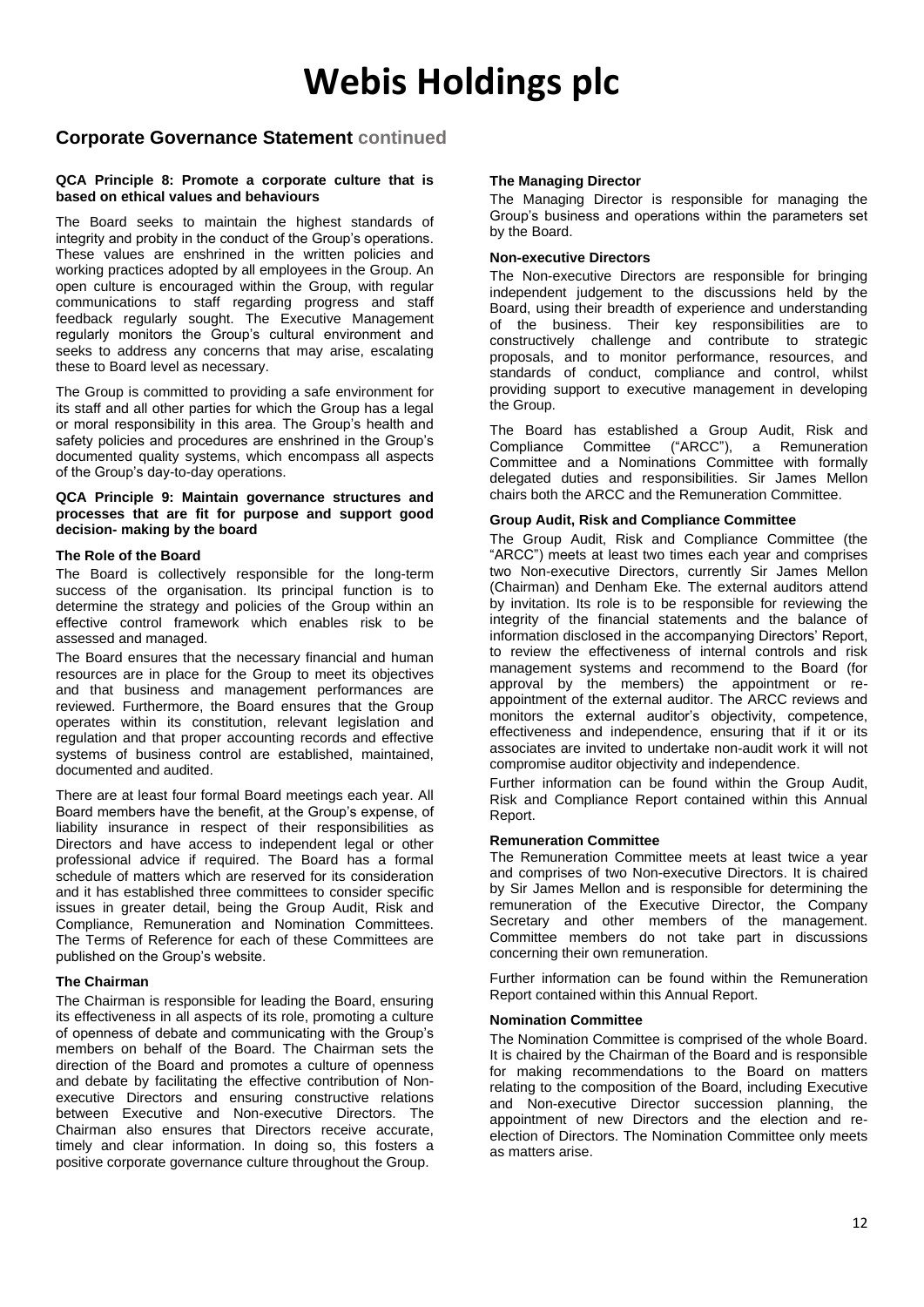### **Corporate Governance Statement continued**

#### **Appointments to the Board**

The principal purpose of the Nomination Committee is to undertake the assessment of the balance of skills, experience, independence and knowledge on the Board against the requirements of the business, with a view to determining whether any shortages exist. Having completed the assessment, the Committee makes recommendations to the Board accordingly. Appointments to the Board are made on merit, with due regard to the benefits of diversity. Within this context, the paramount objective is the selection of the best candidate, irrespective of background, and it is the view of the Board that establishing quotas or targets for the diversity of the Board is not appropriate.

All Director appointments must be approved by the Company's Nominated Adviser, as required under the AIM Rules, before they are appointed to the Board.

Prior to appointment, Non-executive Directors are required to demonstrate that they are able to allocate sufficient time to undertake their duties.

#### **Re-election**

The Group's Rules require that all Directors are submitted for election at the AGM following their first appointment to the Board. Thereafter all directors will submit themselves for reelection at least once every three years, irrespective of performance.

#### **Board and committee attendance**

The number of formal scheduled Board and committee meetings held and attended by Directors during the year was as follows: -

|                           | <b>Board</b> | <b>Audit</b> | <b>Remuneration</b> | <b>Nomination</b> |
|---------------------------|--------------|--------------|---------------------|-------------------|
| Denham<br>Eke             | 4/4          | 2/2          | 2/2                 | 2/2               |
| Sir<br>James<br>Mellon    | 4/4          | 2/2          | 2/2                 | 2/2               |
| Ed<br>Comins              | 4/4          |              |                     | 2/2               |
| Nigel<br>Caine            | 1/1          |              |                     |                   |
| Richard<br><b>Roberts</b> | 0/0          |              |                     |                   |

#### **QCA Principle 10: Communicate how the company is governed and is performing by maintaining a dialogue with shareholders and other relevant stakeholders**

The Group places a high priority on regular communications with its various stakeholder groups and aims to ensure that all communications concerning the Group's activities are clear, fair and accurate. The Group's website is regularly updated, and users can register to be alerted when announcements or details of presentations and events are posted onto the website.

Notices of General Meetings of the Company can be found here: http://www.webisholdingsplc.com/latest-news/.

The results of voting on all resolutions in general meetings are posted to the Group's website, including any actions to be taken as a result of resolutions for which votes against have been received from at least 20 per cent of independent shareholders.

#### **Approval**

This report was approved by the Board of Directors on 6 December 2021 and signed on its behalf by: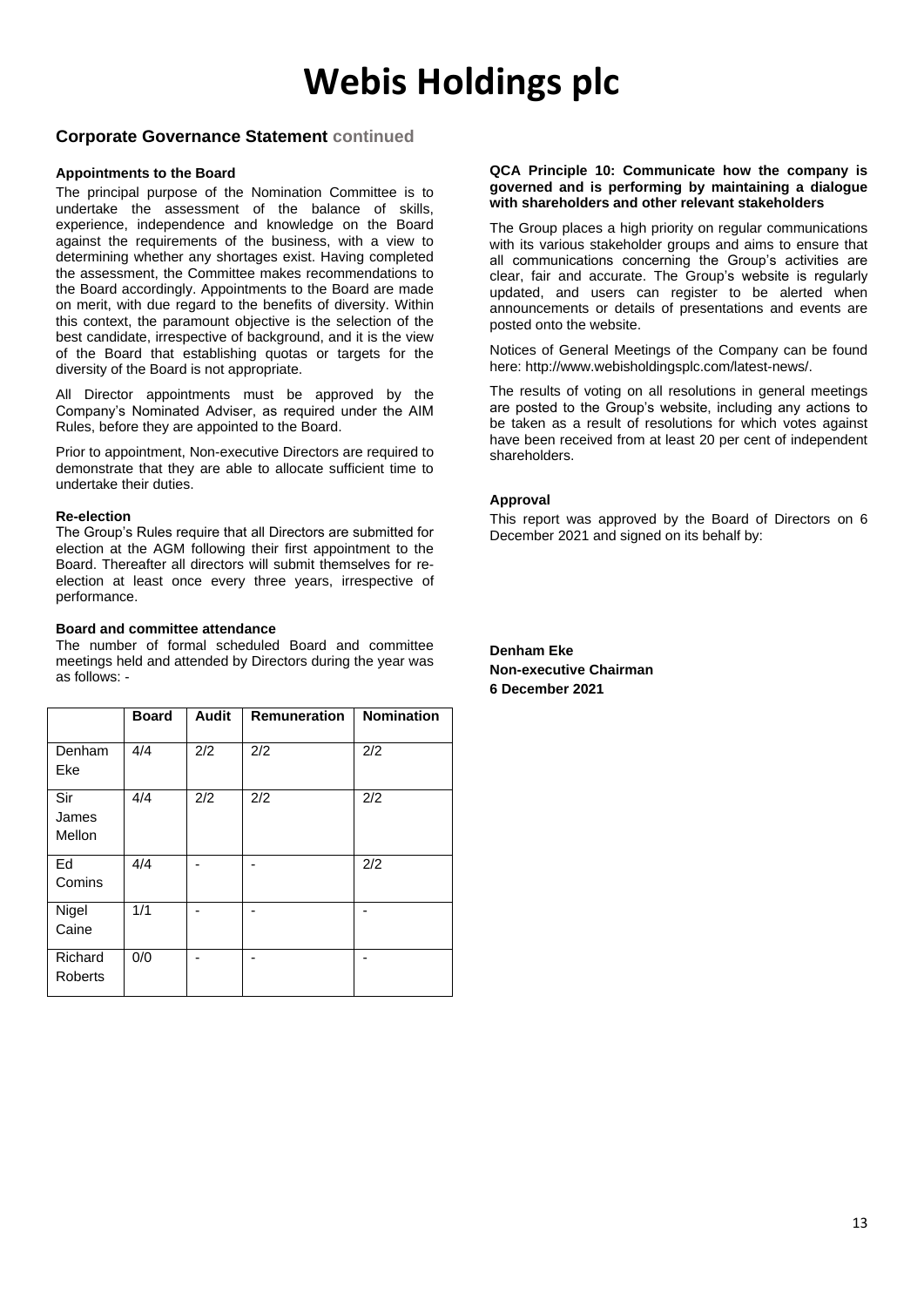### **Audit, Risk and Compliance Committee Report**

The Directors have agreed to comply with the provisions of the Quoted Companies Alliance ("QCA") Corporate Governance Code for Small and Mid-Size Quoted Companies (2018) to the extent which is appropriate to its nature and scale of operations.

This report illustrates how the Group complies with those principles in relation to its Group Audit, Risk and Compliance Committee (the "Committee").

#### **Membership**

The Committee comprises of two Non-executive Directors and the members are Sir James Mellon (Chairman) and Denham Eke. The composition of the Committee has been reviewed during the year and the Board is satisfied that the Committee members have recent relevant financial experience and the expertise to resource and fulfil its responsibilities effectively, including those relating to risk and controls.

#### **Meetings**

The Committee meets two times a year, including the review of the interim and full year results. Other Directors and representatives from the external auditors attend by invitation.

#### **Duties**

The Committee carries out the duties below for the Company and the Group as a whole, as appropriate:

- Monitors the integrity of the financial statements of the Company, including annual and half-yearly reports, interim management statements, and any other formal announcement relating to financial performance, reviewing significant financial reporting issues and judgements which they contain.
- Reviews and challenges the consistency of the information presented within the financial statements, compliance with stock exchange or other legal requirements, accounting policies and the methods used to account for significant or unusual transactions.
- Keeps under review the effectiveness of the Group's internal controls and risk management systems.
- Reviews the Group's arrangements for its employees to raise, in confidence, possible wrongdoing in financial reporting or other matters, the procedures for detecting fraud, prevention of bribery and adequacy and effectiveness of the Group's anti-money laundering systems and control.
- KPMG Audit LLC was appointed as auditor in 2002 and the Committee oversees the relationship with them including regular meetings to discuss their remit and review the findings and any issues with the annual audit. It also reviews their terms of appointment, meets them once a year independent of management and considers and makes recommendations to the Board, to be put to the Company for approval at the Annual General Meeting, in relation to the appointment, re-appointment and removal of the Company's external auditor. There are no contractual restrictions in place in respect of the auditor choice.
- The Committee is governed by a Terms of Reference and a copy of this is available on [www.webisholdingsplc.com](http://www.webisholdingsplc.com/) - the Company's website.

#### **2021 Annual Report**

During the year the Committee held two meetings and can confirm that it has received sufficient, reliable and timely information from management and the external auditors to enable it to fulfil its responsibilities.

The Committee has satisfied itself that there are no relationships between the auditor and the Group which could adversely affect the auditor's independence and objectivity and regular meetings have been held with them at both the planning stage prior to the audit and after the audit at the reporting stage.

All internal control and risk issues that have been brought to the attention of the Committee by the external auditors have been considered and the committee confirms that it is satisfied that management has addressed the issues or has plans to do so.

The Group has a number of policies and procedures in place as part of its internal controls and these are subject to continuous review and as a minimum are reviewed by the Committee on an annual basis.

The Committee has reviewed and discussed together with management and the external auditor the Company's financial statements for the year ended 31 May 2021 and reports from the external auditor on the planning for and outcome of their reviews and audit. The key accounting issues and judgements considered relating to the Group's financial statements and disclosures were as follows:

- Revenue recognition  $-$  the Committee considered the conditions of revenue recognition, including that of being recognised on an accrual basis. The Committee agreed that the current method of revenue recognition is appropriate for the market that the Group operates within and that revenue satisfied the necessary criteria to be recognised. Disclosures are included in note 1;
- Going concern  $-$  the Committee reviewed the going concern position of the Group, taking into account the 12-month cash flow forecasts and the continued support of the principal shareholder. The Committee is satisfied that preparing the financial statements on a going concern basis is appropriate. Disclosures are included in note 1;
- Cash balances  $-$  the Committee reviewed the cash position to ensure that it is able to meet its ongoing requirements and also has sufficient cash reserves to cover the relevant player liabilities. The Committee is satisfied that there are sufficient cash balances to meet its ongoing expenses and cover the player balances in full if required. Disclosures are included in note 12.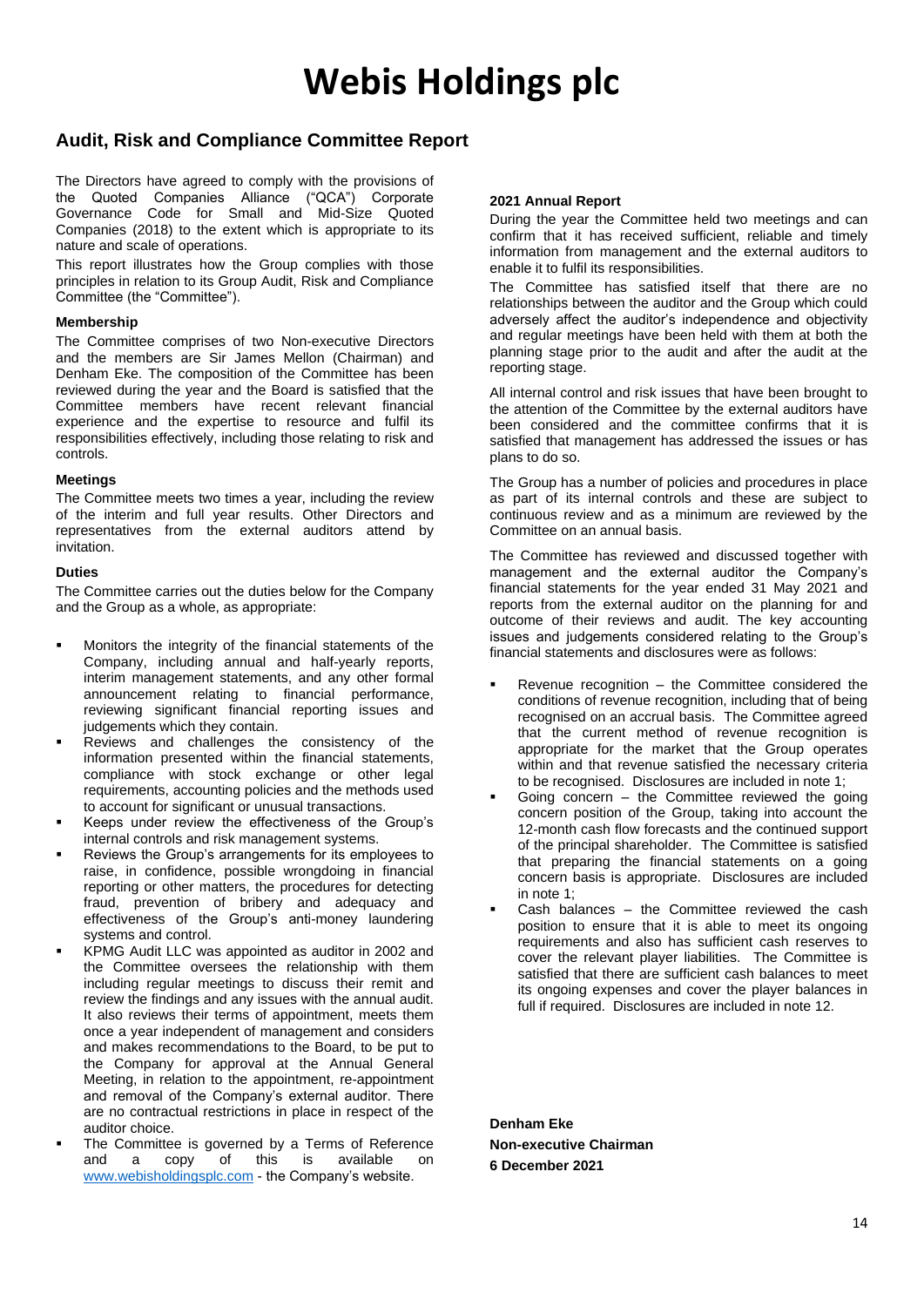### **Statement of Directors' Responsibilities in Respect of the Annual Report and the Financial Statements**

The Directors are responsible for preparing the Annual Report and the Group and Parent Company financial statements in accordance with applicable law and regulations.

Company law requires the Directors to prepare Group and Parent Company financial statements for each financial year. Under the AIM Rules of the London Stock Exchange they are required to prepare the Group financial statements in accordance with International Financial Reporting Standards as adopted by the European Union (IFRSs as adopted by the EU) and applicable law and they have elected to prepare the Parent Company financial statements on the same basis.

Under company law the Directors must not approve the financial statements unless they are satisfied that they give a true and fair view of the state of affairs of the Group and Parent Company and of their profit or loss for that period. In preparing each of the Group and Parent Company financial statements, the Directors are required to:

- select suitable accounting policies and then apply them consistently;
- make judgements and estimates that are reasonable. relevant and reliable;
- state whether they have been prepared in accordance with IFRSs as adopted by the EU;
- assess the Group and Parent Company's ability to continue as a going concern, disclosing, as applicable, matters related to going concern; and
- use the going concern basis of accounting unless they either intend to liquidate the Group or the Parent Company or to cease operations or have no realistic alternative but to do so.

The Directors are responsible for keeping adequate accounting records that are sufficient to show and explain the Parent Company's transactions and disclose with reasonable accuracy at any time the financial position of the Parent Company and enable them to ensure that its financial statements comply with the Companies Acts 1931-2004. They are responsible for such internal control as they determine is necessary to enable the preparation of financial statements that are free from material misstatement, whether due to fraud or error, and have general responsibility for taking such steps as are reasonably open to them to safeguard the assets of the Group and to prevent and detect fraud and other irregularities.

Under applicable law and regulations, the Directors are also responsible for preparing a Directors' Report that complies with that law and those regulations.

The Directors are responsible for the maintenance and integrity of the corporate and financial information included on the company's website. Legislation in the Isle of Man governing the preparation and dissemination of financial statements may differ from legislation in other jurisdictions.

Signed on behalf of the Board.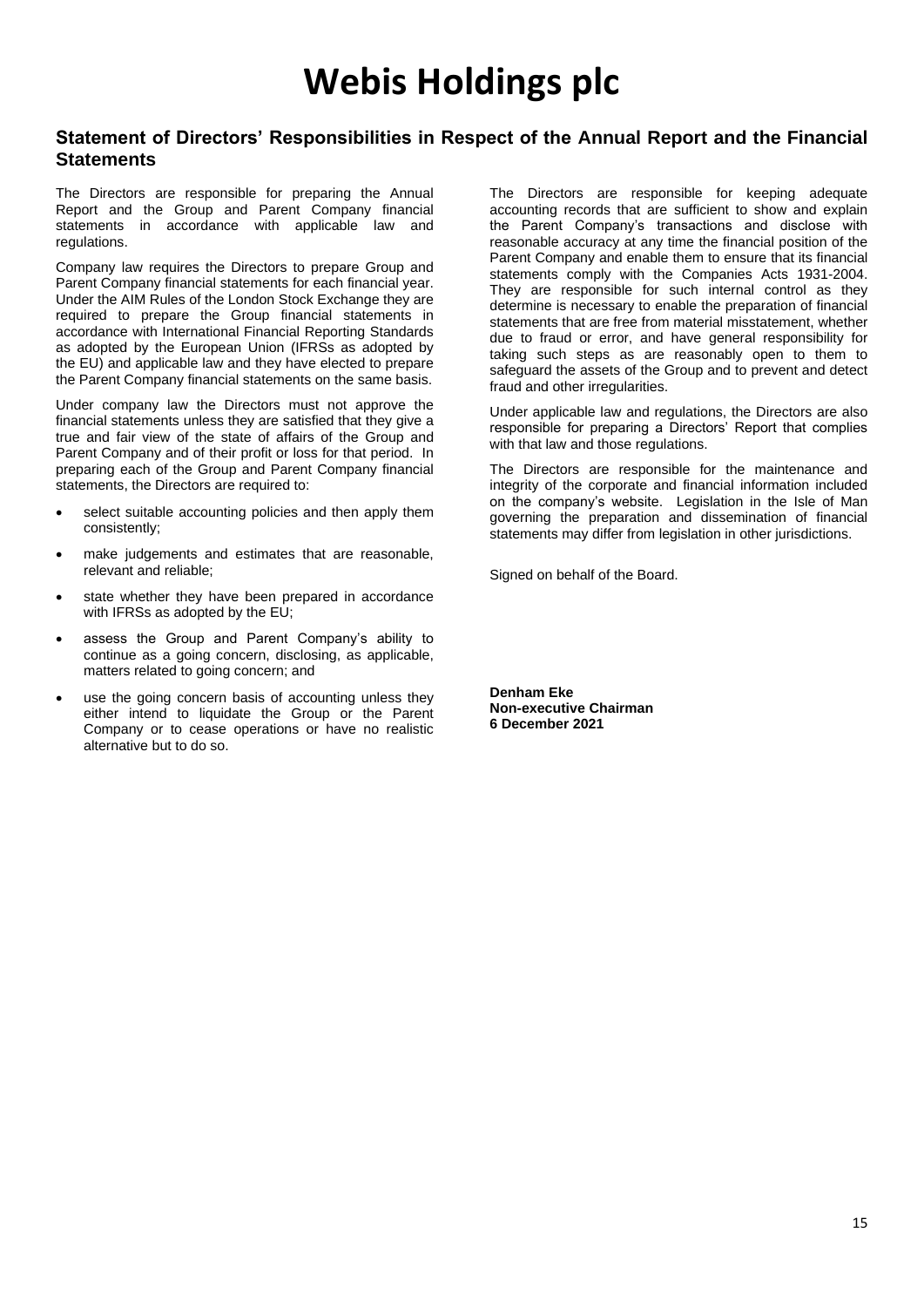### **Report of the Remuneration Committee**

#### **Directors' Remuneration Report**

As an Isle of Man registered company there is no requirement to produce a Directors' Remuneration Report. However, the Board follows best practice and therefore has prepared such a report.

The Directors have agreed to comply with the provisions of the Quoted Companies Alliance ("QCA") Corporate Governance Code for Small and Mid-Size Quoted Companies (2018) to the extent which is appropriate to its nature and scale of operations.

This report illustrates how the Group complies with those principles in relation to Directors' remuneration.

#### **The Level and Components of Executive Director Remuneration**

The Group's Remuneration Policy reflects the Group's business strategy and objectives as well as sustained and long-term value creation for shareholders. In addition, the policy aims to be fair and provide equality of opportunity, ensuring that: -

- the Group is able to attract, develop and retain highperforming and motivated employees in the competitive local and wider US markets;
- employees are offered a competitive remuneration package to encourage enhanced performance and are, in a fair and responsible manner, rewarded for their individual contribution to the success of the Group;
- it reflects our culture and values; and
- there is full transparency of the Group's Remuneration Policy.

In line with the Board's approach, which reflects that adopted within other comparable organisations, the Group's Remuneration Policy provides for the reward of the Executive Director through salary and other benefits.

#### **Executive Director's Emoluments**

The remuneration for the Executive Director reflects their responsibilities. It comprises basic salary, eligibility to participate in an annual bonus scheme when this is considered appropriate, private healthcare and share option incentives.

Annual bonus scheme payments are not pensionable and are not contracted.

As with staff generally, whose salaries are subject to annual reviews, the basic salary payable to the Executive Director is reviewed each year with reference to jobs carrying similar responsibilities in comparable e-gaming organisations,

market conditions generally and local employment competition in view of the Group's geographical position.

It is anticipated that an annual bonus scheme will operate when Group profitability and cash flow allow. Bonuses for the executive director are calculated with reference to the profit before tax as disclosed in the audited accounts of the Group, together with an assessment by the Committee of the director's performance against agreed personal targets. Bonus payments are not pensionable.

The Committee believes that share ownership by executives strengthens the link between their personal interests and those of shareholders. Options are granted to executives periodically at the discretion of the Remuneration Committee. The grant of share options is not subject to fixed performance criteria. This is deemed to be appropriate as it allows the Committee to consider the performance of the Group and the contribution of the individual executives and, as with annual bonus payments, illustrates the relative importance placed on performance-related remuneration.

The Group does not intend to contribute to the personal pension plans of Directors in the forthcoming year.

#### **Executive Directors' Contractual Terms**

The service contract of the Executive Director provides for a notice period of six months.

#### **Non-executive Directors' Remuneration**

Non-executive Directors do not receive any benefits other than their fees and travelling expenses for which they are reimbursed. The level of fees payable to Non-executive Directors is assessed using benchmarks from a group of comparable e-gaming organisations.

#### **The Procedure for Determining Remuneration**

The Remuneration Committee, comprising two Nonexecutive Directors, is responsible for setting the remuneration of the Executive Director and is chaired by Sir James Mellon. Committee members do not take part in discussions concerning their own remuneration. The basic Non-executive Director fee is set by the Group Chairman. The Chairman of the Committee reports at the Board meeting following a Committee meeting.

It is the view of the Committee that Directors' remuneration awarded across the Group for the year has been in accordance with the Group's stated Remuneration Policy and, on behalf of the Committee I recommend that you endorse this Group report. An analysis of Directors' emoluments is as follows:

|                                                     | 2021<br><b>US\$000</b> | 2020<br><b>US\$000</b> |
|-----------------------------------------------------|------------------------|------------------------|
| Emoluments - salaries, bonuses and taxable benefits | 366                    | 368                    |
| — fees                                              | 73                     | 64                     |
|                                                     | 439                    | 432                    |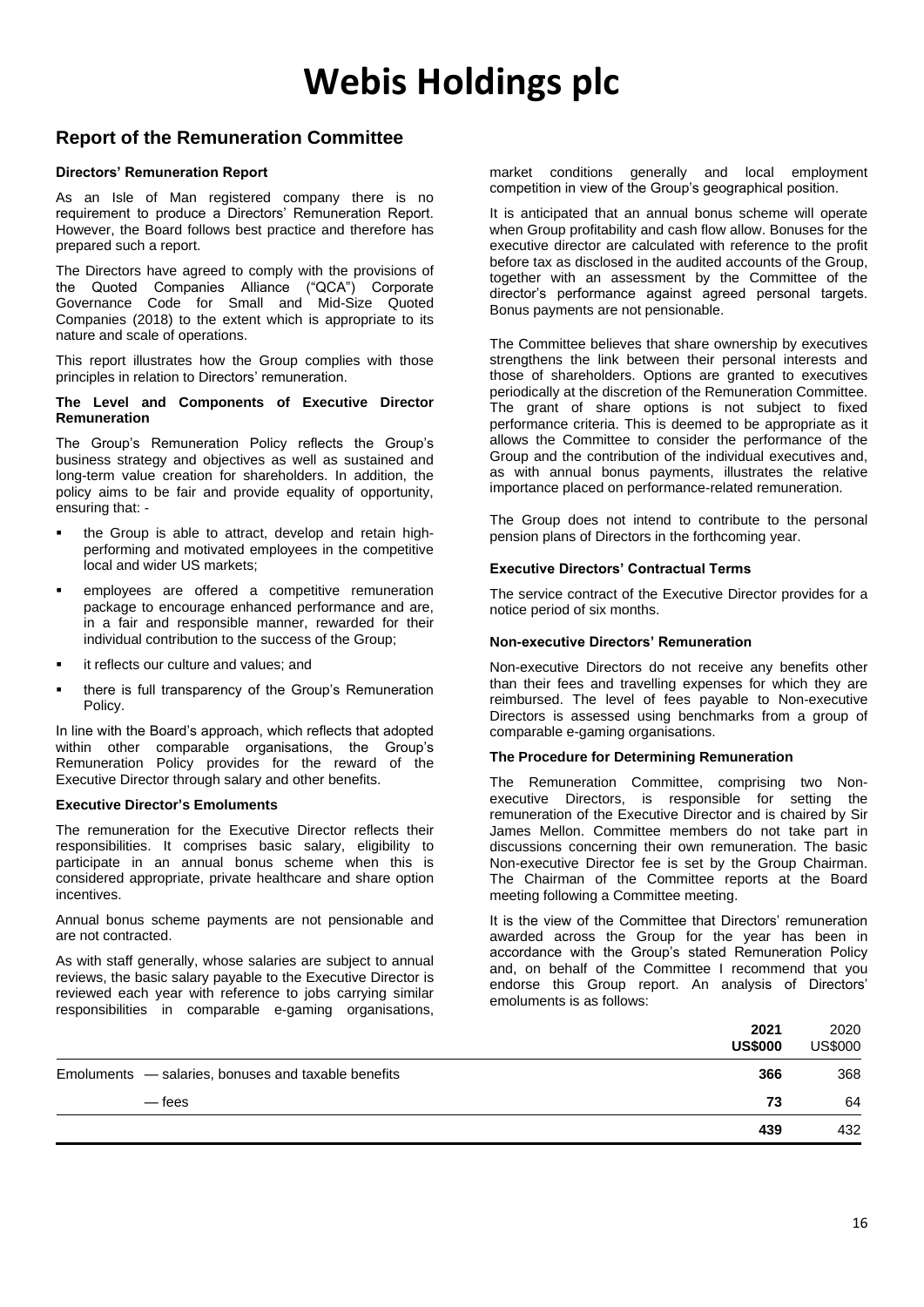## **Report of the Remuneration Committee continued**

#### **Directors' Emoluments**

|                             | <b>Basic</b><br>salary<br>US\$000 | Fees<br><b>US\$000</b> | <b>Bonus</b><br>US\$000 | Termination<br>payments<br><b>US\$000</b> | <b>Benefits</b><br><b>US\$000</b> | 2021<br><b>Total</b><br><b>US\$000</b> | 2020<br>Total<br><b>US\$000</b> |
|-----------------------------|-----------------------------------|------------------------|-------------------------|-------------------------------------------|-----------------------------------|----------------------------------------|---------------------------------|
| <b>Executive</b>            |                                   |                        |                         |                                           |                                   |                                        |                                 |
| <b>Ed Comins</b>            | 310                               |                        | 35                      |                                           | 21                                | 366                                    | 368                             |
| Non-executive               |                                   |                        |                         |                                           |                                   |                                        |                                 |
| Denham Eke*                 |                                   | 26                     |                         |                                           |                                   | 26                                     | 25                              |
| <b>Nigel Caine</b>          |                                   | 20                     |                         |                                           |                                   | 20                                     | 20                              |
| Sir James Mellon            |                                   | 20                     |                         |                                           |                                   | 20                                     | 19                              |
| <b>Richard Roberts</b>      |                                   | 7                      |                         |                                           |                                   | 7                                      |                                 |
| <b>Aggregate emoluments</b> | 310                               | 73                     | 35                      |                                           | 21                                | 439                                    | 432                             |

\* Paid to Burnbrae Limited.

Details of the options outstanding at 31 May 2021 are as follows:

| Name of<br>director    | 31 May<br>2020 | Granted /<br>(lapsed) in<br>year | 31 May<br>2021 | Exercise price | Date<br>from which<br>exercisable | Expiry<br>date |
|------------------------|----------------|----------------------------------|----------------|----------------|-----------------------------------|----------------|
| Ed Comins              |                |                                  |                |                |                                   |                |
| 2016 Share Option Plan | 14,000,000     |                                  | 14,000,000     |                | 1p 3 March 2019 3 March 2026      |                |
|                        | 14,000,000     |                                  | 14,000,000     |                |                                   |                |

The market price of the shares at 31 May 2021 was 4.10p. The range during the year was 6.55p to 1.25p.

#### **Approval**

The report was approved by the Board of Directors and signed on behalf of the Board.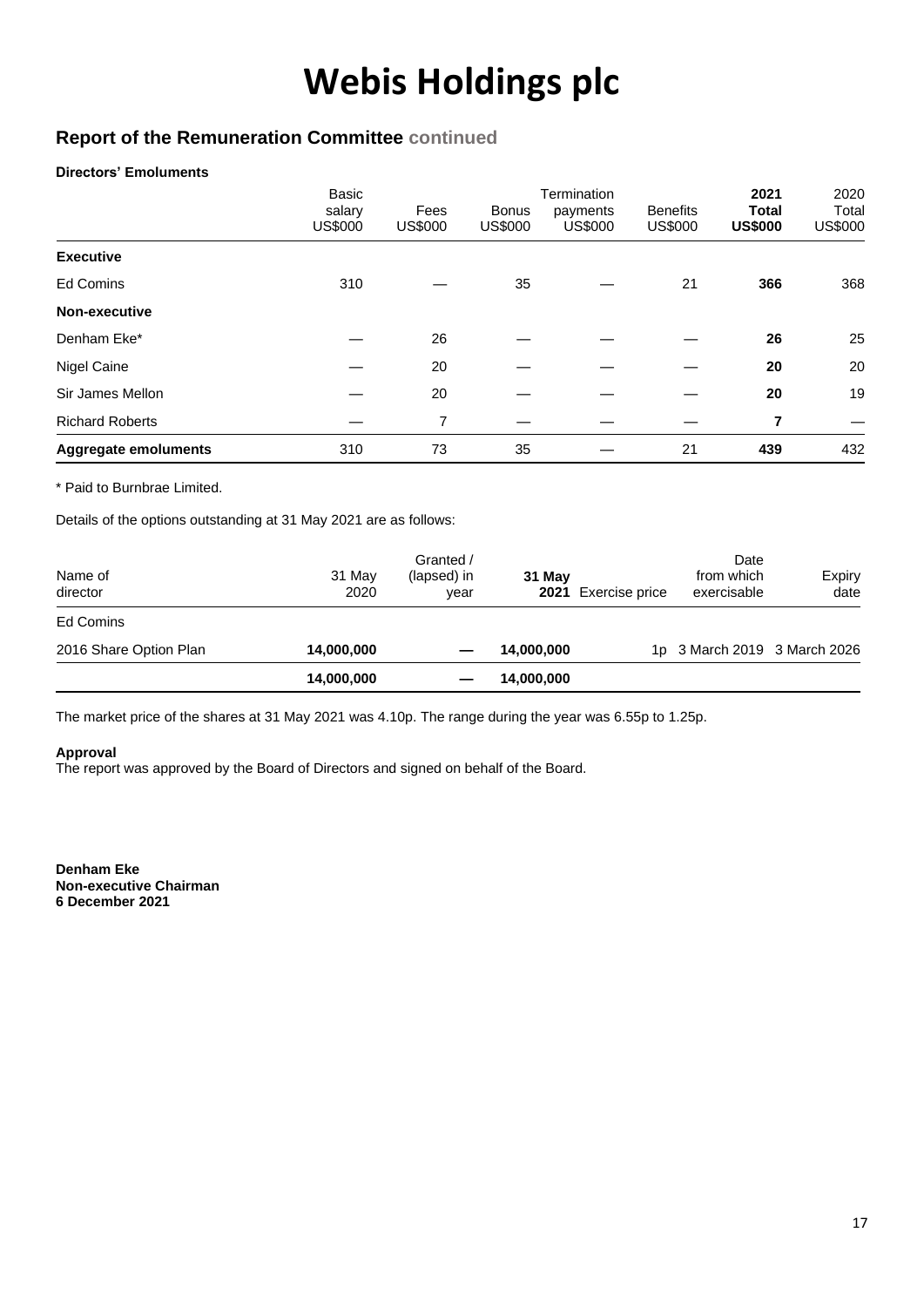## **Independent Auditor's Report to the members of Webis Holdings plc**

#### **1. Our opinion is unmodified**

We have audited the consolidated financial statements of Webis Holdings plc (the "Company") and its subsidiaries (together, the "Group"), which comprise the consolidated and Company statements of financial position as at 31 May 2021, the consolidated statement of comprehensive income, the consolidated and Company statements of changes in equity and the consolidated statement of cash flows for the year then ended, and notes, comprising significant accounting policies and other explanatory information.

#### *In our opinion, the accompanying consolidated financial statements:*

- give a true and fair view of the state of the Group's and of the Company's affairs as at 31 May 2021 and of the Group's profit for the year then ended;
- have been properly prepared in accordance with International Financial Reporting Standards as adopted by the EU; and
- have been properly prepared in accordance with the requirements of the Companies Acts 1931 to 2004.

#### **Basis for opinion**

We conducted our audit in accordance with International Standards on Auditing (UK) ("ISAs (UK)") and applicable law. Our responsibilities are described below. We have fulfilled our ethical responsibilities under, and are independent of the Company and Group in accordance with, UK ethical requirements including FRC Ethical Standards, as applied to listed entities. We believe that the audit evidence we have obtained is a sufficient and appropriate basis for our opinion.

#### **2. Key audit matters: our assessment of the risks of material misstatement**

Key audit matters are those matters that, in our professional judgment, were of most significance in the audit of the consolidated financial statements and include the most significant assessed risks of material misstatement (whether or not due to fraud) identified by us, including those which had the greatest effect on: the overall audit strategy; the allocation of resources in the audit; and directing the efforts of the engagement team. These matters were addressed in the context of our audit of the consolidated financial statements as a whole, and in forming our opinion thereon, and we do not provide a separate opinion on these matters. In arriving at our audit opinion above, the key audit matters were as follows (going concern has been assessed as one of the most significant risks in our current year audit and, therefore, was added as a key audit matter):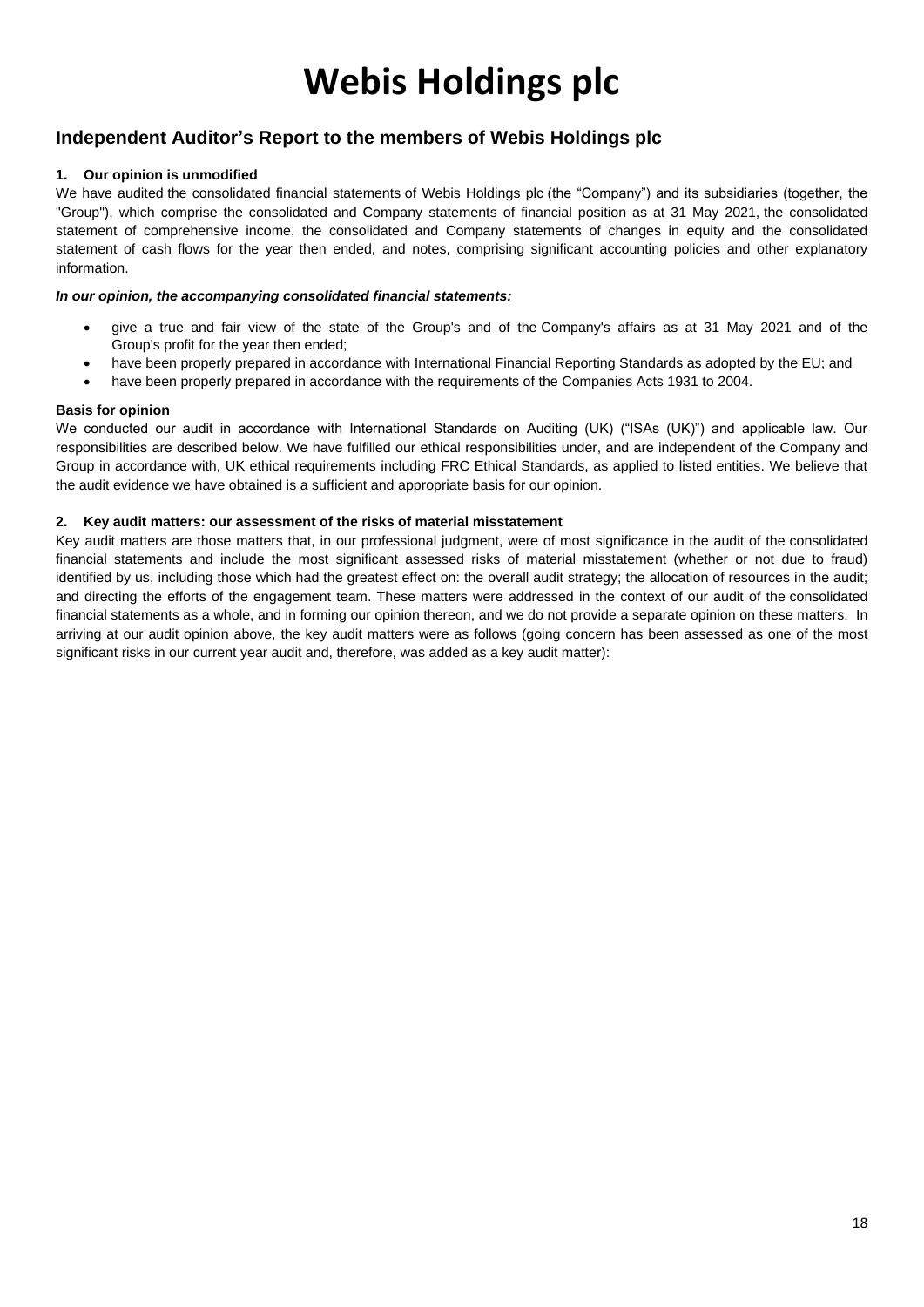### **Independent Auditor's Report to the members of Webis Holdings plc continued**

#### **2. Key audit matters: our assessment of the risks of material misstatement continued**

| The risk | Our response |
|----------|--------------|
|          |              |

Revenue recognition (Group key audit matter)

Consolidated Statement of Comprehensive Income: Revenue US\$55,668,000 (2020: US\$43,436,000)

Refer to note 1.2 (Accounting Policy for Revenue) and note 2 (Operating Segments)

Revenue recognition - occurrence

The Group enters into high volumes of revenue-generating transactions each day which are processed on complex IT systems. There is a risk that a system may not be configured correctly from the outset such that winning and losing bets or commissions are calculated incorrectly, that the systems do not interface correctly from the customer facing systems through to the financial information systems and that unauthorised changes may be made to any of these systems, which may result in the misstatement of revenue.

There is also the risk that revenue is materially misstated in order to boost the Group's earnings position and future outlook may be induced by a number of factors. This may include the Company's AIM listed status – hence an effort to maintain a high share price and the need to meet both internal goals and external market expectations.

Considering the factors above we identified the occurrence of revenue as a significant risk due to fraud and error.

Our audit procedures included:

Outsourcing controls:

- We evaluated the control environment of the service organisations by obtaining and inspecting the latest System and Organisation Controls (SOC) reports upon whose system infrastructure and applications are relied on by the Group.
- We tested the operating effectiveness of controls by obtaining and inspecting SOC reports from the service organisations.
- We also tested the operating effectiveness of controls which are performed at the user entity level.
- We assessed the objectivity, competence and the nature of work performed by the Independent Service Auditor who provides the SOC reports.

Tests of details:

- We agreed total revenues and payouts recorded by the Group to the reports extracted from the third party service organisation's system, which we obtained independently from the third party service organisation's system.
- We tested 100 per cent of the other directly related expenses by tracing amounts recorded to supplier invoices.
- We recalculated net gaming revenue subtracting total payouts and other directly related expenses from revenue.
- We have performed cut-off test to ensure that revenue recorded during the year met the criteria for recognition during the year and that revenue earned post year end has not been recorded incorrectly in the year under audit.
- We inspected post year end journals for reversals in revenue.
- We compared FX rates used in translating revenue to market rates.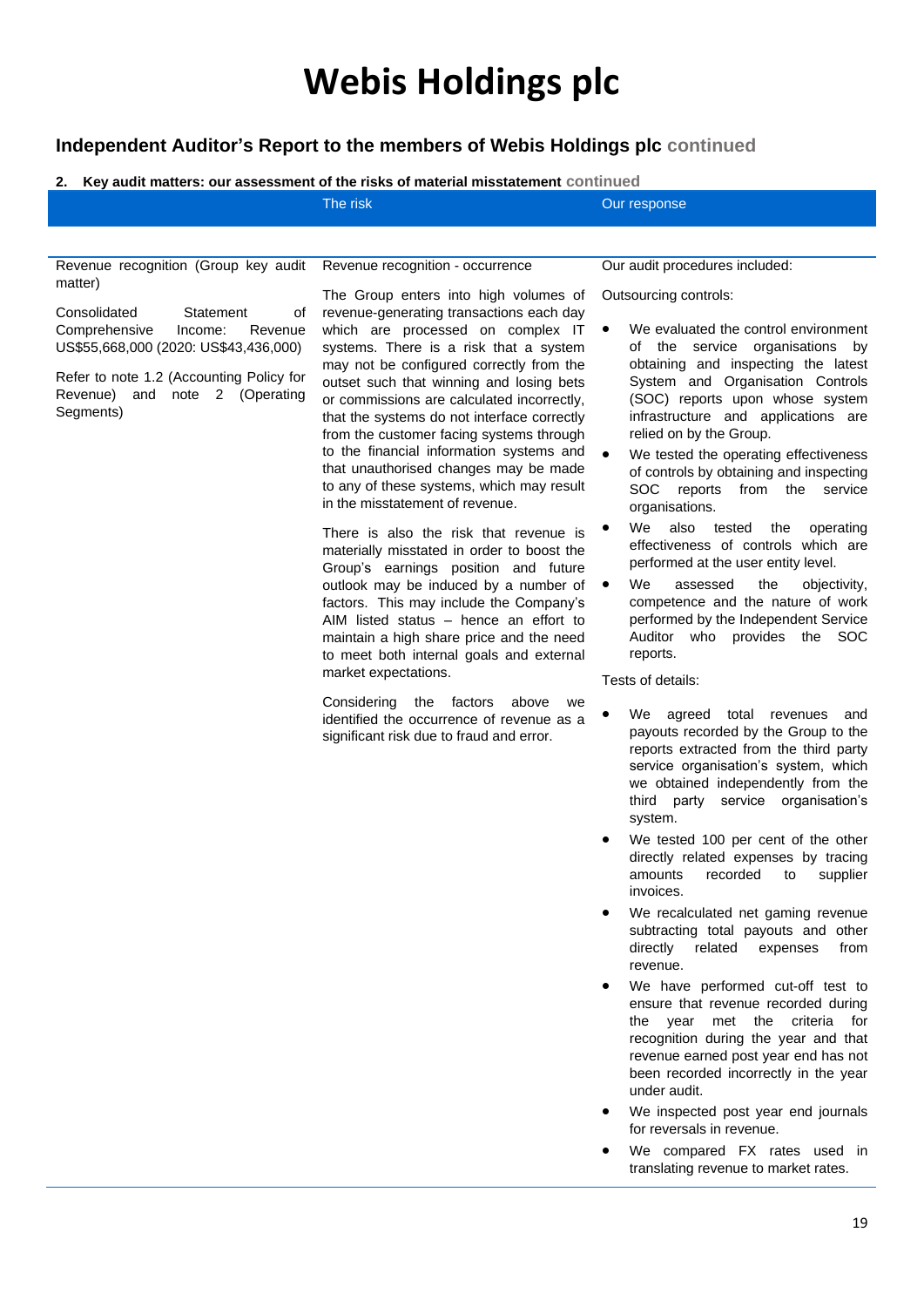## **Independent Auditor's Report to the members of Webis Holdings plc continued**

### **2. Key audit matters: our assessment of the risks of material misstatement continued**

| We considered whether these risks could<br>Going Concern (Group and Company<br>Disclosure quality<br>key audit matter)<br>plausibly affect the liquidity in the going<br>The financial statements explain how the<br>concern period by assessing the directors'<br>Board has formed a judgement that it is<br>Refer to basis of preparation note 1.1<br>sensitivities over the level of available<br>appropriate to adopt the going concern<br>financial resources indicated by the Group<br>basis of preparation for the Group and<br>and Company's financial forecasts taking<br>Company.<br>account of severe, but plausible, adverse<br>effects that could arise from these risks<br>That judgement is based on an evaluation<br>individually and collectively.<br>of the inherent risks to the Group and<br>Company's business model and how those<br>Our procedures also included:<br>risks might affect the Group<br>and<br>Company's financial resources or ability to<br>dependency<br>Key<br>assessment:<br>We<br>continue operations over a period of at<br>inspected a letter received by the directors<br>least a year from the date of approval of<br>indicating the related entity's intention to<br>the financial statements.<br>provide financial support, held discussions<br>to assess its ability to provide this support<br>The risks most likely to adversely affect the<br>over the period of the Group and<br>Group and Company's available financial<br>Company's going concern assessment, and<br>resources over this period were:<br>assessed the business reasons why the<br>related entity may or may not choose to<br>the ability to continue to generate<br>provide this support.<br>positive cash flows; and<br>Benchmarking<br>assumptions:<br>Critically<br>the ability of a related entity to provide<br>assessing assumptions in the cash flows<br>funding to the Group and Company.<br>included in the approved budgets based on<br>our knowledge of the Group and Company<br>and the sector in which it operates.<br>There is also less predictable but realistic<br>second order impact, such as the impact of<br>Historical comparisons: Assessing<br>the<br>Coronavirus, which could result in a rapid<br>reasonableness<br>of<br>budgets<br>the<br>by<br>reduction of available financial resources.<br>comparing to actual results and considering<br>historical<br>previous<br>the<br>accuracy<br>of<br>The risk for our audit was whether or not<br>forecasts.<br>those risks were such that they amounted<br>to a material uncertainty that may have<br>Sensitivity<br>analysis:<br>Considering<br>cast significant doubt about the ability to<br>sensitivities over the level of available<br>continue as a going concern. Had they<br>financial resources indicated by the Group<br>been such, then that fact would have been<br>and Company's financial forecasts taking<br>required to have been disclosed.<br>into account plausible but not unrealistic<br>adverse effects that could arise from these<br>risks individually and collectively.<br>Evaluating directors' intent: We evaluated<br>the achievability of the actions the directors<br>consider they would take to improve the<br>position should the risks materialise.<br>Assessing<br>Considering<br>transparency:<br>whether the going concern disclosure in<br>note 1.1 to the financial statements gives a<br>full and accurate description of the<br>directors' assessment of going concern<br>including the identified risks, dependencies<br>and related sensitivities. |
|-------------------------------------------------------------------------------------------------------------------------------------------------------------------------------------------------------------------------------------------------------------------------------------------------------------------------------------------------------------------------------------------------------------------------------------------------------------------------------------------------------------------------------------------------------------------------------------------------------------------------------------------------------------------------------------------------------------------------------------------------------------------------------------------------------------------------------------------------------------------------------------------------------------------------------------------------------------------------------------------------------------------------------------------------------------------------------------------------------------------------------------------------------------------------------------------------------------------------------------------------------------------------------------------------------------------------------------------------------------------------------------------------------------------------------------------------------------------------------------------------------------------------------------------------------------------------------------------------------------------------------------------------------------------------------------------------------------------------------------------------------------------------------------------------------------------------------------------------------------------------------------------------------------------------------------------------------------------------------------------------------------------------------------------------------------------------------------------------------------------------------------------------------------------------------------------------------------------------------------------------------------------------------------------------------------------------------------------------------------------------------------------------------------------------------------------------------------------------------------------------------------------------------------------------------------------------------------------------------------------------------------------------------------------------------------------------------------------------------------------------------------------------------------------------------------------------------------------------------------------------------------------------------------------------------------------------------------------------------------------------------------------------------------------------------------------------------------------------------------------------------------------------------------------------------------------------------------------------------------------------------------------------------------------------------------------------------------------------------------------------------------------------------------------------------------------------------------------------------------------------------------------------------------------------------------------------------------------------|
|                                                                                                                                                                                                                                                                                                                                                                                                                                                                                                                                                                                                                                                                                                                                                                                                                                                                                                                                                                                                                                                                                                                                                                                                                                                                                                                                                                                                                                                                                                                                                                                                                                                                                                                                                                                                                                                                                                                                                                                                                                                                                                                                                                                                                                                                                                                                                                                                                                                                                                                                                                                                                                                                                                                                                                                                                                                                                                                                                                                                                                                                                                                                                                                                                                                                                                                                                                                                                                                                                                                                                                                                 |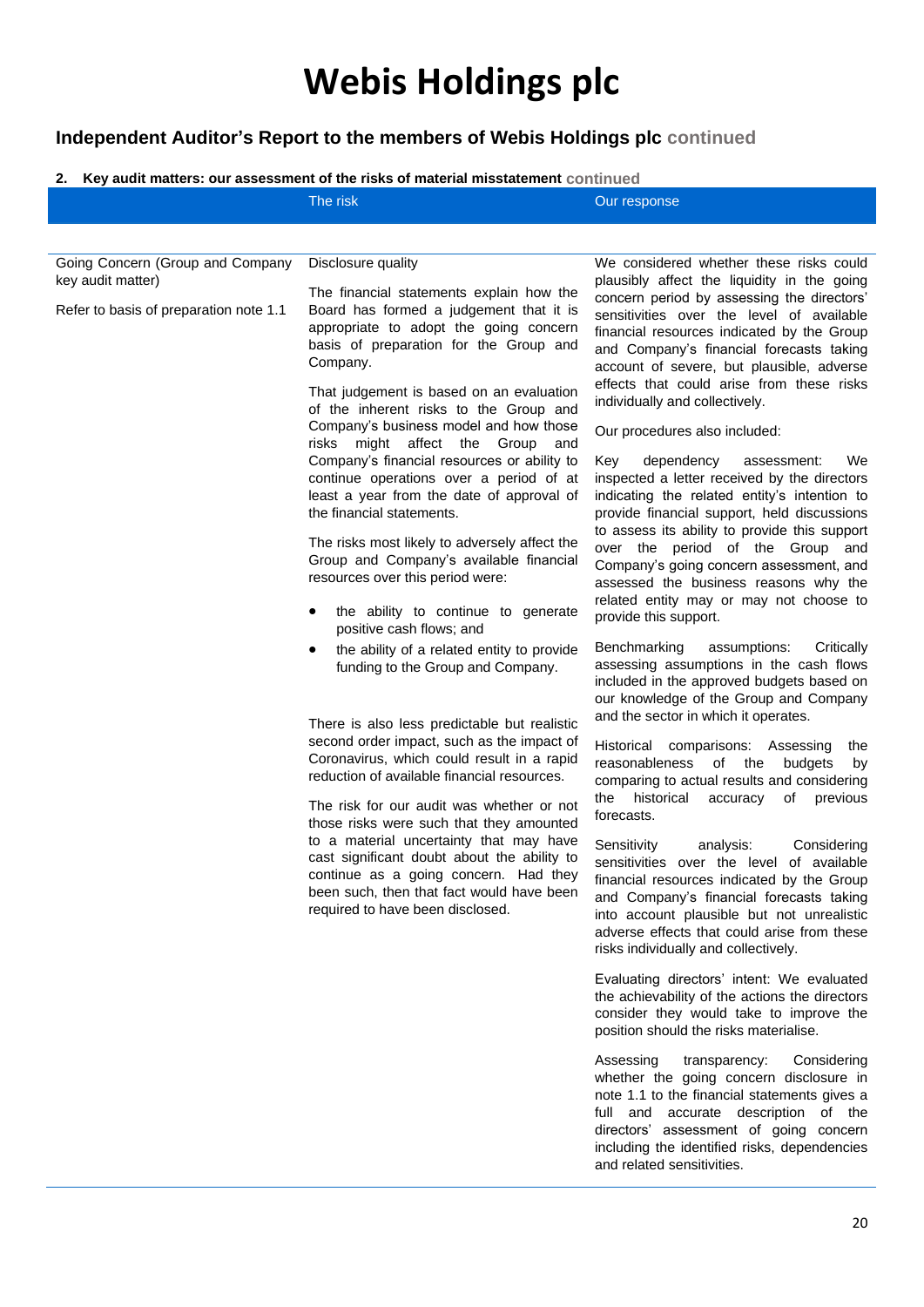### **Independent Auditor's Report to the members of Webis Holdings plc continued**

#### **3. Our application of materiality and an overview of the scope of our audit**

Materiality for the consolidated financial statements as a whole was set at US\$52,000, determined with reference to a benchmark of group net gaming revenue (gross profit) of US\$5,797,000, of which it represents approximately 0.9% (2020: 0.9%).

Materiality for the Company financial statements as a whole was set at US\$23,000, determined with reference to a benchmark of Company's total assets of US\$2,301,000, of which it represents approximately 1.0% (2020: 0.5%).

In line with our audit methodology, our procedures on individual account balances and disclosures were performed to a lower threshold, performance materiality, so as to reduce to an acceptable level the risk that individually immaterial misstatements in individual account balances add up to a material amount across the financial statements as a whole. Performance materiality for the Group and Company was set at 75% (2020: 75%) of materiality for the financial statements as a whole, which equates to US\$39,000 for the Group and US\$17,250 for the Company. We applied this percentage in our determination of performance materiality because we did not identify any factors indicating an elevated level of risk.

We reported to the Audit Committee any corrected or uncorrected identified misstatements exceeding US\$2,600 for the Group and US\$1,150 for the Company, in addition to other identified misstatements that warranted reporting on qualitative grounds.

Our audit of the Group and Company was undertaken to the materiality level specified above, which has informed our identification of significant risks of material misstatement and the associated audit procedures performed in those areas as detailed above.

The group team performed the audit of the Group as if it was a single aggregated set of financial information. The audit was performed using the materiality level set out above and covered 100% of total group revenue, total group profit before tax, and total group assets and liabilities.

#### **4. Going concern**

The directors have prepared the consolidated financial statements on the going concern basis as they do not intend to liquidate the Group or the Company or to cease their operations, and as they have concluded that the Group and the Company's financial position means that this is realistic. They have also concluded that there are no material uncertainties that could have cast significant doubt over their ability to continue as a going concern for at least a year from the date of approval of the consolidated financial statements (the "going concern period").

An explanation of how we evaluated management's assessment of going concern is set out in the related key audit matter in the key audit matters section of this report.

Our conclusions based on this work:

- we consider that the directors' use of the going concern basis of accounting in the preparation of the consolidated financial statements is appropriate;
- we have not identified, and concur with the directors' assessment that there is not, a material uncertainty related to events or conditions that, individually or collectively, may cast significant doubt on the Group and the Company's ability to continue as a going concern for the going concern period; and
- we found the going concern disclosure in the notes to the consolidated financial statements to be acceptable.

However, as we cannot predict all future events or conditions and as subsequent events may result in outcomes that are inconsistent with judgements that were reasonable at the time they were made, the above conclusions are not a guarantee that the Group and the Company will continue in operation.

#### **5. Fraud and breaches of laws and regulations – ability to detect**

#### *Identifying and responding to risks of material misstatement due to fraud*

To identify risks of material misstatement due to fraud ("fraud risks") we assessed events or conditions that could indicate an incentive or pressure to commit fraud or provide an opportunity to commit fraud. Our risk assessment procedures included:

- enquiring of management as to the Group's policies and procedures to prevent and detect fraud as well as enquiring whether management have knowledge of any actual, suspected or alleged fraud;
- reading minutes of meetings of those charged with governance; and
- using analytical procedures to identify any unusual or unexpected relationships.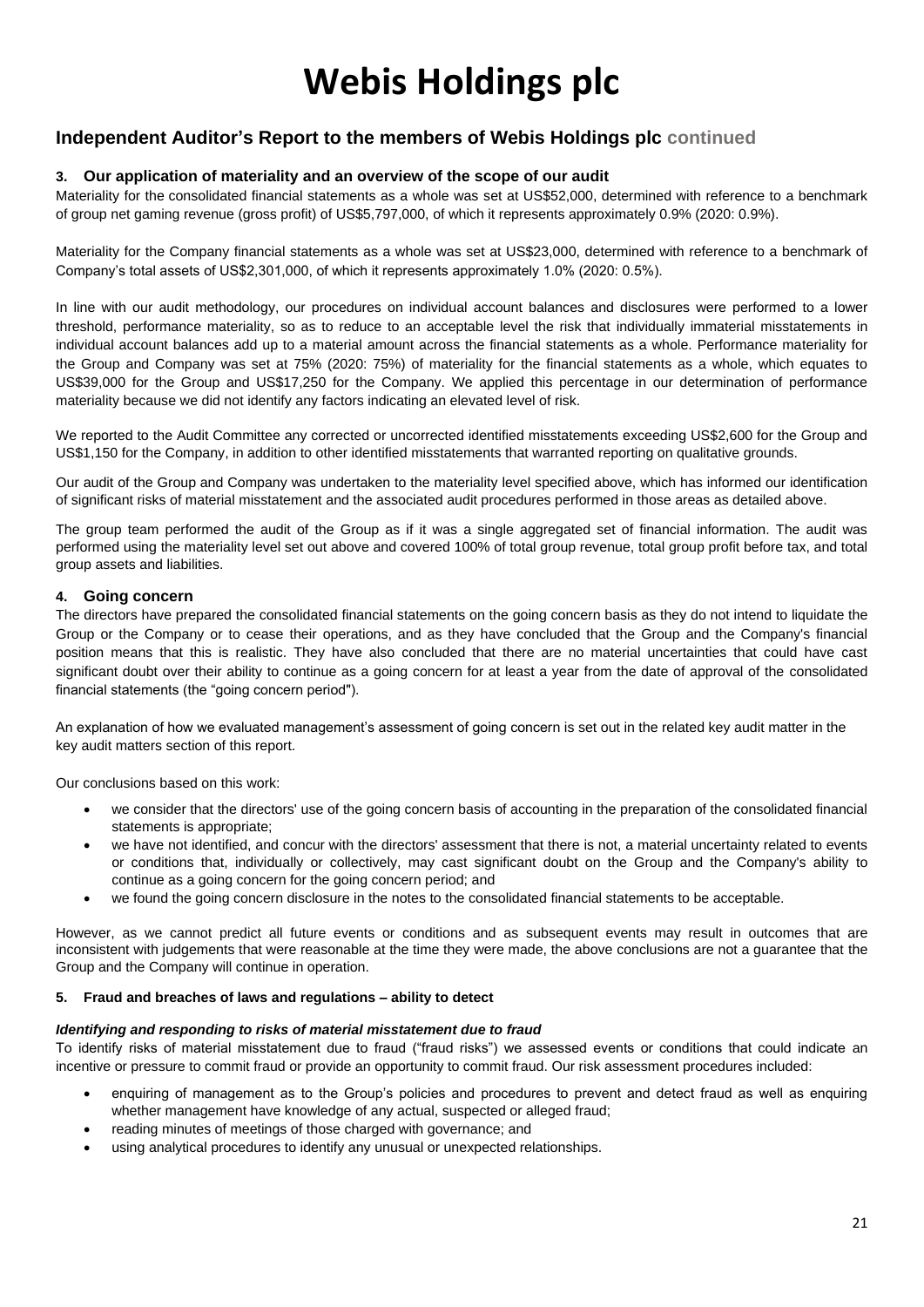### **Independent Auditor's Report to the members of Webis Holdings plc continued**

#### **5. Fraud and breaches of laws and regulations – ability to detect** *continued*

#### **Identifying and responding to risks of material misstatement due to fraud** *continued*

As required by auditing standards and taking into account possible incentives or pressures to misstate performance and our overall knowledge of the control environment, we perform procedures to address the risk of management override of controls and the risk of fraudulent revenue recognition, and the risk that management may be in a position to make inappropriate accounting entries. We did not identify any additional fraud risks.

We performed procedures to address the risk of fraudulent revenue recognition as set out in the related key audit matter in the key audit matters section of this report. In relation to the risk of management override of controls we performed procedures including:

- identifying journal entries and other adjustments to test based on risk criteria and comparing any identified entries to supporting documentation; and
- incorporating an element of unpredictability in our audit procedures.

#### *Identifying and responding to risks of material misstatement due to non-compliance with laws and regulations*

We identified areas of laws and regulations that could reasonably be expected to have a material effect on the consolidated financial statements from our sector experience and through discussion with management (as required by auditing standards), and from inspection of the Group's regulatory and legal correspondence, if any, and discussed with management the policies and procedures regarding compliance with laws and regulations. As the Group is regulated, our assessment of risks involved gaining an understanding of the control environment including the entity's procedures for complying with regulatory requirements.

The Group is subject to laws and regulations that directly affect the consolidated financial statements including financial reporting legislation and taxation legislation and we assessed the extent of compliance with these laws and regulations as part of our procedures on the related financial statement items.

The Group is subject to other laws and regulations where the consequences of non-compliance could have a material effect on amounts or disclosures in the consolidated financial statements, for instance through the imposition of fines or litigation or impacts on the Group and the Company's ability to operate. We identified gambling and e-gaming and financial services regulations as being the area's most likely to have such an effect, recognising the regulated nature of the Group's activities and its legal form. Auditing standards limit the required audit procedures to identify non-compliance with these laws and regulations to enquiry of management and inspection of regulatory and legal correspondence, if any. Therefore, if a breach of operational regulations is not disclosed to us or evident from relevant correspondence, an audit will not detect that breach.

#### *Context of the ability of the audit to detect fraud or breaches of law or regulation*

Owing to the inherent limitations of an audit, there is an unavoidable risk that we may not have detected some material misstatements in the consolidated financial statements, even though we have properly planned and performed our audit in accordance with auditing standards. For example, the further removed non-compliance with laws and regulations is from the events and transactions reflected in the consolidated financial statements, the less likely the inherently limited procedures required by auditing standards would identify it.

In addition, as with any audit, there remains a higher risk of non-detection of fraud, as this may involve collusion, forgery, intentional omissions, misrepresentations, or the override of internal controls. Our audit procedures are designed to detect material misstatement. We are not responsible for preventing non-compliance or fraud and cannot be expected to detect non-compliance with all laws and regulations.

#### **6. Other information**

The directors are responsible for the other information. The other information comprises the information included in the annual report but does not include the consolidated financial statements and our auditor's report thereon. Our opinion on the consolidated financial statements does not cover the other information and we do not express an audit opinion or any form of assurance conclusion thereon.

In connection with our audit of the consolidated financial statements, our responsibility is to read the other information and, in doing so, consider whether the other information is materially inconsistent with the consolidated financial statements or our knowledge obtained in the audit, or otherwise appears to be materially misstated. If, based on the work we have performed, we conclude that there is a material misstatement of this other information, we are required to report that fact. We have nothing to report in this regard.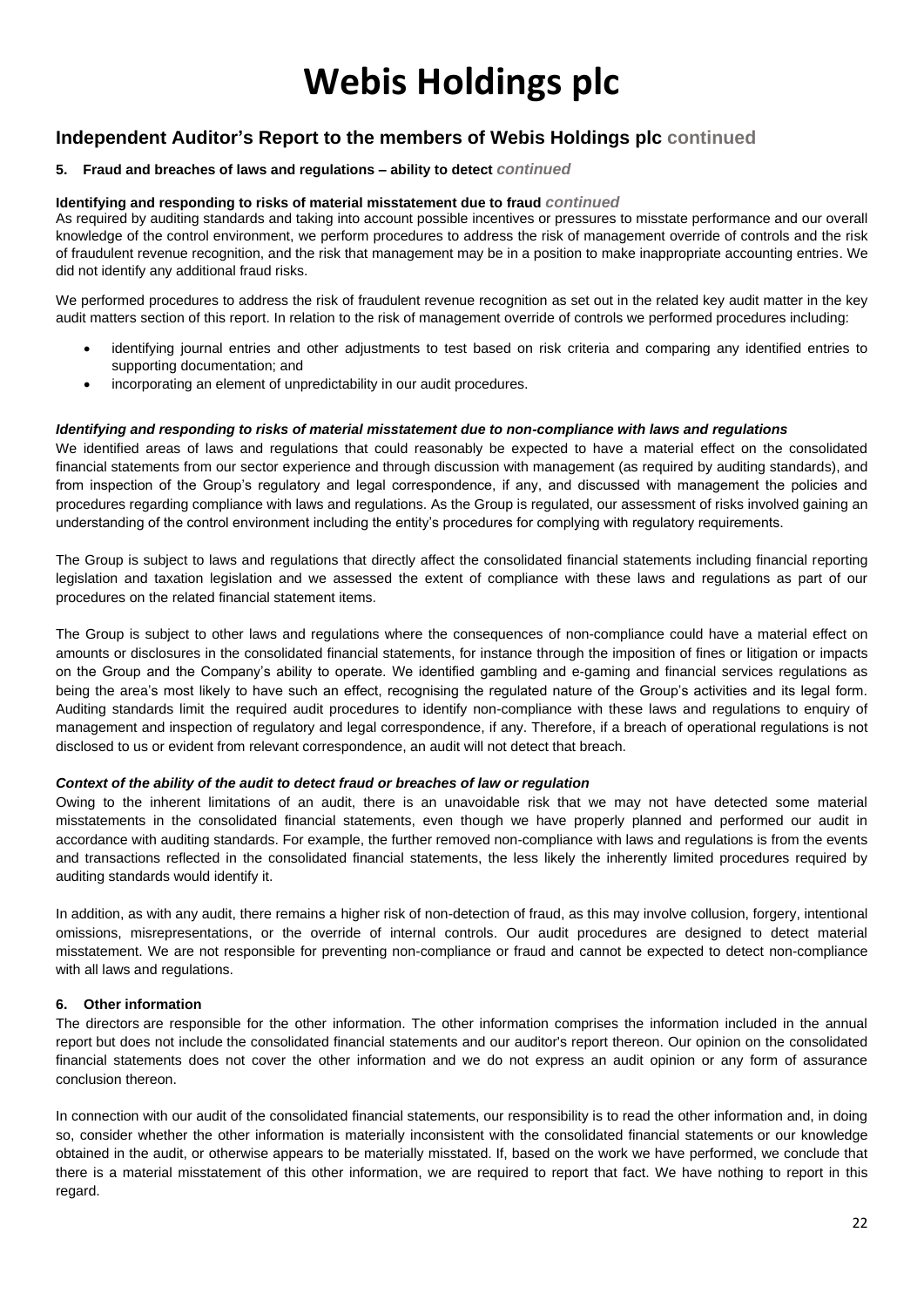## **Independent Auditor's Report to the members of Webis Holdings plc continued**

#### **7. We have nothing to report on other matters on which we are required to report by exception**

We have nothing to report in respect of the following matters where the Companies Acts 1931 to 2004 require us to report to you if, in our opinion:

- proper books of account have not been kept by the parent company and proper returns adequate for our audit have not been received from branches not visited by us; or
- the parent company financial statements are not in agreement with the books of account and returns; or
- certain disclosures of directors' remuneration specified by law are not made; or
- we have not received all the information and explanations we require for our audit.

#### **8. Respective responsibilities**

#### *Directors' responsibilities*

As explained more fully in their statement set out on page 15, the directors are responsible for: the preparation of the consolidated financial statements including being satisfied that they give a true and fair view; such internal control as they determine is necessary to enable the preparation of consolidated financial statements that are free from material misstatement, whether due to fraud or error; assessing the Group and Company's ability to continue as a going concern, disclosing, as applicable, matters related to going concern; and using the going concern basis of accounting unless they either intend to liquidate the Group or the Company or to cease operations, or have no realistic alternative but to do so.

#### *Auditor's responsibilities*

Our objectives are to obtain reasonable assurance about whether the consolidated financial statements as a whole are free from material misstatement, whether due to fraud or error, and to issue our opinion in an auditor's report. Reasonable assurance is a high level of assurance, but does not guarantee that an audit conducted in accordance with ISAs (UK) will always detect a material misstatement when it exists. Misstatements can arise from fraud or error and are considered material if, individually or in aggregate, they could reasonably be expected to influence the economic decisions of users taken on the basis of the consolidated financial statements.

A fuller description of our responsibilities is provided on the FRC's website at [www.frc.org.uk/auditorsresponsibilities.](http://www.frc.org.uk/auditorsresponsibilities)

#### **9. The purpose of this report and restrictions on its use by persons other than the** Company**'s members, as a body**

This report is made solely to the Company's members, as a body, in accordance with section 15 of the Companies Act 1982. Our audit work has been undertaken so that we might state to the Company's members those matters we are required to state to them in an auditor's report and for no other purpose. To the fullest extent permitted by law, we do not accept or assume responsibility to anyone other than the Company and the Company's members, as a body, for our audit work, for this report, or for the opinions we have formed.

**KPMG Audit LLC**

*Chartered Accountants* Heritage Court 41 Athol Street Douglas Isle of Man IM1 1LA 6 December 2021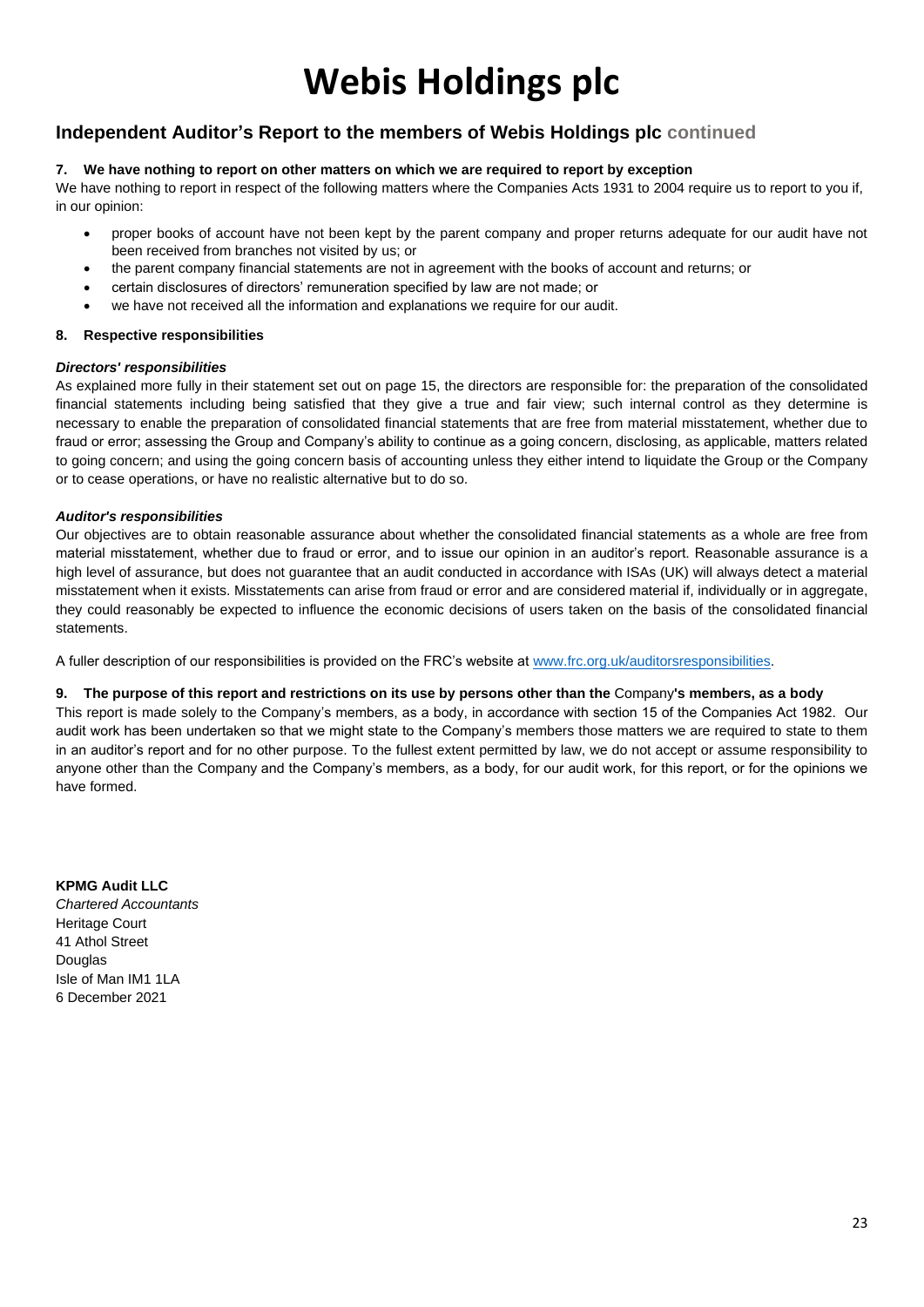### **Consolidated Statement of Comprehensive Income**

For the year ended 31 May 2021

|                                                                                                                             | Note           | 2021<br><b>US\$000</b> | 2020<br><b>US\$000</b> |
|-----------------------------------------------------------------------------------------------------------------------------|----------------|------------------------|------------------------|
| <b>Amounts wagered</b>                                                                                                      |                | 132,149                | 105,325                |
| Revenue                                                                                                                     | $\overline{2}$ | 55,668                 | 43,436                 |
|                                                                                                                             |                |                        |                        |
| Cost of sales                                                                                                               |                | (49, 757)              | (38, 820)              |
| Betting duty paid                                                                                                           |                | (114)                  | (83)                   |
| <b>Gross profit</b>                                                                                                         |                | 5,797                  | 4,533                  |
| Operating costs                                                                                                             |                | (5, 314)               | (4,908)                |
| Impairment movement on trade receivables                                                                                    | 21             | 7                      | (18)                   |
| Re-organisational and other costs                                                                                           |                |                        | (28)                   |
| Other gains / (losses)                                                                                                      |                | $\mathbf 2$            | (29)                   |
| Government grant                                                                                                            | 15             | 272                    | 48                     |
| Other income                                                                                                                |                | 185                    | 212                    |
| <b>Operating profit / (loss)</b>                                                                                            | 3              | 949                    | (190)                  |
| Finance costs                                                                                                               | 4              | (125)                  | (94)                   |
| Profit / (loss) before income tax                                                                                           |                | 824                    | (284)                  |
| Income tax expense                                                                                                          | 6              |                        |                        |
| Profit / (loss) for the year                                                                                                |                | 824                    | (284)                  |
| Total comprehensive profit / (loss) for the year                                                                            |                | 824                    | (284)                  |
| Basic earnings per share for profit / (loss) attributable to the equity holders of the<br>Company during the year (cents)   | 7              | 0.21                   | (0.07)                 |
| Diluted earnings per share for profit / (loss) attributable to the equity holders of the<br>Company during the year (cents) | 7              | 0.20                   | (0.07)                 |

The notes on pages 28 to 52 form part of these financial statements.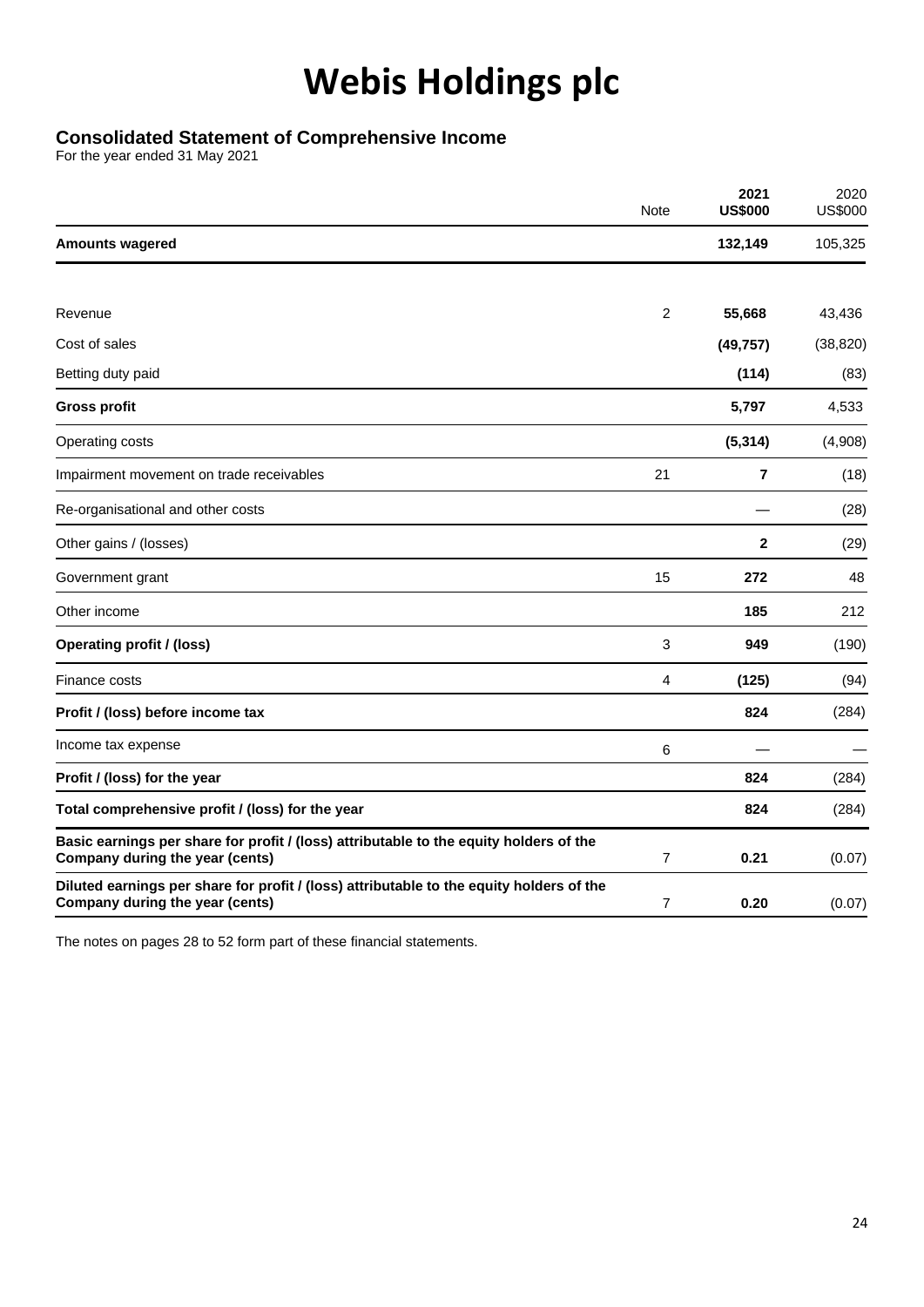## **Statements of Financial Position**

As at 31 May 2021

|                                            | Note | 31.05.21<br>Group<br><b>US\$000</b> | 31.05.21<br>Company<br><b>US\$000</b> | 31.05.20<br>Group<br><b>US\$000</b> | 31.05.20<br>Company<br><b>US\$000</b> |
|--------------------------------------------|------|-------------------------------------|---------------------------------------|-------------------------------------|---------------------------------------|
| <b>Non-current assets</b>                  |      |                                     |                                       |                                     |                                       |
| Intangible assets                          | 8    | 12                                  |                                       | 30                                  |                                       |
| Property, equipment and motor vehicles     | 9    | 380                                 | 6                                     | 415                                 | $\overline{7}$                        |
| Investments                                | 10   |                                     | 3                                     |                                     | 2                                     |
| Bonds and deposits                         | 11   | 101                                 |                                       | 101                                 |                                       |
| <b>Total non-current assets</b>            |      | 493                                 | $\boldsymbol{9}$                      | 546                                 | 9                                     |
| <b>Current assets</b>                      |      |                                     |                                       |                                     |                                       |
| Bonds and deposits                         | 11   | 882                                 |                                       | 882                                 |                                       |
| Trade and other receivables                | 13   | 1,896                               | 150                                   | 1,256                               | 463                                   |
| Cash, cash equivalents and restricted cash | 12   | 5,083                               | 2,142                                 | 3,969                               | 1,780                                 |
| <b>Total current assets</b>                |      | 7,861                               | 2,292                                 | 6,107                               | 2,243                                 |
| <b>Total assets</b>                        |      | 8,354                               | 2,301                                 | 6,653                               | 2,252                                 |
| <b>Equity</b>                              |      |                                     |                                       |                                     |                                       |
| Called up share capital                    | 17   | 6,334                               | 6,334                                 | 6,334                               | 6,334                                 |
| Share option reserve                       | 17   | 42                                  | 42                                    | 42                                  | 42                                    |
| <b>Retained losses</b>                     |      | (4,684)                             | (5, 516)                              | (5,508)                             | (5,526)                               |
| <b>Total equity</b>                        |      | 1,692                               | 860                                   | 868                                 | 850                                   |
| <b>Current liabilities</b>                 |      |                                     |                                       |                                     |                                       |
| Trade and other payables                   | 14   | 4,995                               | 91                                    | 3,749                               | 52                                    |
| Deferred income                            | 15   |                                     |                                       | 272                                 |                                       |
| Loans, borrowings and lease liabilities    | 16   | 572                                 | 500                                   | 97                                  |                                       |
| <b>Total current liabilities</b>           |      | 5,567                               | 591                                   | 4,118                               | 52                                    |
| <b>Non-current liabilities</b>             |      |                                     |                                       |                                     |                                       |
| Loans, borrowings and lease liabilities    | 16   | 1,095                               | 850                                   | 1,667                               | 1,350                                 |
| <b>Total non-current liabilities</b>       |      | 1,095                               | 850                                   | 1,667                               | 1,350                                 |
| <b>Total liabilities</b>                   |      | 6,662                               | 1,441                                 | 5,785                               | 1,402                                 |
| <b>Total equity and liabilities</b>        |      | 8,354                               | 2,301                                 | 6,653                               | 2,252                                 |

The notes on pages 28 to 52 form part of these financial statements

The financial statements were approved by the Board of Directors on 6 December 2021

**Denham Eke Non-executive Chairman**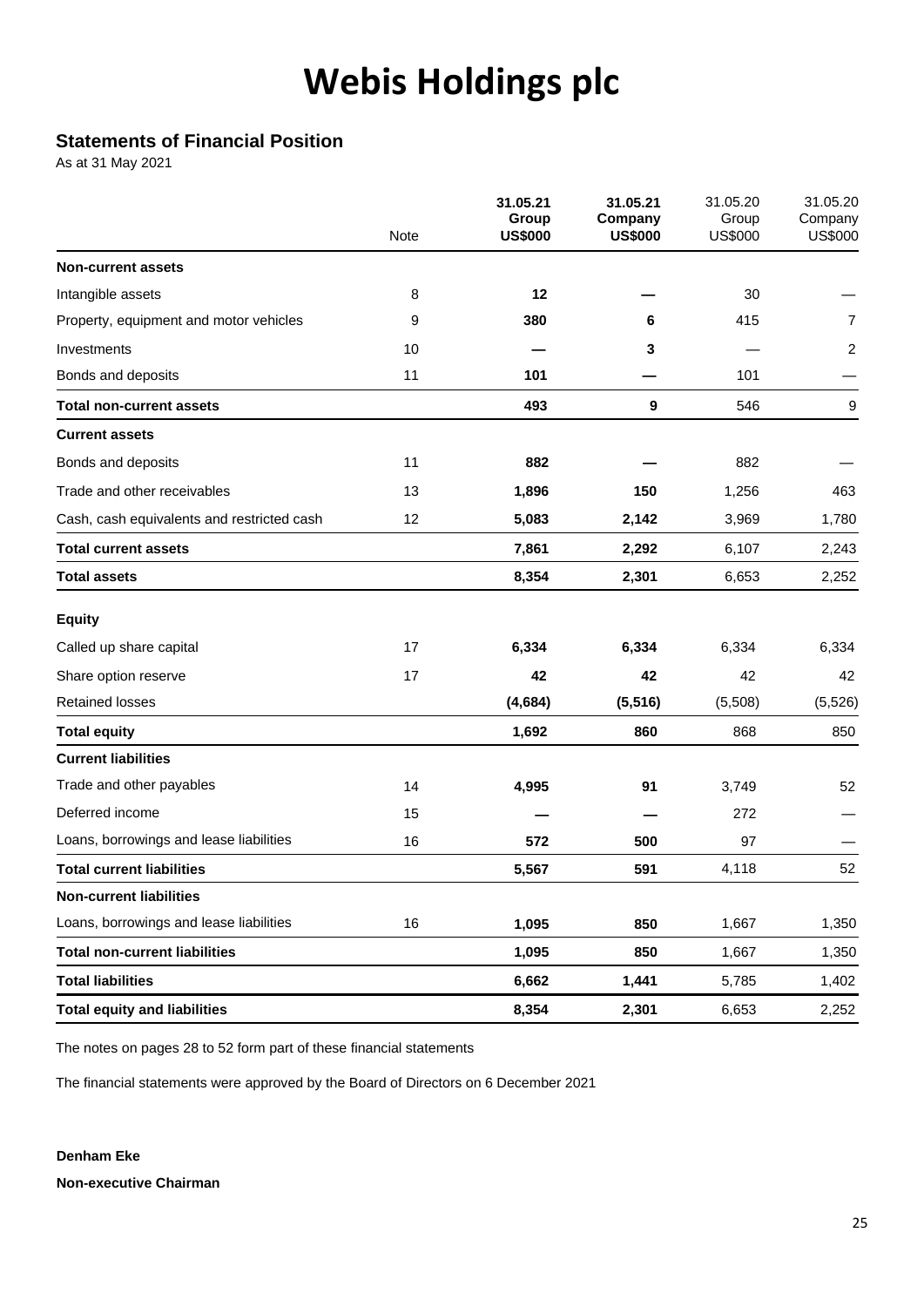## **Statements of Changes in Equity**

For the year ended 31 May 2021

| Group                                    | Called up<br>share capital<br><b>US\$000</b> | <b>Share option</b><br>reserve<br><b>US\$000</b> | <b>Retained</b><br>earnings<br><b>US\$000</b> | Total<br>equity<br><b>US\$000</b> |
|------------------------------------------|----------------------------------------------|--------------------------------------------------|-----------------------------------------------|-----------------------------------|
| Balance as at 31 May 2019                | 6,334                                        | 42                                               | (5,224)                                       | 1,152                             |
| Total comprehensive loss for the year:   |                                              |                                                  |                                               |                                   |
| Loss for the year                        |                                              |                                                  | (284)                                         | (284)                             |
| <b>Transactions with owners:</b>         |                                              |                                                  |                                               |                                   |
| Share-based payment expense (note 17)    |                                              |                                                  |                                               |                                   |
| Balance as at 31 May 2020                | 6,334                                        | 42                                               | (5,508)                                       | 868                               |
| Total comprehensive profit for the year: |                                              |                                                  |                                               |                                   |
| Profit for the year                      |                                              |                                                  | 824                                           | 824                               |
| <b>Transactions with owners:</b>         |                                              |                                                  |                                               |                                   |
| Share-based payment expense (note 17)    |                                              |                                                  |                                               |                                   |
| Balance as at 31 May 2021                | 6,334                                        | 42                                               | (4,684)                                       | 1,692                             |

| Company                                  | Called up<br>share capital<br><b>US\$000</b> | <b>Share option</b><br>reserve<br><b>US\$000</b> | <b>Retained</b><br>earnings<br><b>US\$000</b> | Total<br>equity<br><b>US\$000</b> |
|------------------------------------------|----------------------------------------------|--------------------------------------------------|-----------------------------------------------|-----------------------------------|
| Balance as at 31 May 2019                | 6,334                                        | 42                                               | (5, 412)                                      | 964                               |
| Total comprehensive loss for the year:   |                                              |                                                  |                                               |                                   |
| Loss for the year                        |                                              |                                                  | (114)                                         | (114)                             |
| <b>Transactions with owners:</b>         |                                              |                                                  |                                               |                                   |
| Share-based payment expense (note 17)    |                                              |                                                  |                                               |                                   |
| Balance as at 31 May 2020                | 6,334                                        | 42                                               | (5, 526)                                      | 850                               |
| Total comprehensive profit for the year: |                                              |                                                  |                                               |                                   |
| Profit for the year                      |                                              |                                                  | 10                                            | 10 <sup>1</sup>                   |
| <b>Transactions with owners:</b>         |                                              |                                                  |                                               |                                   |
| Share-based payment expense (note 17)    |                                              |                                                  |                                               |                                   |
| Balance as at 31 May 2021                | 6,334                                        | 42                                               | (5, 516)                                      | 860                               |

The notes on pages 28 to 52 form part of these financial statements.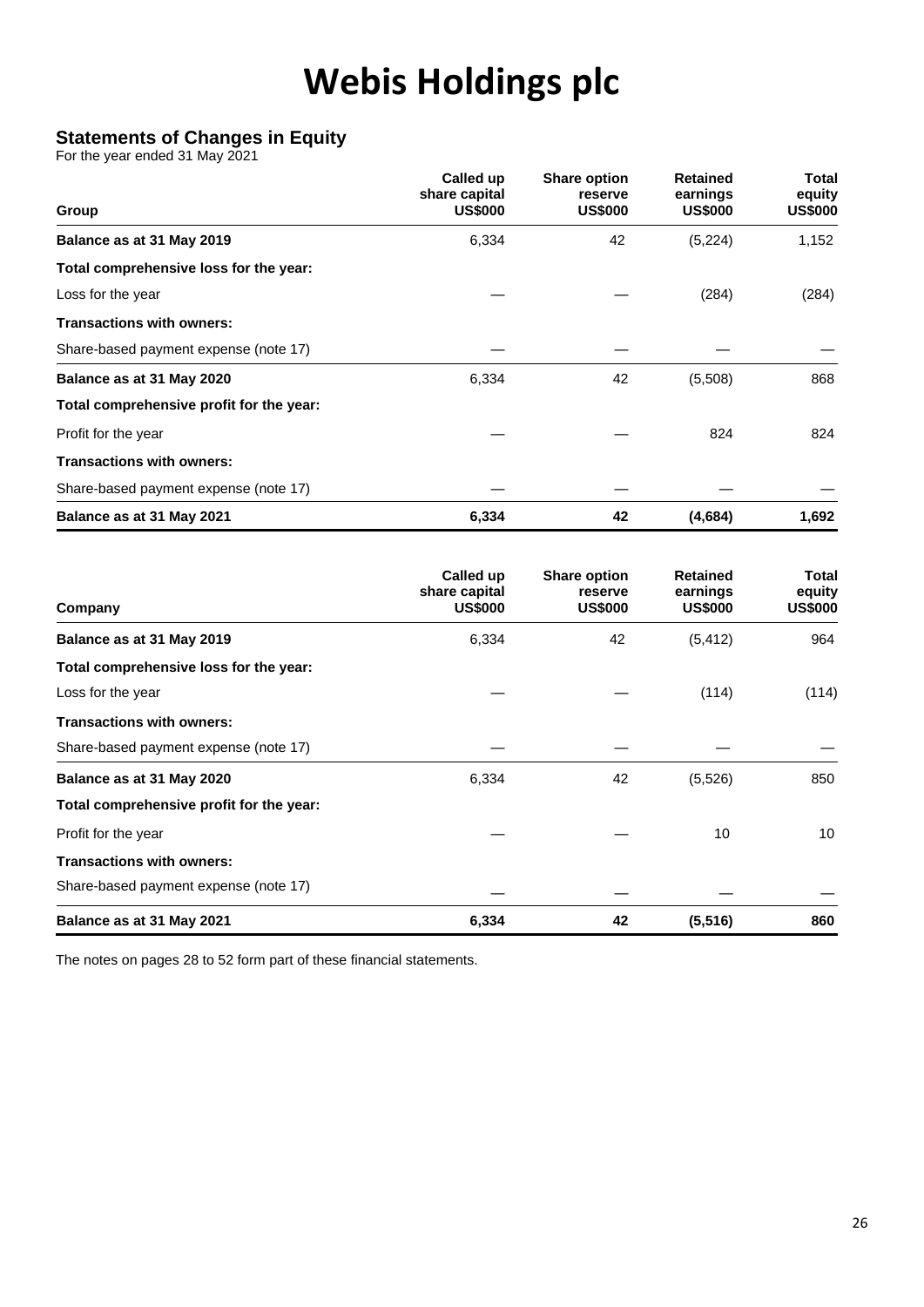## **Consolidated Statement of Cash Flows**

For the year ended 31 May 2021

|                                                            | Note | 2021<br><b>US\$000</b> | 2020<br><b>US\$000</b> |
|------------------------------------------------------------|------|------------------------|------------------------|
| Cash flows from operating activities                       |      |                        |                        |
| Profit / (loss) before income tax                          |      | 824                    | (284)                  |
| Adjustments for:                                           |      |                        |                        |
| - Depreciation of property, equipment and motor vehicles   | 9    | 119                    | 122                    |
| - Amortisation of intangible assets                        | 8    | 26                     | 73                     |
| - Rent concession received                                 |      | (5)                    | (13)                   |
| - Finance costs                                            | 4    | 125                    | 94                     |
| - Government grant utilised                                |      | (272)                  | (48)                   |
| - Other foreign exchange movements                         |      | 222                    | (83)                   |
| Changes in working capital:                                |      |                        |                        |
| - Increase in receivables                                  |      | (640)                  | (65)                   |
| - Increase in payables                                     |      | 1,246                  | 853                    |
| <b>Cash flows from operations</b>                          |      | 1,645                  | 649                    |
| Bonds and deposits placed in the course of operations      | 11   |                        |                        |
| Net cash generated from operating activities               |      | 1,645                  | 649                    |
| Cash flows from investing activities                       |      |                        |                        |
| Purchase of intangible assets                              | 8    | (8)                    |                        |
| Purchase of property, equipment and motor vehicles         | 9    | (84)                   | (39)                   |
| Net cash used in investing activities                      |      | (92)                   | (39)                   |
| Cash flows from financing activities                       |      |                        |                        |
| Interest paid                                              | 4    | (125)                  | (94)                   |
| Payment of lease liabilities and rent concessions received | 19   | (111)                  | (101)                  |
| Repayment of loans and borrowings                          |      | (5)                    | (1)                    |
| Receipt of Government funding/grant                        |      |                        | 320                    |
| Increase in loans, borrowings and lease liabilities        |      | 24                     | 556                    |
| Net cash (used in) / generated from financing activities   | 16   | (217)                  | 680                    |
| Net increase in cash and cash equivalents                  |      | 1,336                  | 1,290                  |
| Cash and cash equivalents at beginning of year             |      | 2,499                  | 1,363                  |
| Exchange (losses) / gains on cash and cash equivalents     |      | (222)                  | 85                     |
| Increase in movement of restricted cash                    |      | (375)                  | (239)                  |
| Cash and cash equivalents at end of year                   | 12   | 3,238                  | 2,499                  |

The notes on pages 28 to 52 form part of these financial statements.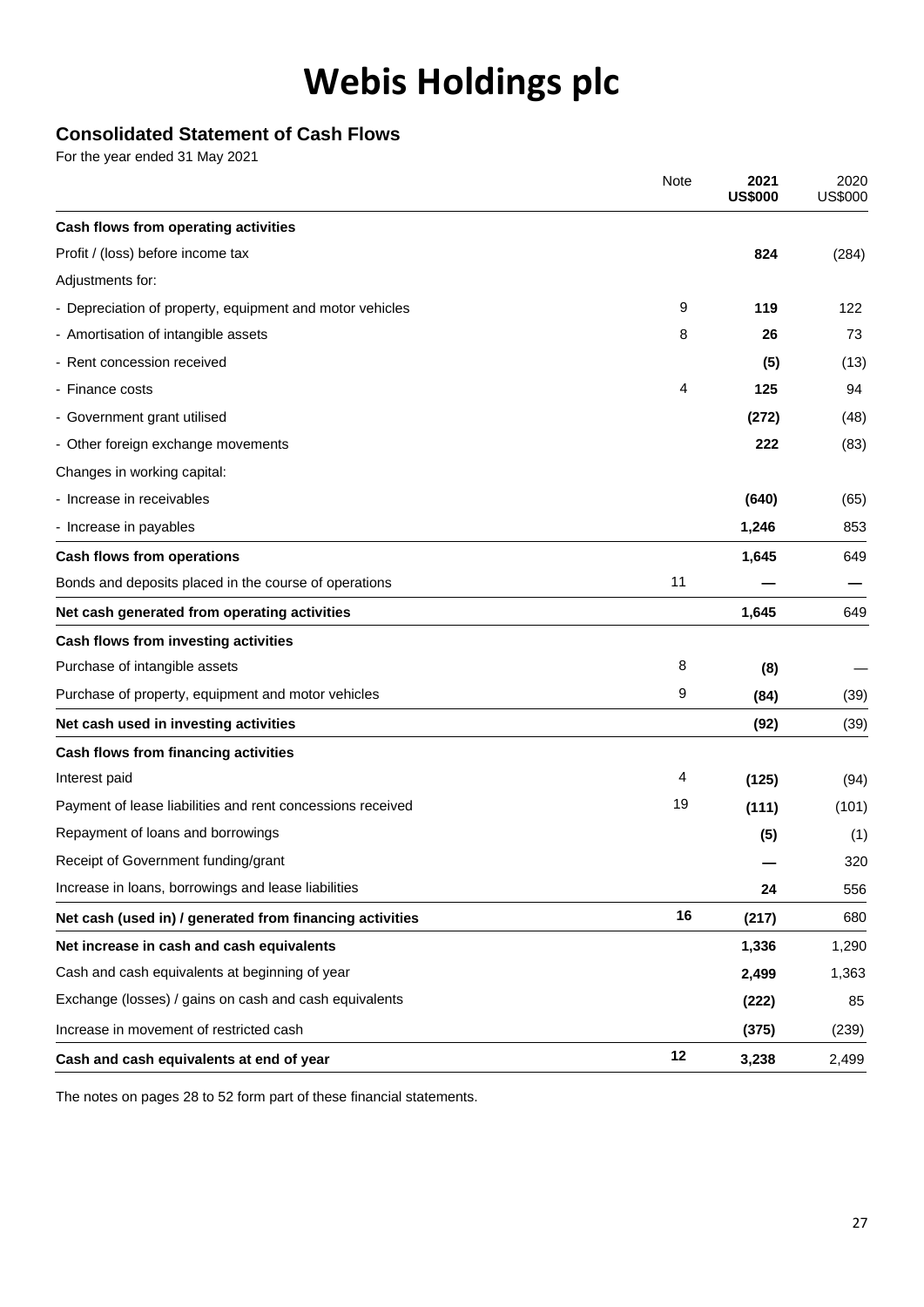### **Notes to the Financial Statements**

For the year ended 31 May 2021

#### **1 Reporting entity (the "Company")**

Webis Holdings plc is a company domiciled in the Isle of Man. The address of the Company's registered office is Viking House, Nelson Street, Douglas, Isle of Man, IM1 2AH. The Webis Holdings plc consolidated financial statements as at and for the year ended 31 May 2021 consolidate those of the Company and its subsidiaries (together referred to as the "Group").

#### **1.1 Basis of preparation**

#### **(a) Statement of compliance**

The consolidated financial statements have been prepared in accordance with International Financial Reporting Standards ("IFRS") and its interpretations as adopted by the European Union.

The Group has consistently applied the accounting policies as set out in note 1.2 to all periods presented in these financial statements.

#### **Functional and presentational currency**

These financial statements are presented in US Dollars which is the Group's primary functional currency and its presentational currency. Financial information presented in US Dollars has been rounded to the nearest thousand, unless otherwise indicated. All continued operations of the Group have US Dollars as their functional currency.

#### **Other information presented**

In line with the Isle of Man Companies Acts 1931-2004, the Company also presents Parent Company Statements of Financial Position, the Parent Company Statement of Changes in Equity and related disclosures

#### **(b) Basis of measurement**

The Group consolidated financial statements are prepared under the historical cost convention except where assets and liabilities are required to be stated at their fair value.

#### **(c) Use of estimates and judgement**

The preparation of the Group financial statements in conformity with IFRS as adopted by the EU requires management to make judgements, estimates and assumptions that affect the application of policies and reported amounts of assets and liabilities, income and expenses. Although these estimates are based on management's best knowledge and experience of current events and expected economic conditions, actual results may differ from these estimates.

The Directors consider the only critical estimate area to be as follows:

Note 21 – the measurement of Expected Credit Loss ("ECL") allowance for trade and other receivables and assessment of specific impairment allowances where receivables are past due.

#### **Going concern**

The Group and Parent Company financial statements have been prepared on a going concern basis.

As indicated in the statement of comprehensive income, the Group has seen a significant improvement in results with an uplift in profitability of \$1,108,000 when compared to last year. The net profit in the current year is US\$824,000 (2020: loss of US\$284,000) and due to that, net assets have increased from US\$868,000 to US\$1,692,000.

In advance of other sports, the horseracing industry continued to operate during the lockdown period of the pandemic in 2020, which allowed the industry to attract higher player numbers and wagering volumes and this has resulted in improved performance and has increased Group profitability during 2020/21. Extensive efforts have been made to promote the content and markets the Group provides to a wider customer base with an increased focus on player retention. Whilst there can be no certainty as to the level and duration of higher volumes and improved trading results, significant attention is being applied to sustain these trading patterns through attracting and retaining new players.

This improved performance has led to a more positive cash flow position, growing the Group operational cash, which allows the Group to continue to meet its liabilities for the foreseeable future.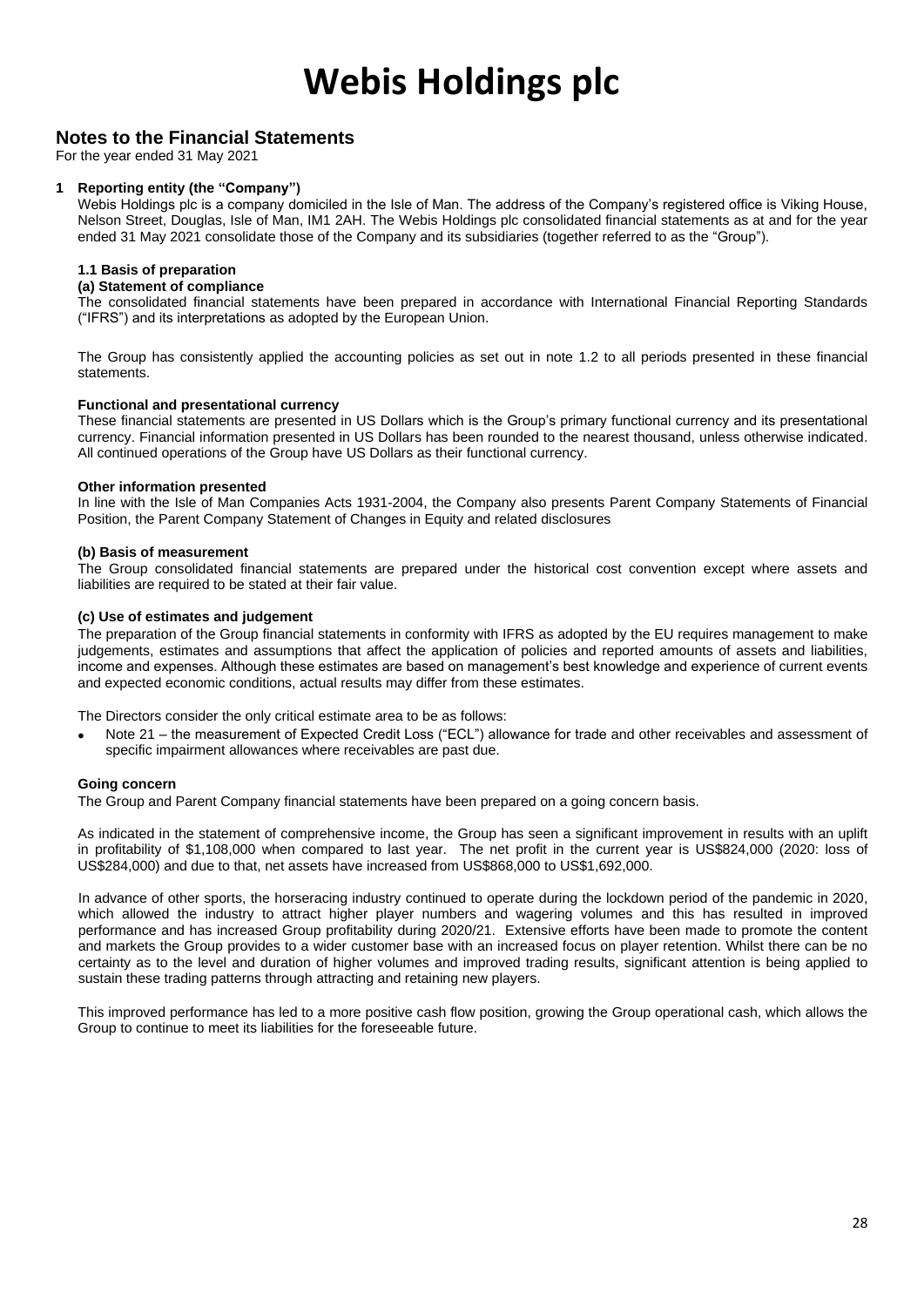### **Notes to the Financial Statements continued**

#### **1.1 Basis of preparation continued**

**Going concern continued**

In order to help achieve and maintain its goal of profitability and maintaining adequate liquidity in order to continue its operations the Directors are pursuing strategies that include:

- broadening the Group's client base and the continued expansion of its business to customer base;
- continuing to renew and acquire further US state regulated gaming licenses and continuing to develop and expand the Cal Expo racetrack operation; and
- taking advantage of the anticipated regulatory change in the State of California's adoption of sports betting legislation which will further open up opportunities for the Group

Whilst the Directors continue to assess all strategic options in relation to the strategies noted in the previous paragraph, the Directors recognize that the ultimate success of strategies adopted is difficult to predict as they require additional liquidity to pursue the required investment, including bonds to be placed with the relevant authorities to allow for betting on those tracks and excess cost to be paid to service providers to add more servers to allow for increased number of users. The Directors have prepared cash flow forecasts for a period of 12 months from the date of approval of these financial statements which indicate that, taking account of reasonably possible downsides, the Group is projected to have sufficient funds. Projections are inherently uncertain (also considering the history of losses) and, in that regard, the related entity has committed to extend funding in case the Group faces any difficulty to meet its liabilities as they fall due for that period.

The Company and the Group have, in previous years, received financial support from Galloway Limited (related entity) and Galloway Limited has expressed its willingness to continue to make funds available as and when needed by the Group and Company. The loans from Galloway Limited stand at US\$1,350,000 as at 31 May 2021.

As with any company placing reliance on other parties for financial support, the Directors acknowledge that there can be no certainty that this support will continue, although, at the date of approval of these financial statements, they have no reason to believe that it will not do so.

Based on these indications, (namely cashflow projections and commitment of support from the related entity), along with the improved performance of the Group and its improved cash position, the Directors believe that it remains appropriate to prepare the financial statements on a going concern basis.

#### **1.2 Summary of significant accounting policies**

During the current year the Group adopted all the new and revised IFRSs that are relevant to its operation and are effective for accounting periods beginning on 1 June 2020. No adoptions had a material effect on the accounting policies of the Group.

The principal accounting policies applied in the preparation of these consolidated financial statements are set out below. These policies have been consistently applied to all the years presented unless otherwise stated.

#### **Basis of consolidation**

The consolidated financial statements incorporate the results of the Group. Subsidiaries are consolidated from the date of acquisition, being the date on which the Group obtains control, and continue until the date that such control ceases. Control exists when the Group has the power, directly or indirectly, to govern the financial and operating policies of an entity so as to obtain benefits from its activities.

The Group applies the acquisition method to account for business combinations. The consideration transferred for the acquisition of a subsidiary is the fair values of the assets transferred, the liabilities incurred to the former owners of the acquiree and the equity interests issued by the Group. The consideration transferred includes the fair value of any asset or liability resulting from a contingent consideration arrangement. Identifiable assets acquired and liabilities and contingent liabilities assumed in a business combination are measured initially at their fair values at the acquisition date. Acquisition-related costs are expensed as incurred.

Inter-company transactions, balances and unrealised gains on transactions between the Group companies are eliminated. Unrealised losses are also eliminated. When necessary amounts reported by subsidiaries have been adjusted to conform with the Group's accounting policies.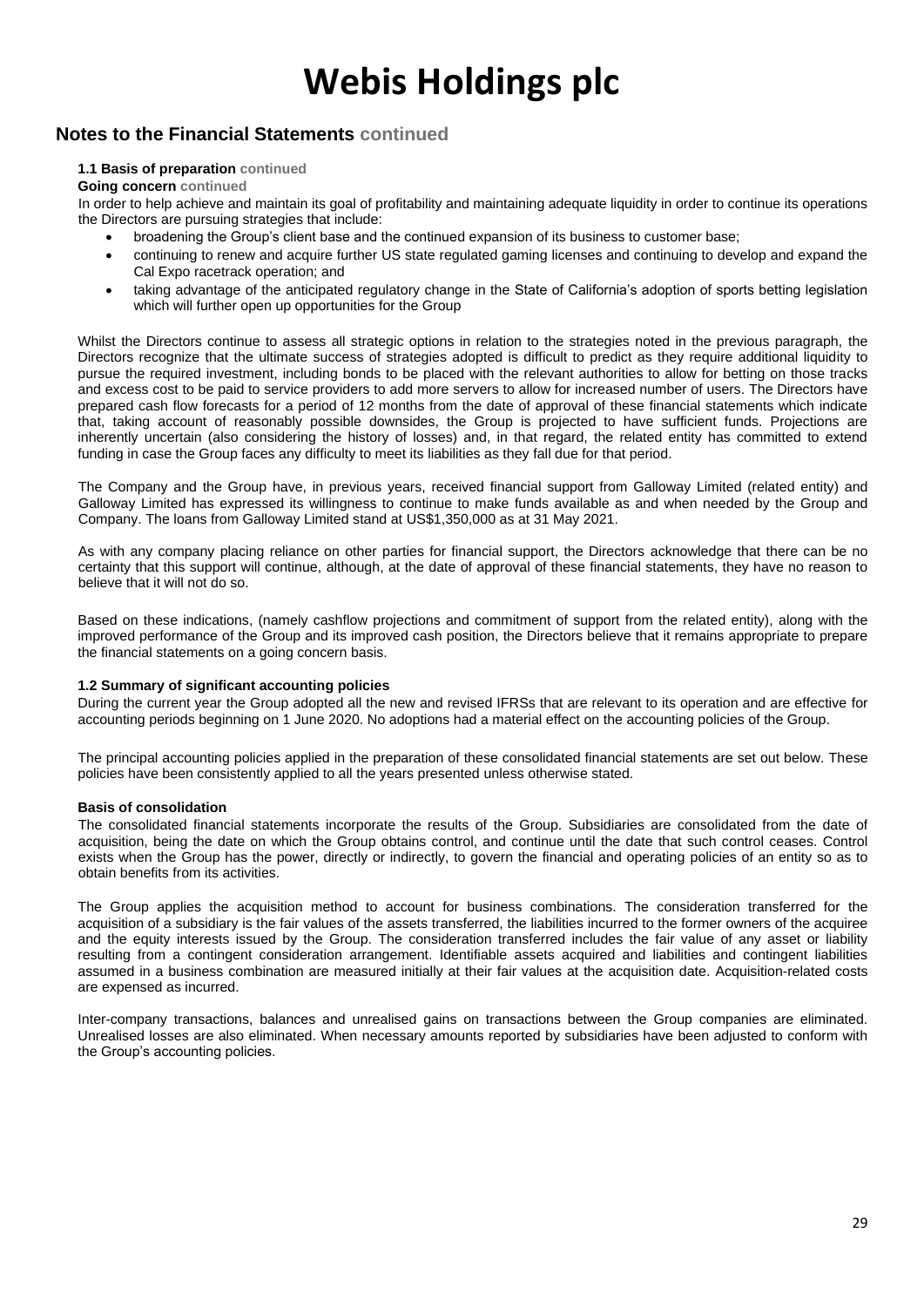### **Notes to the Financial Statements continued**

#### **1.2 Summary of significant accounting policies continued**

#### **Foreign currency translation**

#### (a) Functional and presentation currency

Items included in the financial statements of each of the Group's entities are measured using the currency of the primary economic environment in which the entity operates ('the functional currency'). The consolidated financial statements are presented in US Dollars, which is also the Group's functional currency.

#### (b) Transactions and balances

Foreign currency transactions are translated into the functional currency using the exchange rates prevailing at the dates of the transactions or valuation where items are remeasured. Foreign exchange gains and losses resulting from the settlement of such transactions and from the translation at year-end exchange rates of monetary assets and liabilities denominated in foreign currencies are recognised in the income statement, except when deferred in other comprehensive income as qualifying cash flow hedges and qualifying net investment hedges. Foreign exchange gains and losses that relate to borrowings are presented in the income statement within 'Finance income' or 'Finance costs'. All other foreign exchange gains and losses are presented in the income statement within 'Other (losses)/gains'.

Goodwill and fair value adjustments arising on the acquisition of a foreign entity are treated as assets and liabilities of the foreign entity and translated at the closing rate. Exchange differences arising are recognised in other comprehensive income.

#### **Revenue from contracts with customers**

The Group generates revenue primarily from the provision of wagering services and the hosting of races on which guests are entitled to participate in the related wagering services. Revenue is measured based on the consideration specified in a contract with a customer. The Group recognises revenue when it discharges services to a customer. Revenue has been disaggregated by geographical locations which are consistent with the operating segments (note 2).

Hosting fees (Racetrack operations) are recognised when the customers participate in the Group's pari-mutuel pools and the race audio visual signals are transmitted. Hosting fees are recorded on a gross receipts basis.

Wagering revenue from the Group's activities as the race host is recognised when a race on which wagers are placed is completed. The wagering commission from the Group's commingling of its wagering pools with a host's pool is recognised when the race on which those wagers are placed is completed. The Group acts as a principal when it allows customers to place wagers in the races it hosts and as an agent when it allows customers to place wagers in other entities' races.

Settlement terms for revenue where the Group acts as a host is usually 7 days for on and off-track wagering and 30 days from month end for ADW wagering. Where the Group acts as an agent, settlement terms are typically 30 days from month end.

Transactions fees (ADW operations) are recognised when the Group facilitates customers' deposit transactions into their betting accounts. The Group recognises revenue for transaction services net of related winnings.

#### **Government grants**

The Group initially recognises government grants, that compensate for expenses incurred, as deferred income at fair value if there is a reasonable assurance that they will be received. They are then recognised in profit or loss on a systematic basis in the periods in which the expenses are recognised.

#### **Segmental reporting**

Segmental reporting is based on the business areas in accordance with the Group's internal reporting structure, which allows the individual operating segments to be identified by the disparate nature of the principal activity they undertake. The Group determines and presents segments based on the information that internally is provided to the Board and Managing Director, the Group's chief operating decision maker.

An operating segment is a component of the Group and engages in business activities from which it may earn revenues and incur expenses. An operating segment's operating results are reviewed regularly by the Board and Managing Director to make decisions about resources to be allocated to the segment and assess its performance, and for which discrete financial information is available.

#### **Current and deferred income tax**

The tax expense for the period comprises current and deferred tax. Tax is recognised in the income statement, except to the extent that it relates to items recognised in other comprehensive income or directly in equity. In this case, the tax is also recognised in other comprehensive income or directly in equity, respectively.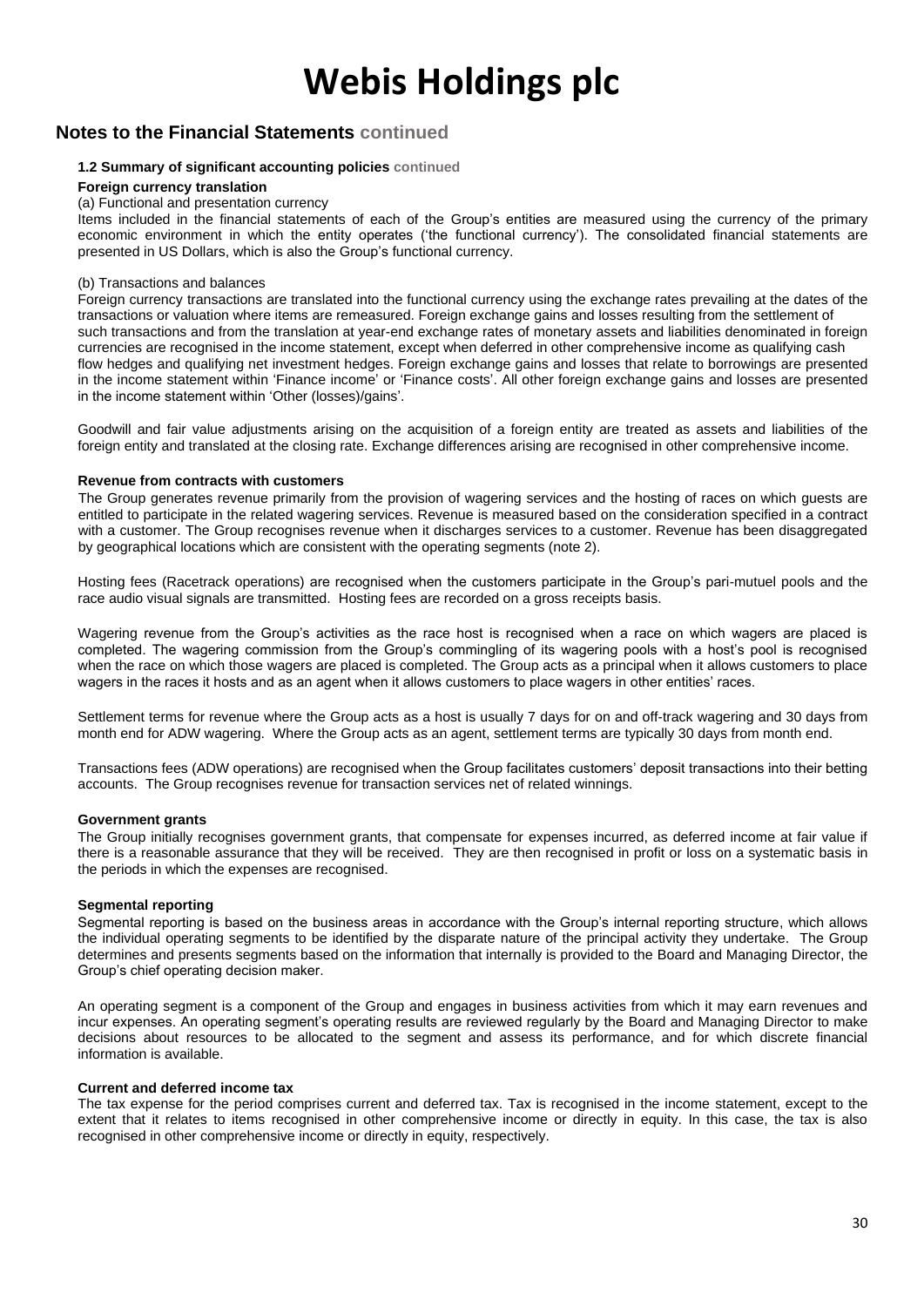### **Notes to the Financial Statements continued**

#### **1.2 Summary of significant accounting policies continued**

#### **Current and deferred income tax continued**

Current tax comprises the expected tax payable or receivable on the taxable income or loss for the year and any adjustment to the tax payable or receivable in respect of previous years. The amount of current tax payable or receivable is the best estimate of the tax amount expected to be paid or received that reflects uncertainty related to income taxes, if any. It is measured using tax rates enacted or substantively enacted at the reporting date. Current tax also includes any tax arising from dividends. Current tax assets and liabilities are offset only if certain criteria are met.

Deferred income tax is recognised on temporary differences arising between the tax bases of assets and liabilities and their carrying amounts in the consolidated financial statements. However, deferred tax liabilities are not recognised if they arise from the initial recognition of goodwill; deferred tax is not accounted for if it arises from initial recognition of an asset or liability in a transaction other than a business combination that at the time of the transaction affects neither accounting nor taxable profit or loss. Deferred tax is determined using tax rates (and laws) that have been enacted or substantively enacted by the reporting date and are expected to apply when the related deferred income tax asset is realised or the deferred income tax liability is settled.

Deferred income tax assets are recognised only to the extent that it is probable that future taxable profit will be available against which the temporary differences can be utilised.

Deferred income tax liabilities are provided on taxable temporary differences arising from investments in subsidiaries except for deferred income tax liability, where the timing of the reversal of the temporary difference is controlled by the Group and it is probable that the temporary difference will not reverse in the foreseeable future. Only where there is an agreement in place that gives the Group the ability to control the reversal of the temporary difference is the liability not recognised.

Deferred income tax assets are recognised on deductible temporary differences arising from investments in subsidiaries only to the extent that it is probable the temporary difference will reverse in the future and there is sufficient taxable profit available against which the temporary difference can be utilised.

Deferred income tax assets and liabilities are offset when there is a legally enforceable right to offset current tax assets against current tax liabilities and when the deferred income taxes, assets and liabilities relate to income taxes levied by the same taxation authority on either the same taxable entity or different taxable entities where there is an intention to settle the balances on a net basis.

#### **Intangible assets — goodwill**

Goodwill arises on the acquisition of subsidiaries and represents the excess of the consideration transferred over the Group's interest in net fair value of the net identifiable assets, liabilities and contingent liabilities of the acquiree and the fair value of the non-controlling interest in the acquiree.

For the purpose of impairment testing, goodwill acquired in a business combination is allocated to each of the cash-generating units ("CGUs"), or groups of CGUs, that is expected to benefit from the synergies of the combination. Each unit or group of units to which the goodwill is allocated represents the lowest level within the entity at which the goodwill is monitored for internal management purposes. Goodwill is monitored at the operating segment level.

Goodwill impairment reviews are undertaken annually or more frequently if events or changes in circumstances indicate a potential impairment. The carrying value of goodwill is compared to the recoverable amount, which is the higher of value in use and the fair value less costs of disposal. Any impairment is recognised immediately as an expense and is not subsequently reversed.

#### **Intangible assets — other**

#### (a) Trademarks and licences

Separately acquired trademarks and licences are shown at historical cost. Trademarks and licences acquired in a business combination are recognised at fair value at the acquisition date. Trademarks and licences have a finite useful life and are carried at cost less accumulated amortisation. Amortisation is calculated using the straight-line method to allocate the cost of trademarks and licences over their estimated useful lives of three years.

Acquired computer software licences are capitalised on the basis of the costs incurred to acquire and bring to use the specific software. These costs are amortised over their estimated useful lives of three years.

#### (b) Website design and development costs

Costs associated with maintaining websites are recognised as an expense as incurred. Development costs that are directly attributable to the design and testing of identifiable and unique websites controlled by the Group are recognised as intangible assets when the following criteria are met: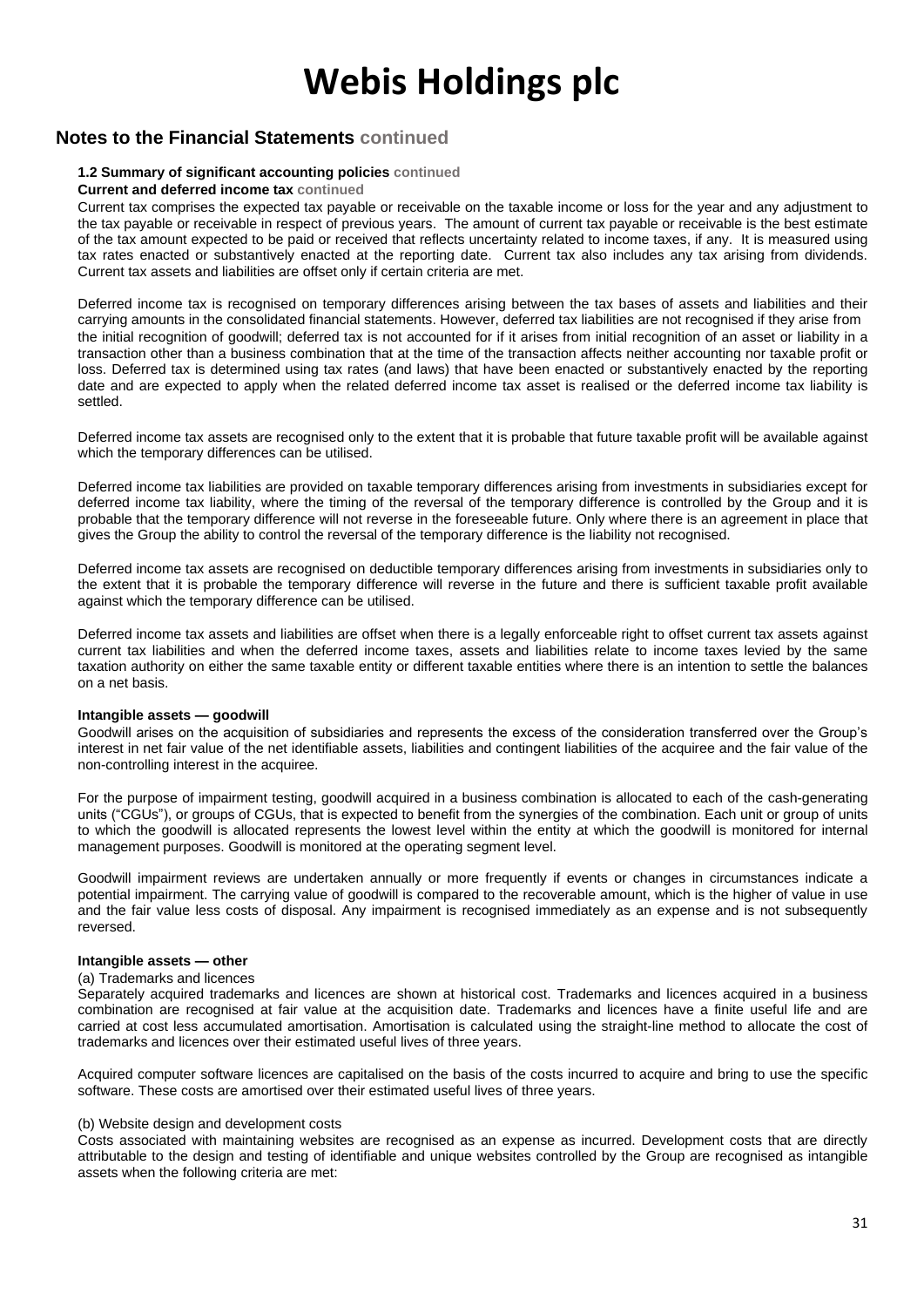### **Notes to the Financial Statements continued**

#### **1.2 Summary of significant accounting policies continued**

**Intangible assets — other continued**

(b) Website design and development costs continued

- it is technically feasible to complete the website so that it will be available for use;
- management intends to complete the website and use it;
- there is an ability to use the website;
- it can be demonstrated how the website will generate probable future economic benefits;
- adequate technical, financial and other resources to complete the development and to use the website are available; and
- the expenditure attributable to the website during its development can be reliably measured.

Directly attributable costs that are capitalised as part of the website include the website employee costs and an appropriate portion of relevant overheads.

Other development expenditures that do not meet these criteria are recognised as an expense as incurred. Development costs previously recognised as an expense are not recognised as an asset in a subsequent period.

Website development costs recognised as assets are amortised over their estimated useful lives, which do not exceed three years.

#### **Property, equipment and motor vehicles**

Items of property, equipment and motor vehicles are stated at historical cost less accumulated depreciation (see below) and impairment losses. Historical cost includes expenditure that is directly attributable to the acquisition of the items.

Subsequent costs are included in the asset's carrying amount or recognised as a separate asset, as appropriate, only when it is probable that future economic benefits associated with the item will flow to the Group and the cost of the item can be measured reliably. The carrying amount of the replaced part is derecognised. All other repairs and maintenance are charged to the income statement during the financial period in which they are incurred.

The assets' residual values and useful lives are reviewed, and adjusted if appropriate, at the financial position date. An asset's carrying amount is written down immediately to its recoverable amount if the asset's carrying amount is greater than its estimated recoverable amount. Depreciation is calculated using the straight-line method to allocate the cost of property, equipment and motor vehicles over their estimated useful lives.

The estimated useful lives of property, equipment and motor vehicles for current and comparative periods are as follows:

| Plant and equipment   | 3 years |
|-----------------------|---------|
| Motor vehicles        | 5 years |
| Fixtures and fittings | 3 years |

Gains and losses on disposals are determined by comparing the proceeds with the carrying amount and are recognised within 'Other gains/(losses) – net' in the income statement.

#### **Share-based payment expense**

The Group operates an equity-settled, share-based compensation plan, under which the entity receives services from employees as consideration for equity instruments (options) of the Group. The fair value of the employee services received in exchange for the grant of the options is recognised as an expense. The total amount to be expensed is determined by reference to the fair value of the options granted:

- including any market performance conditions (for example, an entity's share price); and
- excluding the impact of any service and non-market performance vesting conditions (for example, profitability, sales growth targets and remaining an employee of the entity over a specified time-period).

Non-market performance and service conditions are included in assumptions about the number of options that are expected to vest. The total expense is recognised over the vesting period, which is the period over which all of the specified vesting conditions are to be satisfied.

At the end of each reporting period, the Group revises its estimates of the number of options that are expected to vest based on the non-market vesting conditions. It recognises the impact of the revision to original estimates, if any, in the income statement, with a corresponding adjustment to equity.

When the options are exercised, the Company issues new shares. The proceeds received net of any directly attributable transaction costs are credited to share capital (nominal value) and share premium.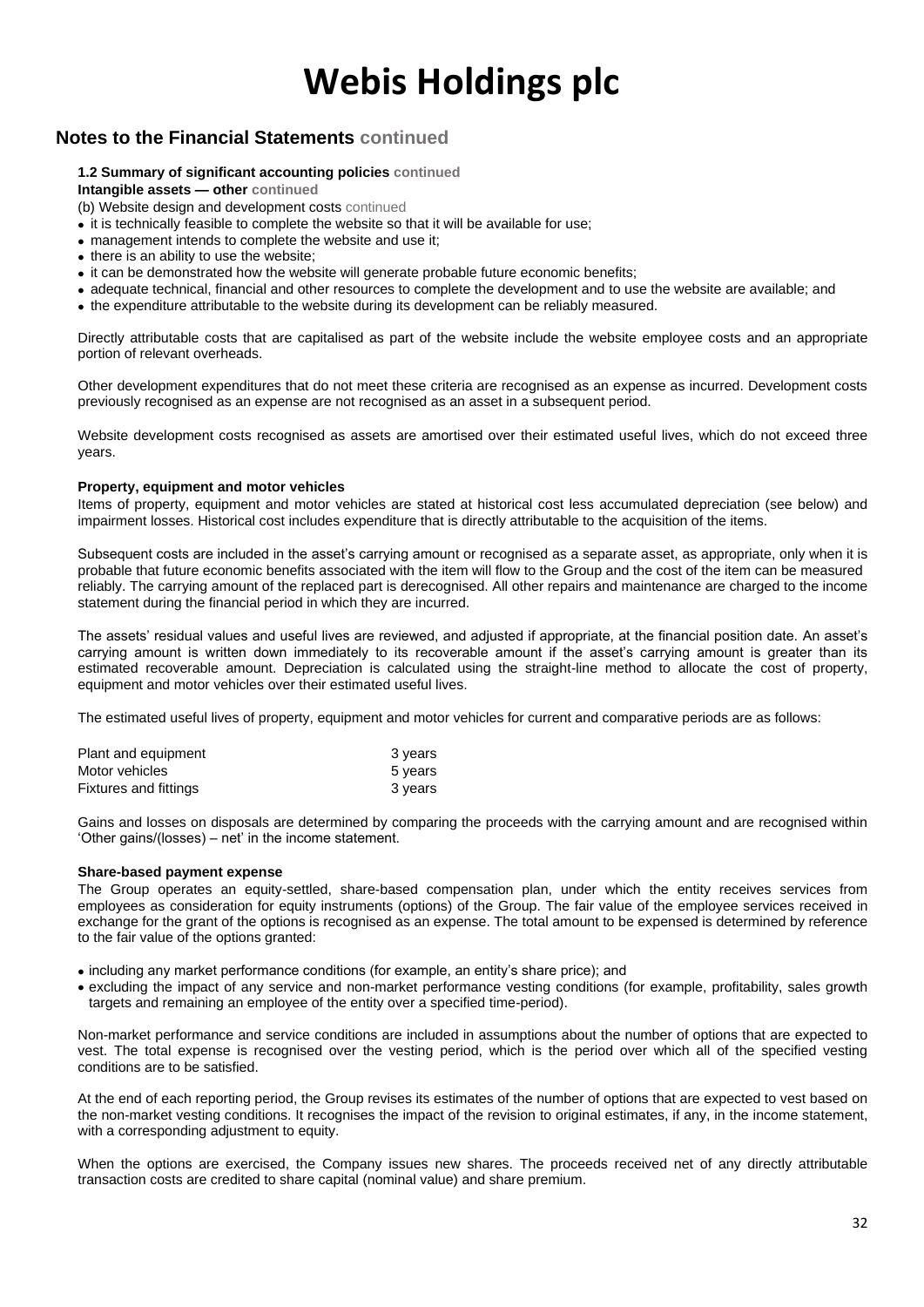### **Notes to the Financial Statements continued**

#### **1.2 Summary of significant accounting policies** continued

#### **Equity**

Share capital is determined using the nominal value of shares that have been issued.

Equity settled share-based employee remuneration is credited to the share option reserve until related stock options are exercised. On exercise or lapse, amounts recognised in the share option reserve are taken to share capital.

Retained earnings include all current and prior period results as determined in the income statement and any other gains or losses recognised in the Statement of Changes in Equity.

#### **Financial instruments**

#### **Recognition and measurement**

Non-derivative financial instruments include trade and other receivables, cash and cash equivalents, bonds and deposits, borrowings and trade and other payables.

Financial assets and financial liabilities are recognised on the Group's balance sheet when the Group becomes party to the contractual terms of the instrument. Transaction costs are included in the initial measurement of financial instruments, except financial instruments classified as at fair value through profit and loss. The subsequent measurement of financial instruments is dealt with below.

#### *Trade and other receivables*

Trade and other receivables are recognised initially at fair value and subsequently measured at amortised cost using the effective interest method, less provision for impairment.

#### *Cash and cash equivalents*

Cash and cash equivalents are defined as cash in bank and in hand as well as bank deposits, money held for processors and cash balances held on behalf of players. Cash equivalents are held for the purpose of meeting short-term cash commitments rather than for investment or other purposes.

#### *Bonds and deposits*

Bonds and deposits are recognised initially at fair value and subsequently measured at amortised cost using the effective interest method, less provision for impairment.

#### *Borrowings*

Interest-bearing borrowings and overdrafts are recorded at the proceeds received net of direct issue costs. Finance charges, including premiums payable on settlement or redemption and direct issue costs are charged on an accrual basis using the effective interest method and are added to the carrying amount of the instrument to the extent they are not settled in the period in which they arise.

#### *Trade and other payables*

Trade payables are recognised initially at fair value and subsequently measured at amortised cost using the effective interest method.

#### **Impairment of financial assets**

The Group uses an impairment model that applies to financial assets measured at amortised cost and contract assets and is detailed below. Financial assets at amortised cost include trade receivables, cash and cash equivalents, bonds and deposits.

#### *Performing financial assets*

#### Stage 1

From initial recognition of a financial asset to the date on which an asset has experienced a significant increase in credit risk relative to its initial recognition, a stage 1 loss allowance is recognised equal to the credit losses expected to result from its default occurring over the earlier of the next 12 months or its maturity date ('12-month ECL').

#### Stage 2

Following a significant increase in credit risk relative to the initial recognition of the financial asset, a stage 2 loss allowance is recognised equal to the credit losses expected from all possible default events over the remaining lifetime of the asset ('Lifetime ECL'). The assessment of whether there has been a significant increase in credit risk requires considerable judgment, based on the lifetime probability of default ('PD'). Stage 1 and 2 allowances are held against performing loans; the main difference between stage 1 and stage 2 allowances is the time horizon. Stage 1 allowances are estimated using the PD with a maximum period of 12 months, while stage 2 allowances are estimated using the PD over the remaining lifetime of the asset.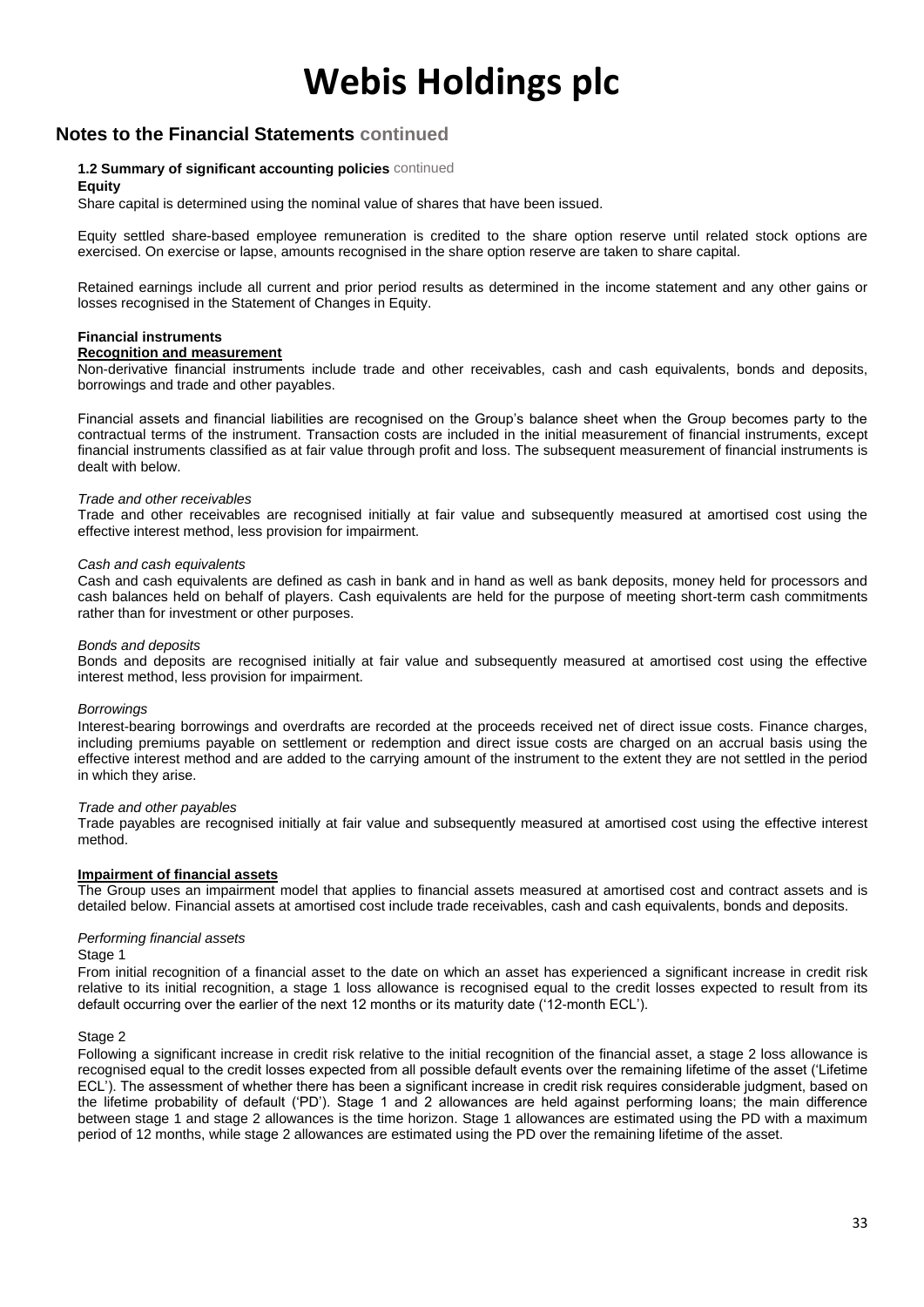### **Notes to the Financial Statements continued**

**1.2 Summary of significant accounting policies** continued

**Financial instruments** continued Impairment of financial assets continued *Impaired financial assets*

Stage 3

When a financial asset is considered to be credit-impaired, the allowance for credit losses ('ACL') continues to represent lifetime expected credit losses, however, interest income is calculated based on the amortised cost of the asset, net of the loss allowance, rather than its gross carrying amount.

The Group applies the ECL model to two main types of financial assets that are measured at amortised cost:

Trade receivables, to which the simplified approach (provision matrix) prescribed by IFRS 9 is applied. This approach requires the recognition of a Lifetime ECL allowance on day one.

Other financial assets at amortised cost, to which the general three stage model (described above) is applied, whereby a 12 month ECL is recognised initially and the balance is monitored for significant increases in credit risk which triggers the recognition of a Lifetime ECL allowance.

ECLs are a probability-weighted estimate of credit losses. ECLs for financial assets that are not credit-impaired at the reporting date are measured as the present value of all cash shortfalls (i.e. the difference between the cash flows due in accordance with the contract and the cash flows that the company expects to receive). ECLs for financial assets that are credit-impaired at the reporting date are measured as the difference between the gross carrying amount and the present value of estimated future cash flows. ECLs are discounted at the effective interest rate of the financial asset which is 0% for all financial assets at amortised cost. The maximum period considered when estimating ECLs is the maximum contractual period over which the Group is exposed to credit risk. The measurement of ECLs considers information about past events and current conditions, as well as supportable information about future events and economic conditions. The Group reviews its impairment methodology for estimating the ECLs, taking into account forward-looking information in determining the appropriate level of allowance. In addition, it identifies indicators and set up procedures for monitoring for significant increases in credit risk.

#### **Leases**

At inception of a contract, the Group assesses whether a contract is, or contains, a lease. A contract is, or contains, a lease if the contract conveys the right to control the use of an identified asset for a period of time in exchange for consideration.

#### **i. As a lessee**

The Group recognises a right-of-use asset and a lease liability at the lease commencement/modification date. The right-of-use asset is initially measured at cost, and subsequently at cost less accumulated depreciation and impairment loss and adjusted for certain remeasurements of the lease liability.

The right-of-use asset is subsequently depreciated using the straight-line method from the commencement date to the end of the lease term.

The lease liability is initially measured at the present value of the lease payments that are not paid at the commencement date, discounted at the Group's applicable incremental borrowing rate (the rate implicit in the lease cannot be determined). The Group has measured the incremental borrowing as equal to external borrowing rates. The lease liability is subsequently increased by the interest cost of the lease liability and decreased by the lease payment made. It is remeasured when there is a change in future lease payments arising from a change in an index or rate, a change in the estimate of the amount expected to be payable under a residual value guarantee, or as appropriate, changes in the assessment of whether a purchase or extension option is reasonably certain to be exercised, or a termination option is reasonably certain not to be exercised.

The Group has applied judgment to determine the lease term for some lease contracts in which it is a lessee that include renewal options. The assessment of whether the Group is reasonably certain to exercise such options impacts the lease term, which affects the amount of lease liabilities and right of use assets recognised. Extension/renewal is only available to lessor on terms and conditions to be agreed between both parties.

The Group receives rent concessions on its racetrack lease when, due to external factors, the number of days raced in a season is lower than the actual number of days scheduled to be raced.

The Group determines its incremental borrowing rate by obtaining interest rates from various external financing sources and makes certain adjustments to reflect the terms of the lease and the type of the asset leased.

Lease payments included in the measurement of the lease liability comprise the following:

- Fixed payments, including in-substance fixed payments;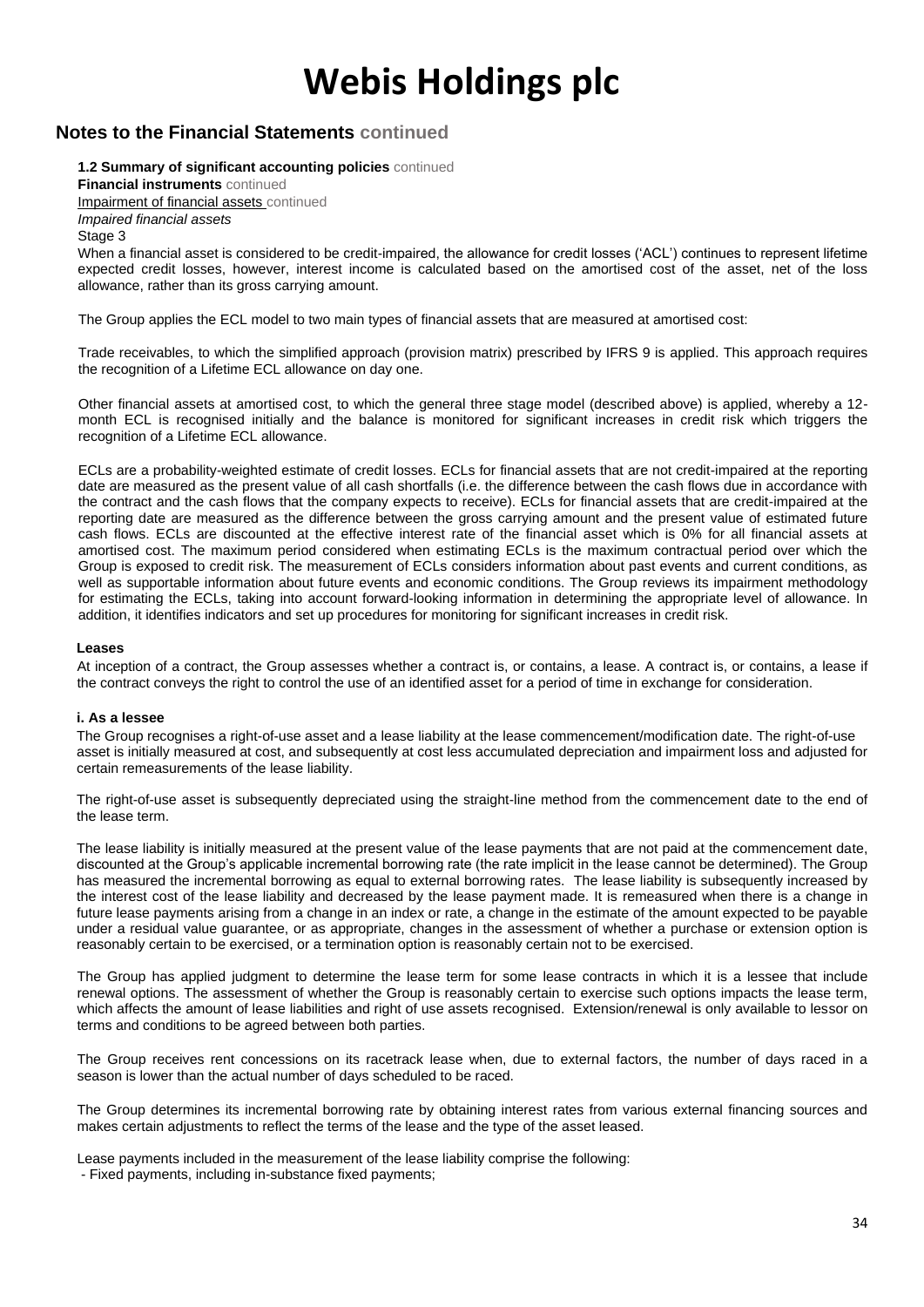### **Notes to the Financial Statements continued**

#### **1.2 Summary of significant accounting policies** continued

**Leases** continued

**i. As a lessee** continued

- Variable lease payments that depend on an index or a rate, initially measured using the index or rate as at the commencement date;

- Amounts expected to be payable under a residual value guarantee; and

- The exercise price under a purchase option that the Group is reasonably certain to exercise, lease payments in an optional renewal period if the Group is reasonably certain to exercise an extension option, and penalties for early termination of a lease unless the Group is reasonably certain not to terminate early.

The lease liability is measured at amortised cost using the effective interest method. It is remeasured when there is a change in future lease payments arising from a change in an index or rate, if there is a change in the Group's estimate of the amount expected to be payable under a residual value guarantee, if the Group changes its assessment of whether it will exercise a purchase, extension or termination option or if there is a revised in-substance fixed lease payment.

When the lease liability is remeasured in this way, a corresponding adjustment is made to the carrying amount of the right-ofuse asset or is recorded in profit or loss if the carrying amount of the right-of-use asset has been reduced to zero.

The Group presents right-of-use assets that do not meet the definition of investment property in 'property, equipment and motor vehicles' and lease liabilities in 'loans, borrowings and lease liabilities' in the statement of financial position.

#### **Short-term leases and leases of low-value assets**

The Group has elected not to recognise right-of-use assets and lease liabilities for property rental costs that do not meet the definition of leases under IFRS 16. The Group recognises these costs as an expense on a straight-line basis.

#### **Employee benefits**

(a) Pension obligations

The Group does not operate any post-employment schemes, including both defined benefit and defined contribution pension plans.

#### (b) Short-term employee benefits

Short-term employee benefits, such as salaries, paid absences, and other benefits, are accounted for on an accrual's basis over the period in which employees have provided services in the year. All expenses related to employee benefits are recognised in the Statement of Comprehensive Income in operating costs.

#### (c) Profit sharing and bonus plans

The Group recognises a liability and an expense for bonuses and profit sharing, based on a formula that takes into consideration the profit attributable to the Company's shareholders after certain adjustments. The Group recognises a provision where contractually obliged or where there is a past practice that has created a constructive obligation.

#### **Standards and interpretations in issue not yet adopted**

A number of new standards, amendments to standards and interpretations are not yet effective for the year, and have not been applied in preparing these consolidated financial statements:

| <b>Standards</b><br>Interest Rate Benchmark Reform - Phase 2 (Amendments to IFRS 9, IAS 39, IFRS 7, IFRS 4                                                                                                                                                                                                                                       | <b>Effective date</b><br>(accounting periods)<br>commencing on or after)<br>1 January 2021 |
|--------------------------------------------------------------------------------------------------------------------------------------------------------------------------------------------------------------------------------------------------------------------------------------------------------------------------------------------------|--------------------------------------------------------------------------------------------|
| and IFRS 16)                                                                                                                                                                                                                                                                                                                                     |                                                                                            |
| COVID-19-Related Rent Concessions beyond 30 June 2021 (Amendment to IFRS 16)                                                                                                                                                                                                                                                                     | 1 April 2021                                                                               |
| Onerous Contracts – Cost of Fulfilling a Contract (Amendments to IAS 37)<br>Annual Improvements to IFRS Standards 2018 - 2020<br>Property, Plant and Equipment: Proceeds before Intended Use (Amendments to IAS 16)<br>Reference to the Conceptual Framework (Amendments to IFRS 3)                                                              | 1 January 2022                                                                             |
| Classification of Liabilities as Current or Non-current (Amendments to IAS 1)<br>Deferred Tax related to Assets and Liabilities arising from a Single Transaction (Amendments to<br>IAS 12)<br>Disclosure of Accounting Policies (Amendments to IAS 1 and IFRS Practice Statement 2)<br>Definition of Accounting Estimates (Amendments to IAS 8) | 1 January 2023                                                                             |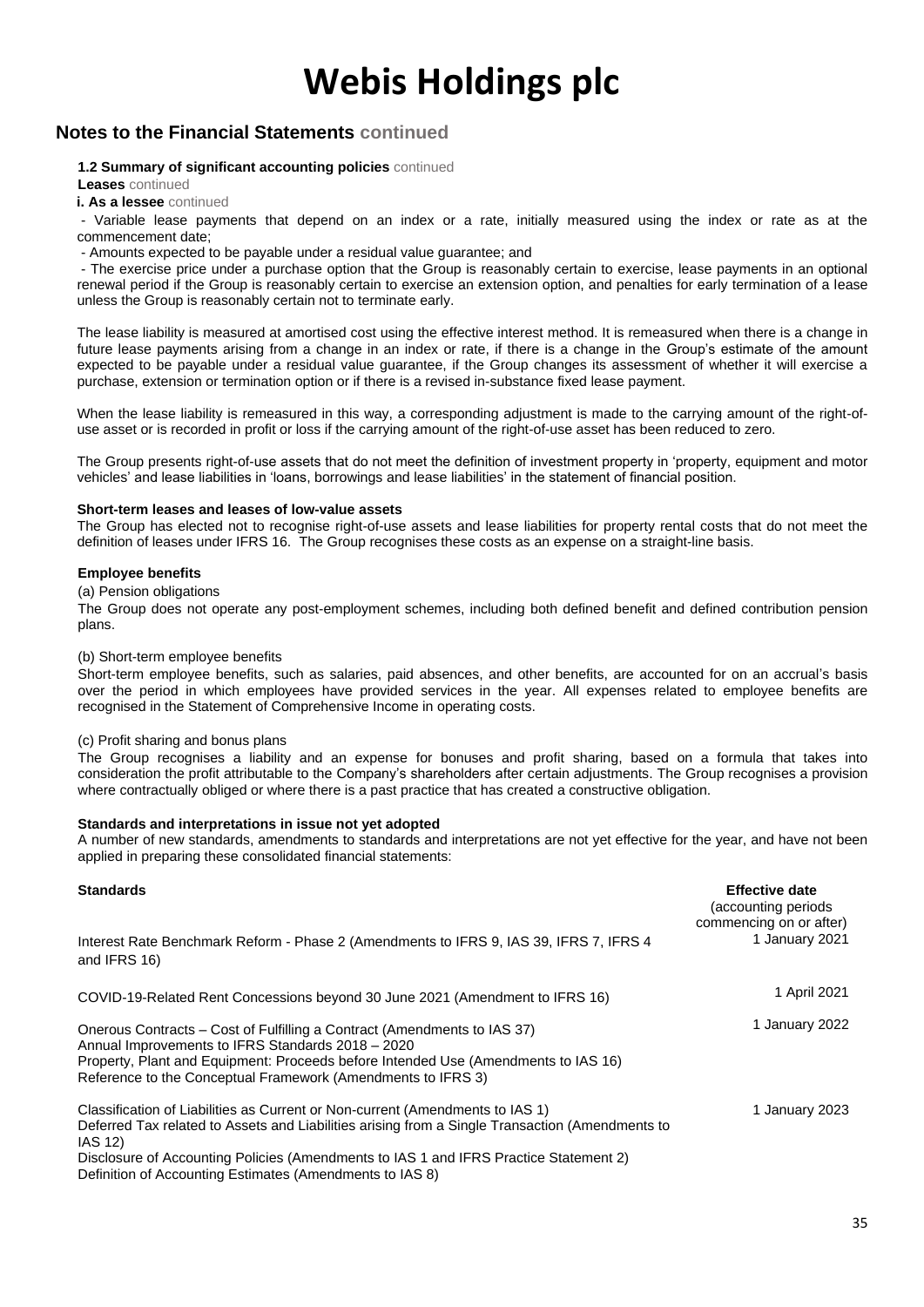### **Notes to the Financial Statements continued**

#### **2 Operating Segments**

#### **A. Basis for segmentation**

The Group has the below two operating segments, which are its reportable segments. The segments offer different services in relation to various forms of pari-mutuel racing, which are managed separately due to the nature of their activities.

#### **Reportable segments and operations provided**

Racetrack operations – hosting of races through the management and operation of a racetrack facility, enabling patrons to attend and wager on horse racing, as well as utilise simulcast facilities.

ADW operations – provision of online ADW services to enable customers to wager into global racetrack betting pools.

The Group's Board of Directors review the internal management reports of the operating segment on a monthly basis.

#### **B. Information about reportable segments**

Information relating to the reportable segments is set out below. Segment revenue along with segment profit / (loss) before tax are used to measure performance as management considers this information to be a relevant indicator for evaluating the performance of the segments.

|                                                                      | <b>Reportable segments</b>          |                                      |                                                           |                                 |
|----------------------------------------------------------------------|-------------------------------------|--------------------------------------|-----------------------------------------------------------|---------------------------------|
|                                                                      | Racetrack<br>2021<br><b>US\$000</b> | <b>ADW</b><br>2021<br><b>US\$000</b> | Corporate<br>operating<br>costs<br>2021<br><b>US\$000</b> | Total<br>2021<br><b>US\$000</b> |
| <b>External revenues</b>                                             | 52,640                              | 3,028                                |                                                           | 55,668                          |
| <b>Segment revenue</b>                                               | 52,640                              | 3,028                                |                                                           | 55,668                          |
| Segment profit before tax                                            | 390                                 | 424                                  | 10                                                        | 824                             |
| Interest expense                                                     | (23)                                | (4)                                  | (98)                                                      | (125)                           |
| Depreciation and amortisation                                        | (79)                                | (66)                                 |                                                           | (145)                           |
| Other material non-cash items:                                       |                                     |                                      |                                                           |                                 |
| Impairment movement on trade receivables<br>$\overline{\phantom{a}}$ |                                     | 7                                    |                                                           | 7                               |
| <b>Segment assets</b>                                                | 2,138                               | 3,915                                | 2,301                                                     | 8,354                           |
| <b>Segment liabilities</b>                                           | 1,409                               | 3,812                                | 1,441                                                     | 6,662                           |

|                                                                      |                                     | Reportable segments           |                                                           |                                 |
|----------------------------------------------------------------------|-------------------------------------|-------------------------------|-----------------------------------------------------------|---------------------------------|
|                                                                      | Racetrack<br>2020<br><b>US\$000</b> | <b>ADW</b><br>2020<br>US\$000 | Corporate<br>operating<br>costs<br>2020<br><b>US\$000</b> | Total<br>2020<br><b>US\$000</b> |
| <b>External revenues</b>                                             | 41,071                              | 2,365                         |                                                           | 43,436                          |
| <b>Segment revenue</b>                                               | 41,071                              | 2,365                         |                                                           | 43,436                          |
| Segment loss before tax                                              | 62                                  | (232)                         | (114)                                                     | (284)                           |
| Interest expense                                                     | (20)                                | (5)                           | (69)                                                      | (94)                            |
| Depreciation and amortisation                                        | (71)                                | (124)                         |                                                           | (195)                           |
| Other material non-cash items:                                       |                                     |                               |                                                           |                                 |
| Impairment movement on trade receivables<br>$\overline{\phantom{a}}$ |                                     | (18)                          |                                                           | (18)                            |
| <b>Segment assets</b>                                                | 1,185                               | 3,216                         | 2,252                                                     | 6,653                           |
| <b>Segment liabilities</b>                                           | 870                                 | 3,513                         | 1,402                                                     | 5,785                           |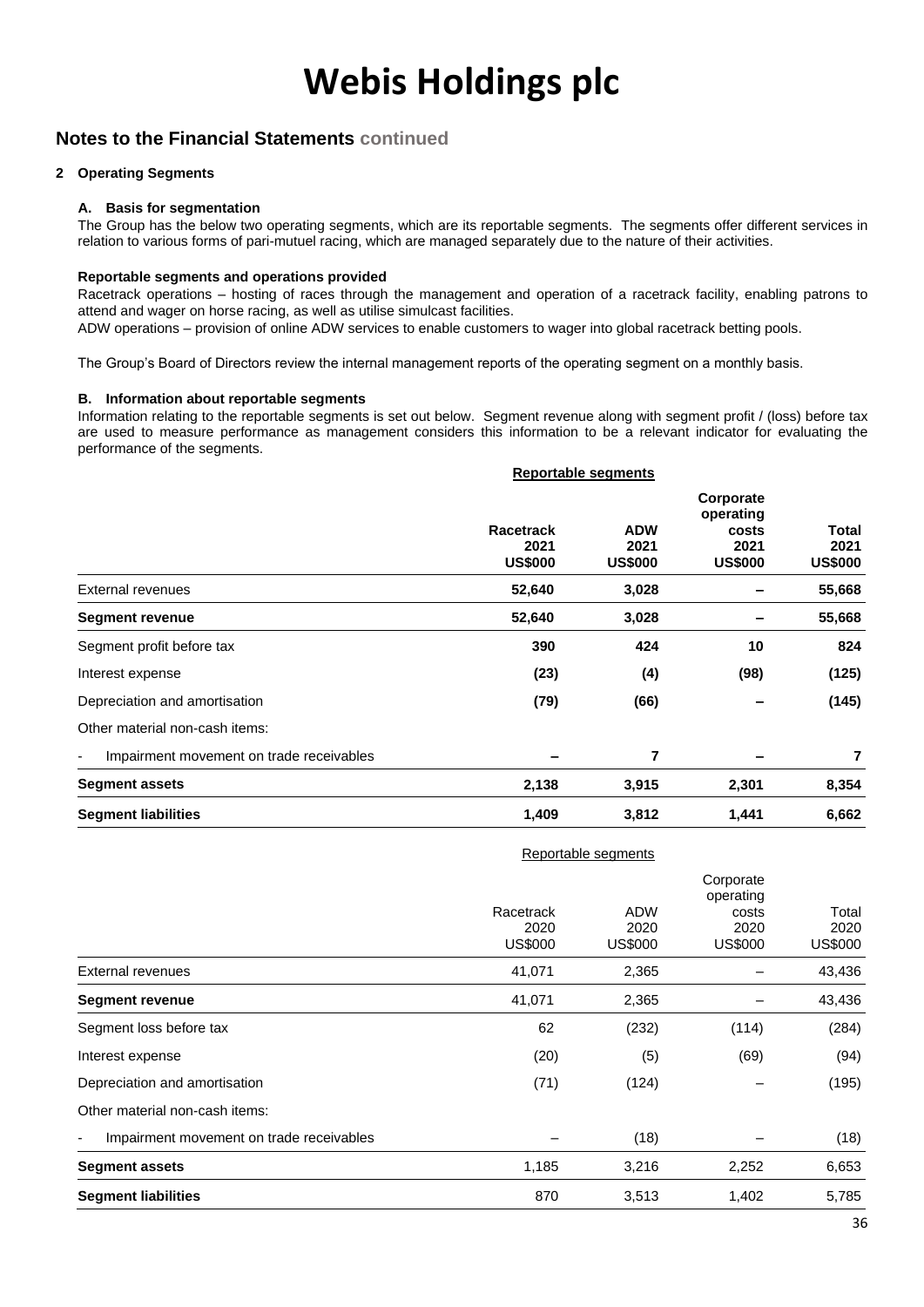## **Notes to the Financial Statements continued**

#### **2 Operating Segments** continued

#### **C. Reconciliations of information on reportable segments to the amounts reported in the financial statements**

|                                                          | 2021<br><b>US\$000</b> | 2020<br><b>US\$000</b> |
|----------------------------------------------------------|------------------------|------------------------|
| i. Revenues                                              |                        |                        |
| Total revenue for reportable segments                    | 55,668                 | 43,436                 |
| <b>Consolidated revenue</b>                              | 55,668                 | 43,436                 |
| ii. Profit / (loss) before tax                           |                        |                        |
| Total profit / (loss) before tax for reportable segments | 814                    | (170)                  |
| Profit / (loss) before tax for other segments            | 10                     | (114)                  |
| Consolidated profit / (loss) before tax                  | 824                    | (284)                  |
| iii. Assets                                              |                        |                        |
| Total assets for reportable segments                     | 6,053                  | 4,401                  |
| Assets for other segments                                | 2,301                  | 2,252                  |
| <b>Consolidated total assets</b>                         | 8,354                  | 6,653                  |
| iv. Liabilities                                          |                        |                        |
| Total liabilities for reportable segments                | 5,221                  | 4,383                  |
| Liabilities for other segments                           | 1,441                  | 1,402                  |
| <b>Consolidated total liabilities</b>                    | 6,662                  | 5,785                  |
| v. Other material items                                  |                        |                        |
| Interest expense                                         | (125)                  | (94)                   |
| Depreciation and amortisation                            | (145)                  | (195)                  |
| Impairment movement on trade receivables                 | 7                      | (18)                   |

There were no reconciling items noted between Segment information and the Financial Statements.

#### **D. Geographic information**

#### **i. Revenues**

The below table analyses the geographic location of the customer base of the operating segments.

|                      |                      | 2021<br><b>US\$000</b> | 2020<br>US\$000 |
|----------------------|----------------------|------------------------|-----------------|
| Revenue              |                      |                        |                 |
| Racetrack operations | North America        | 52,640                 | 41,071          |
| ADW operations       | North America        | 2,294                  | 1,599           |
| ADW operations       | <b>British Isles</b> | 734                    | 760             |
| ADW operations       | Asia Pacific         | -                      | 6               |
|                      |                      | 55,668                 | 43,436          |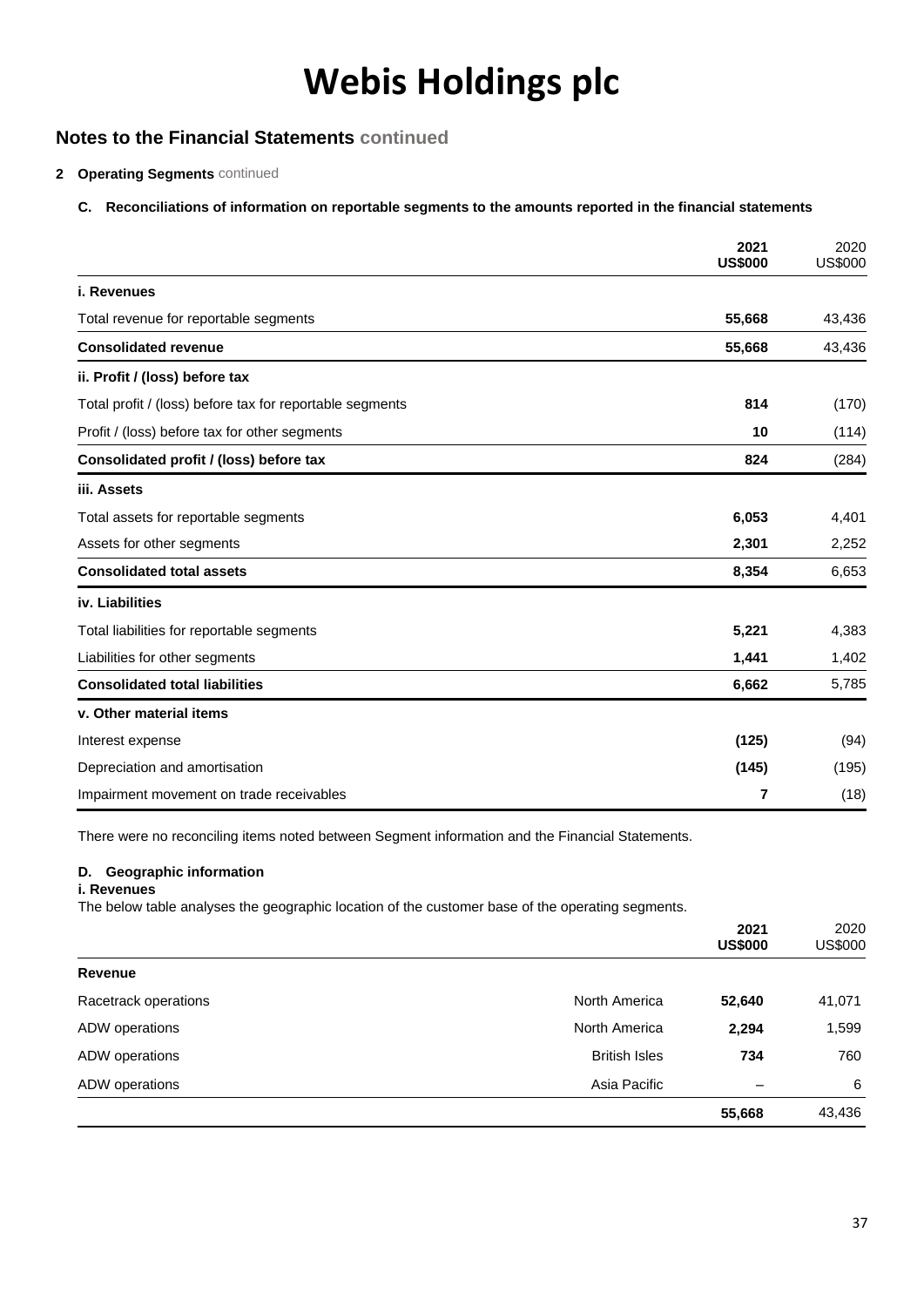### **Notes to the Financial Statements continued**

#### **2 Operating Segments** continued

**D. Geographic information** continued **ii. Non-current assets**

The geographical information below analyses the Group's non-current assets by the Company's Country of Domicile (Isle of Man) and the United States of America. Information is based on geographical location of Group's assets.

|                          | 2021<br><b>US\$000</b> | 2020<br><b>US\$000</b> |
|--------------------------|------------------------|------------------------|
| United States of America | 386                    | 439                    |
| Isle of Man              | 6                      | 6                      |
|                          | 392                    | 445                    |

Non-current assets exclude financial instruments.

#### **3 Operating profit / (loss)**

| Operating profit / (loss) is stated after charging:    | 2021<br><b>US\$000</b> | 2020<br>US\$000 |
|--------------------------------------------------------|------------------------|-----------------|
| Auditors' remuneration — audit                         | 136                    | 96              |
| Depreciation of property, equipment and motor vehicles | 119                    | 122             |
| Amortisation of intangible assets                      | 26                     | 73              |
| Exchange (gains) / losses                              | (2)                    | 29              |
| Directors' fees                                        | 73                     | 64              |

#### **4 Finance costs**

|                       | 2021<br><b>US\$000</b> | 2020<br>US\$000 |
|-----------------------|------------------------|-----------------|
| Loan interest payable | (125)                  | (94)            |
| <b>Finance costs</b>  | (125)                  | (94)            |

#### **5 Staff numbers and cost**

|                                                                    | 2021                   | 2020            |
|--------------------------------------------------------------------|------------------------|-----------------|
| Average number of employees - Pari-mutuel and Racetrack Operations | 52                     | 52              |
| The aggregate payroll costs of these persons were as follows:      |                        |                 |
| <b>Pari-mutuel and Racetrack Operations</b>                        | 2021<br><b>US\$000</b> | 2020<br>US\$000 |
| Wages and salaries                                                 | 1,676                  | 1,701           |
| Social security costs                                              | 116                    | 114             |
|                                                                    | 1,792                  | 1,815           |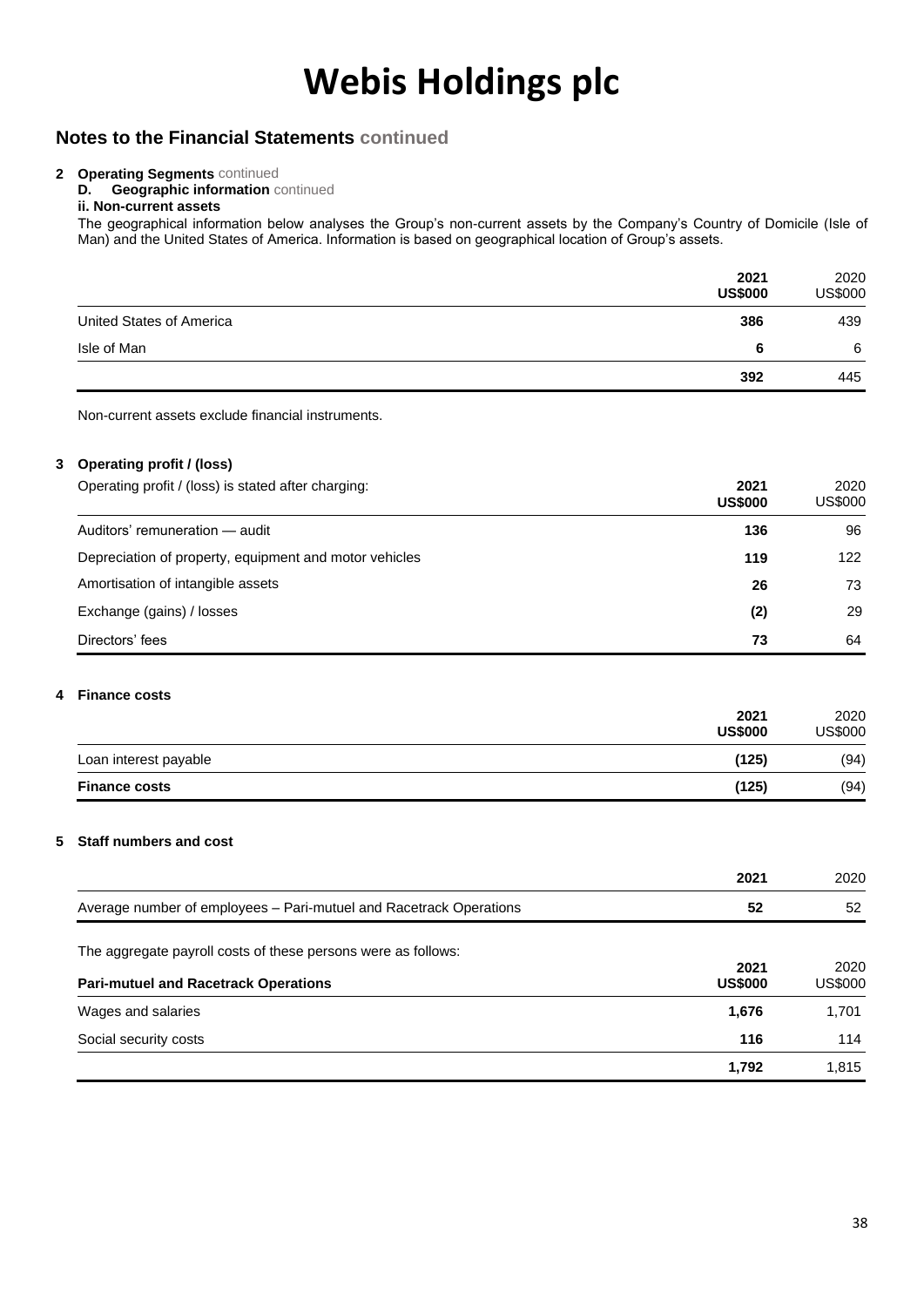### **Notes to the Financial Statements continued**

#### **6 Income tax expense**

#### **(a) Current and Deferred Tax Expenses**

The current and deferred tax expenses for the year were US\$Nil (2020: US\$Nil). Despite having made losses, no deferred tax was recognised as there is no reasonable expectation that the Group will recover the resultant deferred tax assets.

#### **(b) Tax Rate Reconciliation**

|                                                       | 2021<br><b>US\$000</b> | 2020<br>US\$000 |
|-------------------------------------------------------|------------------------|-----------------|
| Profit / (loss) before tax                            | 824                    | (284)           |
| Tax charge at IOM standard rate (0%)                  |                        |                 |
| Adjusted for:                                         |                        |                 |
| Tax credit for US tax gains / (losses) (at 15%)       | 84                     | (97)            |
| Add back deferred tax (gains) / losses not recognised | (84)                   | 97              |
| Tax charge for the year                               |                        |                 |

The maximum deferred tax asset that could be recognised at year end is approximately US\$823,000 (2020: US\$907,000). The Group has not recognised any asset as it is not reasonably known whether the Group will recover such deferred tax assets.

#### **7 Earnings per ordinary share**

The calculation of the basic earnings per share is based on the earnings attributable to ordinary shareholders divided by the weighted average number of shares in issue during the year.

The calculation of diluted earnings per share is based on the basic earnings per share, adjusted to allow for the issue of shares, on the assumed conversion of all dilutive share options.

An adjustment for the dilutive effect of share options in the current period has not been reflected in the calculation of the diluted profit per share, as the effect would have been anti-dilutive.

| 2021<br><b>US\$000</b>                                                 | 2020<br><b>US\$000</b> |
|------------------------------------------------------------------------|------------------------|
| Profit / (loss) for the year<br>824                                    | (284)                  |
|                                                                        | No.<br>No.             |
| Weighted average number of ordinary shares in issue<br>393,338,310     | 393,338,310            |
| Dilutive element of share options if exercised (note 17)<br>14,000,000 | 14,000,000             |
| 407,338,310<br>Diluted number of ordinary shares                       | 407,338,310            |
| 0.21<br>Basic earnings per share (cents)                               | (0.07)                 |
| Diluted earnings per share (cents)<br>0.20                             | (0.07)                 |

The earnings applied are the same for both basic and diluted earnings calculations per share as there are no dilutive effects to be applied.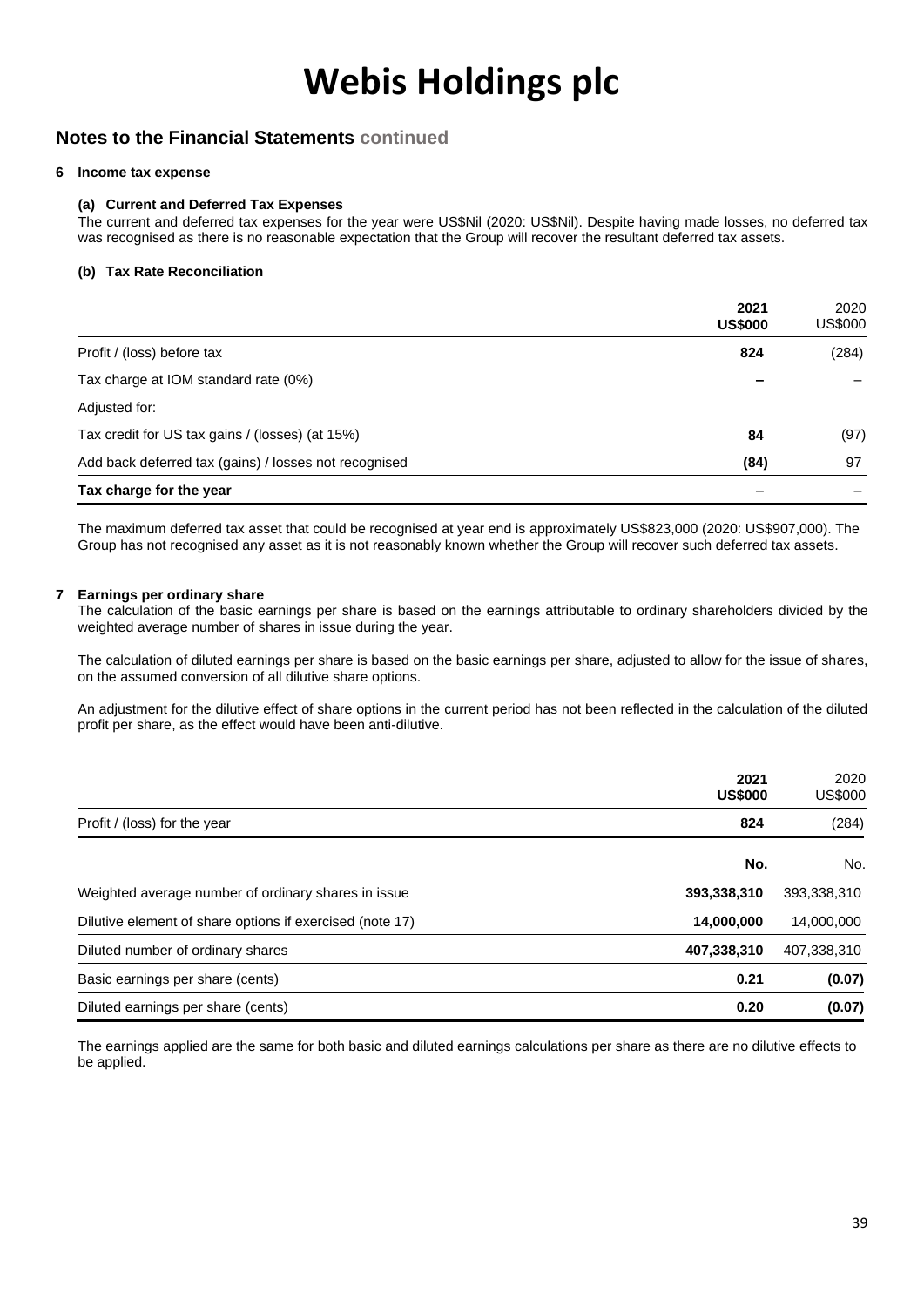### **Notes to the Financial Statements continued**

#### **8 Intangible assets**

|                                    | Software & development<br>Goodwill<br>costs |                         |                           |                         | <b>Total</b>              |
|------------------------------------|---------------------------------------------|-------------------------|---------------------------|-------------------------|---------------------------|
|                                    | Group<br><b>US\$000</b>                     | Group<br><b>US\$000</b> | Company<br><b>US\$000</b> | Group<br><b>US\$000</b> | Company<br><b>US\$000</b> |
| Cost                               |                                             |                         |                           |                         |                           |
| Balance at 1 June 2019             | 177                                         | 1,503                   | 64                        | 1,680                   | 64                        |
| Additions during the year          |                                             |                         |                           |                         |                           |
| Decommissioned assets              |                                             | (905)                   | (49)                      | (905)                   | (49)                      |
| Balance at 31 May 2020             | 177                                         | 598                     | 15                        | 775                     | 15                        |
| Balance at 1 June 2020             | 177                                         | 598                     | 15                        | 775                     | 15                        |
| Additions during the year          |                                             | 8                       |                           | 8                       |                           |
| Balance at 31 May 2021             | 177                                         | 606                     | 15                        | 783                     | 15                        |
| <b>Amortisation and Impairment</b> |                                             |                         |                           |                         |                           |
| Balance at 1 June 2019             | 177                                         | 1,399                   | 57                        | 1,576                   | 57                        |
| Amortisation for the year          |                                             | 73                      | 6                         | 73                      | 6                         |
| Decommissioned assets              |                                             | (905)                   | (49)                      | (905)                   | (49)                      |
| Currency translation differences   |                                             | 1                       | 1                         | 1                       | 1                         |
| Balance at 31 May 2020             | 177                                         | 568                     | 15                        | 745                     | 15                        |
| Balance at 1 June 2020             | 177                                         | 568                     | 15                        | 745                     | 15                        |
| Amortisation for the year          |                                             | 26                      |                           | 26                      |                           |
| Balance at 31 May 2021             | 177                                         | 594                     | 15                        | 771                     | 15                        |
| <b>Carrying amounts</b>            |                                             |                         |                           |                         |                           |
| At 1 June 2019                     |                                             | 104                     | $\overline{7}$            | 104                     | $\overline{7}$            |
| At 31 May 2020                     | $\overline{\phantom{0}}$                    | 30                      | $\overline{\phantom{0}}$  | 30                      |                           |
| At 31 May 2021                     | -                                           | 12                      |                           | 12                      |                           |

The Group reviews intangible assets annually for impairment or more frequently if there are indications that the intangible assets may be impaired (see note 1).

During 2019/20, a review of assets held was undertaken to remove any historical items that were considered to be decommissioned and therefore no longer held by the Group. This principally related to software and website costs that were fully amortised and removed from service in previous years following changes to those business activities and/or assets reaching their end of useful life.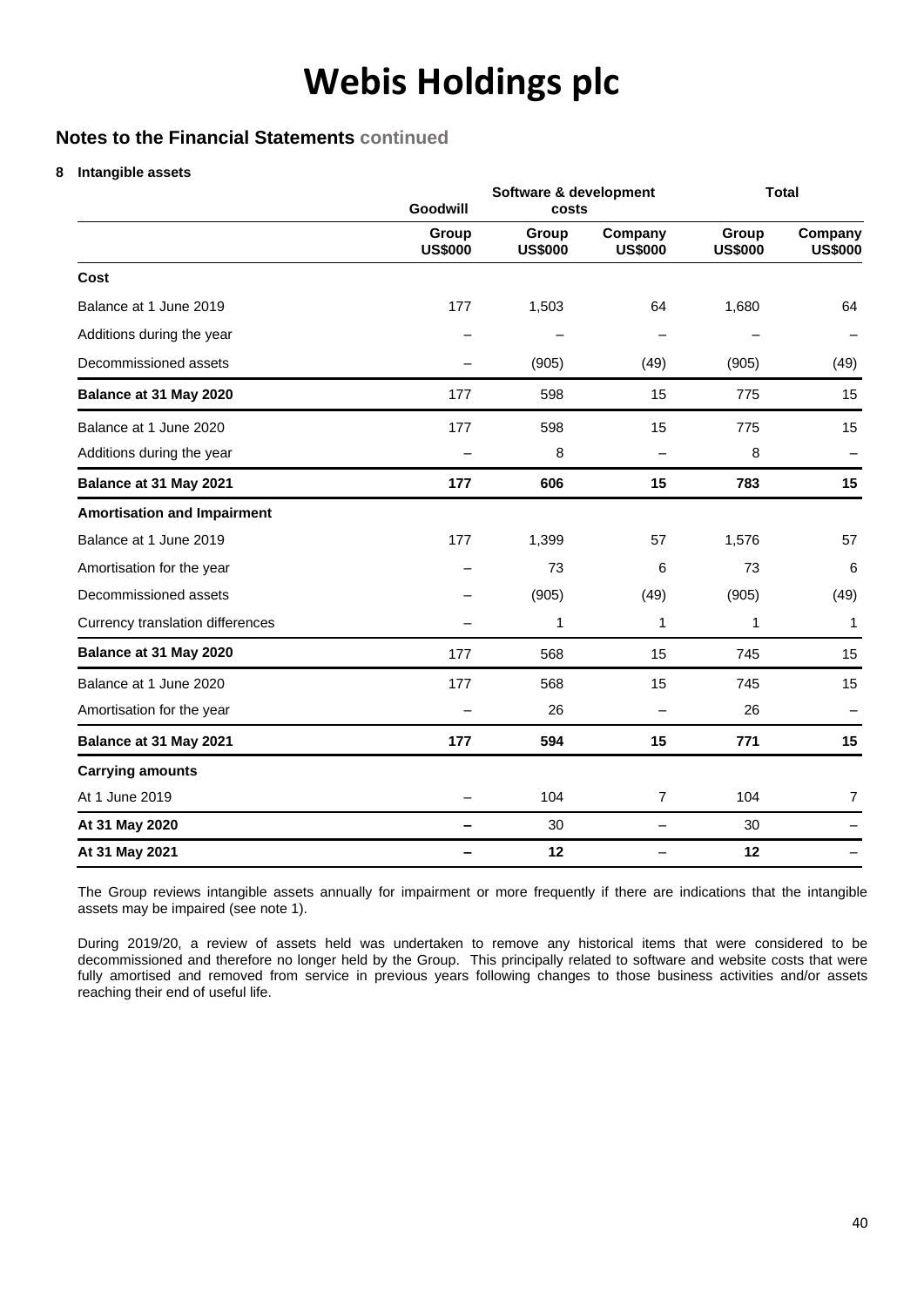## **Notes to the Financial Statements continued**

#### **9 Property, equipment and motor vehicles**

| Group                            | Computer<br><b>Equipment</b><br><b>US\$000</b> | Fixtures,<br><b>Fittings &amp;</b><br><b>Track</b><br><b>Equipment</b><br><b>US\$000</b> | <b>Motor</b><br><b>Vehicles</b><br><b>US\$000</b> | Right-of-<br>use Assets<br><b>US\$000</b> | <b>Total</b><br><b>US\$000</b> |
|----------------------------------|------------------------------------------------|------------------------------------------------------------------------------------------|---------------------------------------------------|-------------------------------------------|--------------------------------|
| Cost                             |                                                |                                                                                          |                                                   |                                           |                                |
| Balance at 1 June 2019           | 604                                            | 580                                                                                      | 51                                                |                                           | 1,235                          |
| Additions during the year        | 5                                              |                                                                                          | 34                                                | 473                                       | 512                            |
| Decommissioned/disposed assets   | (447)                                          | (339)                                                                                    | (35)                                              | $\overline{\phantom{0}}$                  | (821)                          |
| Balance at 31 May 2020           | 162                                            | 241                                                                                      | 50                                                | 473                                       | 926                            |
| Balance at 1 June 2020           | 162                                            | 241                                                                                      | 50                                                | 473                                       | 926                            |
| Additions during the year        | 4                                              | 80                                                                                       |                                                   |                                           | 84                             |
| Balance at 31 May 2021           | 166                                            | 321                                                                                      | 50                                                | 473                                       | 1,010                          |
| <b>Depreciation</b>              |                                                |                                                                                          |                                                   |                                           |                                |
| Balance at 1 June 2019           | 586                                            | 577                                                                                      | 46                                                |                                           | 1,209                          |
| Charge for the year              | 16                                             | 2                                                                                        | 6                                                 | 98                                        | 122                            |
| Decommissioned/disposed assets   | (447)                                          | (339)                                                                                    | (35)                                              | $\overline{\phantom{0}}$                  | (821)                          |
| Currency translation differences |                                                | 1                                                                                        |                                                   | $\overline{\phantom{0}}$                  | 1                              |
| Balance at 31 May 2020           | 155                                            | 241                                                                                      | 17                                                | 98                                        | 511                            |
| Balance at 1 June 2020           | 155                                            | 241                                                                                      | 17                                                | 98                                        | 511                            |
| Charge for the year              | 5                                              | 9                                                                                        | $\overline{7}$                                    | 98                                        | 119                            |
| Balance at 31 May 2021           | 160                                            | 250                                                                                      | 24                                                | 196                                       | 630                            |
| <b>Carrying amounts</b>          |                                                |                                                                                          |                                                   |                                           |                                |
| At 1 June 2019                   | 18                                             | 3                                                                                        | 5                                                 |                                           | 26                             |
| At 31 May 2020                   | $\overline{7}$                                 | $\overline{\phantom{0}}$                                                                 | 33                                                | 375                                       | 415                            |
| At 31 May 2021                   | 6                                              | 71                                                                                       | 26                                                | 277                                       | 380                            |

| Company                   | Computer<br><b>Equipment</b><br><b>US\$000</b> | <b>Fixtures &amp;</b><br><b>Fittings</b><br><b>US\$000</b> | <b>Total</b><br><b>US\$000</b> |
|---------------------------|------------------------------------------------|------------------------------------------------------------|--------------------------------|
| Cost                      |                                                |                                                            |                                |
| Balance at 1 June 2019    | 429                                            | 139                                                        | 568                            |
| Additions during the year | 5                                              |                                                            | 5                              |
| Discarded assets          | (401)                                          | (59)                                                       | (460)                          |
| Balance at 31 May 2020    | 33                                             | 80                                                         | 113                            |
| Balance at 1 June 2020    | 33                                             | 80                                                         | 113                            |
| Additions during the year | 4                                              |                                                            | $\overline{4}$                 |
| Balance at 31 May 2021    | 37                                             | 80                                                         | 117                            |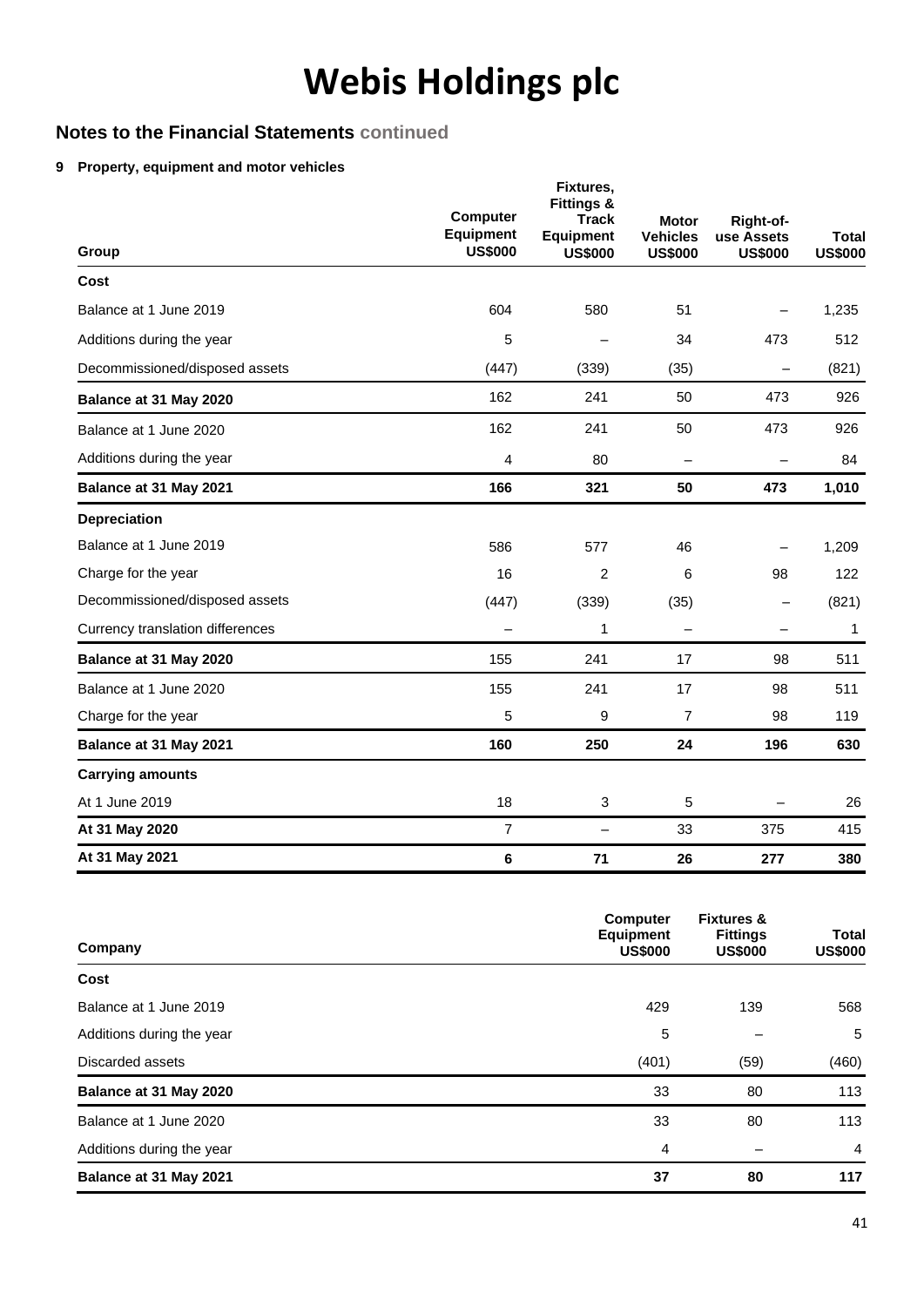### **Notes to the Financial Statements continued**

#### **9 Property, equipment and motor vehicles** continued

| Company                 | <b>Computer</b><br><b>Equipment</b><br><b>US\$000</b> | <b>Fixtures &amp;</b><br><b>Fittings</b><br><b>US\$000</b> | Total<br><b>US\$000</b> |
|-------------------------|-------------------------------------------------------|------------------------------------------------------------|-------------------------|
| <b>Depreciation</b>     |                                                       |                                                            |                         |
| Balance at 1 June 2019  | 419                                                   | 139                                                        | 558                     |
| Charge for the year     | 8                                                     |                                                            | 8                       |
| Discarded assets        | (401)                                                 | (59)                                                       | (460)                   |
| Balance at 31 May 2020  | 26                                                    | 80                                                         | 106                     |
| Balance at 1 June 2020  | 26                                                    | 80                                                         | 106                     |
| Charge for the year     | 5                                                     |                                                            | 5                       |
| Balance at 31 May 2021  | 31                                                    | 80                                                         | 111                     |
| <b>Carrying amounts</b> |                                                       |                                                            |                         |
| At 1 June 2019          | 10 <sup>°</sup>                                       |                                                            | 10                      |
| At 31 May 2020          | 7                                                     |                                                            | $\overline{7}$          |
| At 31 May 2021          | 6                                                     |                                                            | 6                       |

#### **10 Investments**

Investments in subsidiaries are held at cost. Details of investments at 31 May 2021 are as follows:

| <b>Subsidiaries</b>                                | Country of<br>incorporation | <b>Activity</b>                                                          | Holding (%) |
|----------------------------------------------------|-----------------------------|--------------------------------------------------------------------------|-------------|
| WatchandWager.com Limited                          | Isle of Man                 | Operation of interactive wagering<br>totaliser hub                       | 100         |
| WatchandWager.com LLC                              | United States of<br>America | Operation of interactive wagering<br>totaliser hub and harness racetrack | 100         |
| <b>Technical Facilities &amp; Services Limited</b> | Isle of Man                 | Dormant                                                                  | 100         |
| betinternet.com (IOM) Limited                      | Isle of Man                 | Dormant                                                                  | 100         |
| <b>B.E. Global Services Limited</b>                | Isle of Man                 | Dormant                                                                  | 100         |

#### **11 Bonds and deposits**

|                                                             | Group                  |                 | Company                  |                 |
|-------------------------------------------------------------|------------------------|-----------------|--------------------------|-----------------|
|                                                             | 2021<br><b>US\$000</b> | 2020<br>US\$000 | 2021<br><b>US\$000</b>   | 2020<br>US\$000 |
| Bonds and deposits which expire within one year             | 882                    | 882             |                          |                 |
| Bonds and deposits which expire within one to two<br>years  |                        |                 |                          |                 |
| Bonds and deposits which expire within two to five<br>years | 101                    | 101             | $\overline{\phantom{0}}$ |                 |
|                                                             | 983                    | 983             | -                        |                 |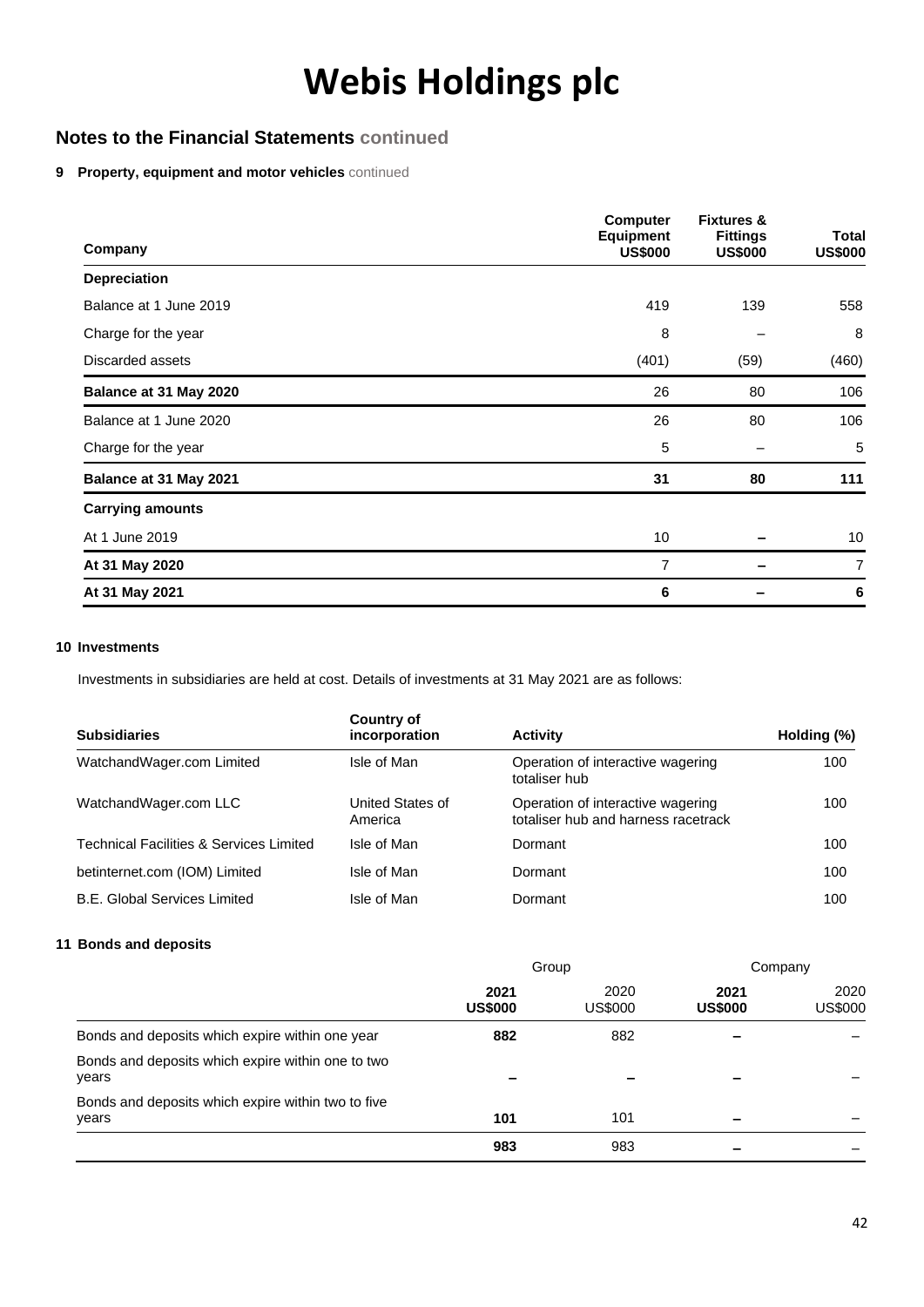### **Notes to the Financial Statements continued**

#### **11 Bonds and deposits** continued

Cash bonds of US\$875,000 have been paid as security deposits in relation to various US State ADW licences (2020: US\$875,000). These cash bonds are held in trust accounts used exclusively for cash collateral, with financial institutions which have been screened for their financial strength and capitalization ratio. The financial institutions have a credit rating of A- Excellent from AM Best credit rating agency. Therefore, these bonds are considered to be fully recoverable. A rent deposit of US\$100,000 is held by California Exposition & State Fair and is for a term of 5 years (2020: US\$100,000). This is held by an entity of the Californian state government and is therefore considered fully recoverable. Rent and other security deposits total US\$8,315 (2020: US\$8,155). These deposits are repayable upon completion of the relevant lease term, under the terms of legally binding agreements.

#### **12 Cash, cash equivalents and restricted cash**

|                                                        | Group                  |                 |                        | Company         |
|--------------------------------------------------------|------------------------|-----------------|------------------------|-----------------|
|                                                        | 2021<br><b>US\$000</b> | 2020<br>US\$000 | 2021<br><b>US\$000</b> | 2020<br>US\$000 |
| Cash and cash equivalents – company and other<br>funds | 3,238                  | 2,499           | 312                    | 324             |
| Restricted cash – protected player funds               | 1.845                  | 1.470           | 1.830                  | 1,456           |
| Total cash, cash equivalents and restricted<br>cash    | 5,083                  | 3.969           | 2.142                  | 1,780           |

The Group holds funds for operational requirements and for its non-Isle of Man customers, shown as 'company and other funds' and on behalf of its Isle of Man regulated customers and certain USA state customers, shown as 'protected player funds'.

Protected player funds are held in fully protected client accounts within an Isle of Man regulated bank and in segregated accounts within a USA regulated bank.

#### **13 Trade and other receivables**

|                                     | Group                  |                 | Company                  |                        |
|-------------------------------------|------------------------|-----------------|--------------------------|------------------------|
|                                     | 2021<br><b>US\$000</b> | 2020<br>US\$000 | 2021<br><b>US\$000</b>   | 2020<br><b>US\$000</b> |
| Trade receivables                   | 907                    | 675             | $\overline{\phantom{0}}$ |                        |
| Amounts due from Group undertakings |                        |                 | 98                       | 428                    |
| Other receivables and prepayments   | 989                    | 581             | 52                       | 35                     |
|                                     | 1,896                  | 1,256           | 150                      | 463                    |

Included within trade receivables are impairment provisions of US\$78,002 (see note 21), (2020: US\$85,775). Amounts due from Group undertakings are unsecured, interest free and repayable on demand.

#### **14 Trade and other payables**

|                              | Group                  |                 |                        | Company                |
|------------------------------|------------------------|-----------------|------------------------|------------------------|
|                              | 2021<br><b>US\$000</b> | 2020<br>US\$000 | 2021<br><b>US\$000</b> | 2020<br><b>US\$000</b> |
| Trade payables               | 686                    | 603             | 33                     | 9                      |
| Amounts due to customers     | 2,968                  | 2,446           |                        |                        |
| Taxes and national insurance | 15                     | 22              | 2                      | 2                      |
| Accruals and other payables  | 1,326                  | 678             | 56                     | 41                     |
|                              | 4,995                  | 3,749           | 91                     | 52                     |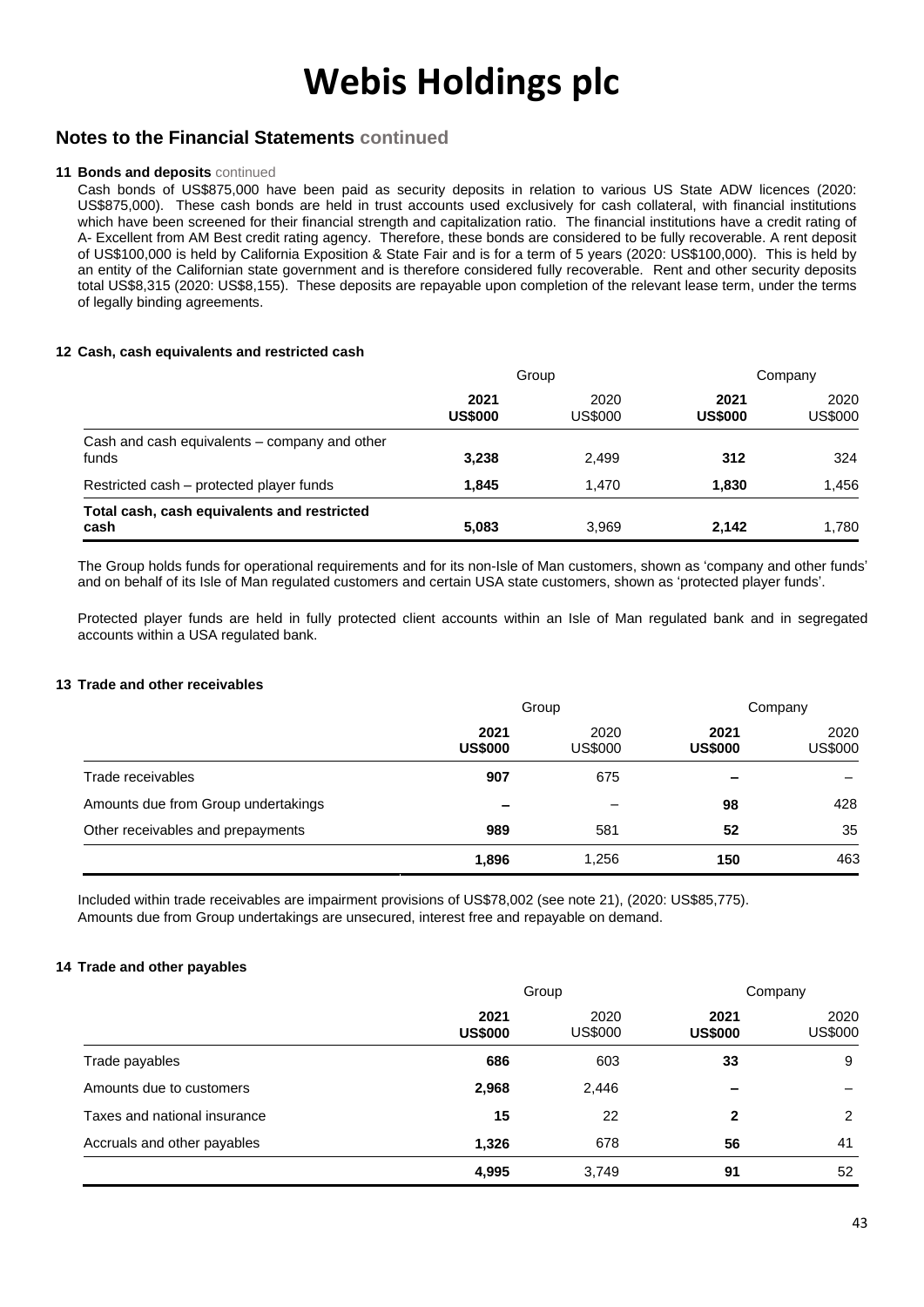### **Notes to the Financial Statements continued**

#### **15 Deferred income**

|                  | Group                    |                        | Company                |                 |
|------------------|--------------------------|------------------------|------------------------|-----------------|
|                  | 2021<br><b>US\$000</b>   | 2020<br><b>US\$000</b> | 2021<br><b>US\$000</b> | 2020<br>US\$000 |
| Government grant | $\overline{\phantom{0}}$ | 272                    | $\sim$                 | $\qquad \qquad$ |

The Group received a Paycheck Protection Program ("PPP") loan for US\$319,994, under the provisions of the US CARES Act in May 2020 to support certain incurred expenses. The provisions of the loan allowed for an application for loan forgiveness, directly relating to expenditure incurred in the 24-week period from the date of the loan advance, of which at least 60% must be on payroll related expenditure. The Group has ascertained reasonable assurance that the loan should be forgiven in its entirety and the application for forgiveness was submitted in June 2021. The grant has been recognised in profit or loss in the periods that the relevant expenses are recognised.

### **16 Loans, borrowings and lease liabilities**

#### **Current liabilities**

|                                     | Group                  |                        | Company                |                 |
|-------------------------------------|------------------------|------------------------|------------------------|-----------------|
|                                     | 2021<br><b>US\$000</b> | 2020<br><b>US\$000</b> | 2021<br><b>US\$000</b> | 2020<br>US\$000 |
| Unsecured loans (current portion)   | 6                      | 5                      |                        |                 |
| Lease liabilities (current portion) | 66                     | 92                     |                        |                 |
| Secured Ioans - Galloway Ltd        | 500                    |                        | 500                    |                 |
|                                     | 572                    | 97                     | 500                    |                 |

#### **Non-current liabilities**

|                                         | Group                  |                        | Company                |                        |
|-----------------------------------------|------------------------|------------------------|------------------------|------------------------|
|                                         | 2021<br><b>US\$000</b> | 2020<br><b>US\$000</b> | 2021<br><b>US\$000</b> | 2020<br><b>US\$000</b> |
| Unsecured loans (non-current portion)   | 19                     | 25                     |                        |                        |
| Lease liabilities (non-current portion) | 226                    | 292                    | -                      |                        |
| Secured Ioans - Galloway Ltd            | 850                    | 1,350                  | 850                    | 1,350                  |
|                                         | 1,095                  | 1,667                  | 850                    | 1,350                  |

#### **Terms and repayment schedule**

|                                   | Nominal<br>interest rate | Year of<br>maturity | 2021<br><b>Total</b><br><b>US\$000</b> | 2020<br>Total<br><b>US\$000</b> |
|-----------------------------------|--------------------------|---------------------|----------------------------------------|---------------------------------|
| Unsecured loan                    | 8.90%                    | 2025                | 25                                     | 30                              |
| Lease liabilities                 | 7.00-9.00%               | 2021-25             | 292                                    | 384                             |
| Secured Ioan - Galloway Ltd       | 7.75%                    | 2022                | 500                                    | 500                             |
| Secured Ioan - Galloway Ltd       | 7.00%                    | 2024                | 350                                    | 350                             |
| Secured Ioan - Galloway Ltd       | 7.00%                    | 2025                | 500                                    | 500                             |
| <b>Total loans and borrowings</b> |                          |                     | 1,667                                  | 1,764                           |

The Group did not receive any new loans during the year.

The secured loans from Galloway Ltd are secured over the unencumbered assets of the Group.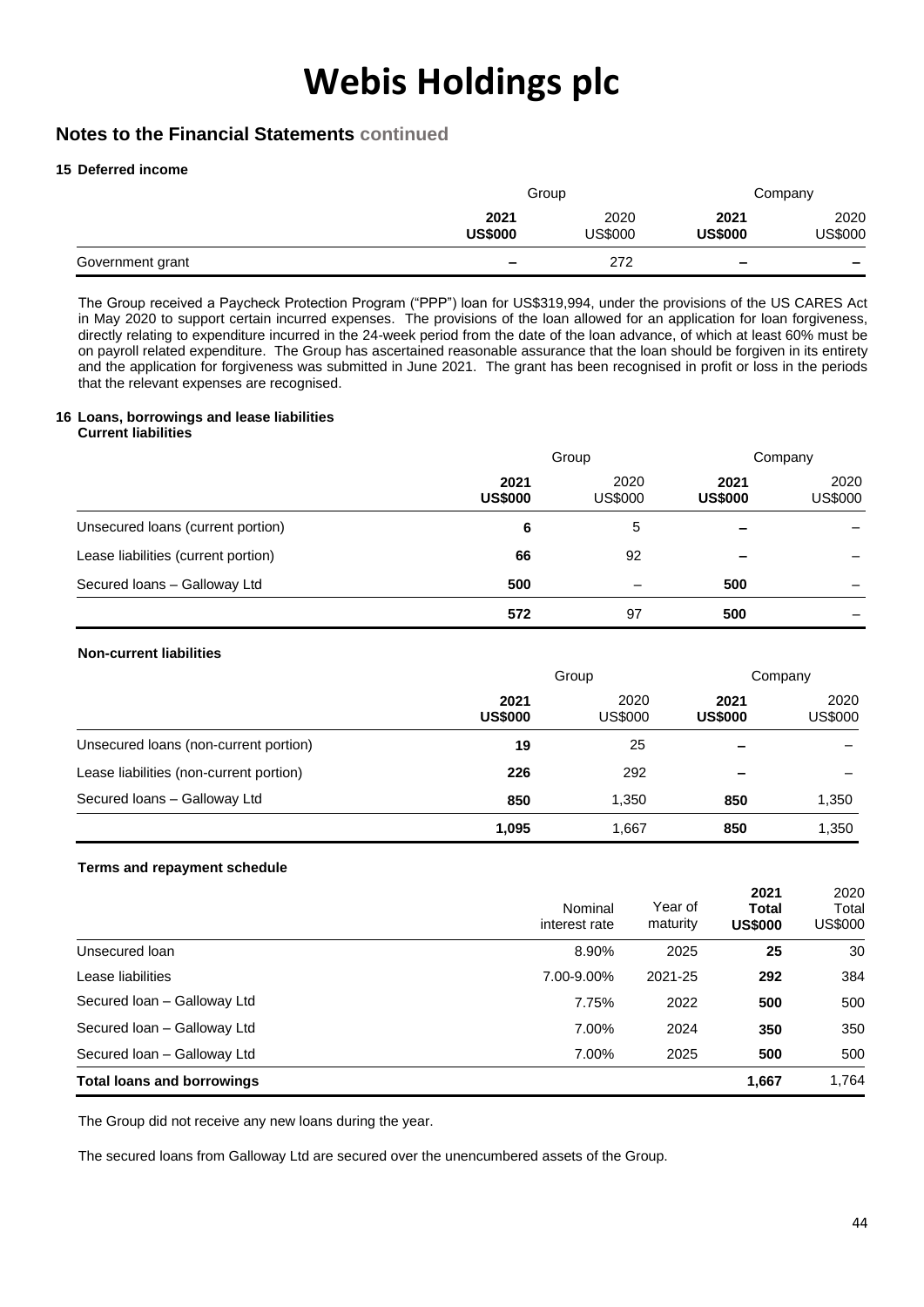### **Notes to the Financial Statements continued**

**16 Loans, borrowings and lease liabilities** continued

#### **Reconciliation of movements of liabilities to cash flows arising from financing activities**

|                                                       | Other loans and<br>borrowings<br><b>US\$000</b> | <b>Lease liabilities</b><br><b>US\$000</b> | <b>Total</b><br><b>US\$000</b> |
|-------------------------------------------------------|-------------------------------------------------|--------------------------------------------|--------------------------------|
| Balance at 1 June 2019                                | 850                                             |                                            | 850                            |
| Changes from financing cash flows                     |                                                 |                                            |                                |
| Proceeds from loans, borrowings and lease liabilities | 531                                             | 25                                         | 556                            |
| Proceeds from Government funding/grant                | 320                                             |                                            | 320                            |
| Repayment of borrowings                               | (1)                                             |                                            | (1)                            |
| Payment of lease liabilities                          |                                                 | (101)                                      | (101)                          |
| Interest paid                                         | (69)                                            | (25)                                       | (94)                           |
| Total changes from financing cash flows               | 781                                             | (101)                                      | 680                            |
| <b>Other changes</b>                                  |                                                 |                                            |                                |
| Liability-related                                     |                                                 |                                            |                                |
| New leases                                            |                                                 | 473                                        | 473                            |
| Rent concession received                              |                                                 | (13)                                       | (13)                           |
| Interest expense                                      | 69                                              | 25                                         | 94                             |
| Forgiveness of Government funding/grant               | (320)                                           |                                            | (320)                          |
| <b>Total liability-related other changes</b>          | (251)                                           | 485                                        | 234                            |
| Balance at 31 May 2020                                | 1,380                                           | 384                                        | 1,764                          |
| Balance at 1 June 2020                                | 1,380                                           | 384                                        | 1,764                          |
| Changes from financing cash flows                     |                                                 |                                            |                                |
| Proceeds from loans, borrowings and lease liabilities |                                                 | 24                                         | 24                             |
| Repayment of borrowings                               | (5)                                             |                                            | (5)                            |
| Payment of lease liabilities                          |                                                 | (111)                                      | (111)                          |
| Interest paid                                         | (101)                                           | (24)                                       | (125)                          |
| Total changes from financing cash flows               | (106)                                           | (111)                                      | (217)                          |
| Other changes                                         |                                                 |                                            |                                |
| Liability-related                                     |                                                 |                                            |                                |
| Rent concession received                              |                                                 | (5)                                        | (5)                            |
| Interest expense                                      | 101                                             | 24                                         | 125                            |
| Total liability-related other changes                 | 101                                             | 19                                         | 120                            |
| Balance at 31 May 2021                                | 1,375                                           | 292                                        | 1,667                          |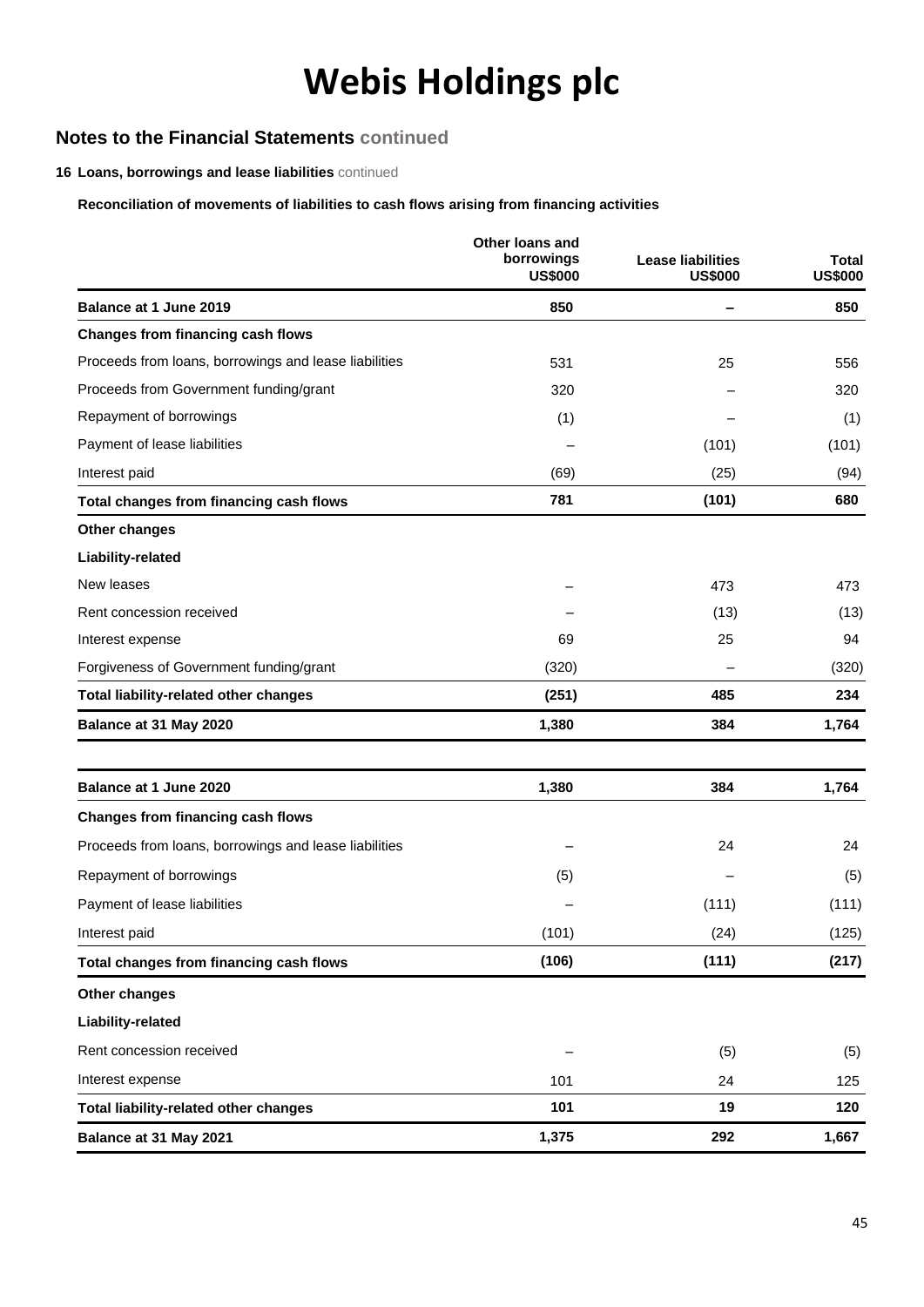### **Notes to the Financial Statements continued**

#### **17 Share capital**

|                                                            | No.         | 2021<br><b>US\$000</b> | 2020<br>US\$000 |
|------------------------------------------------------------|-------------|------------------------|-----------------|
| Allotted, issued and fully paid                            |             |                        |                 |
| At beginning and close of year: ordinary shares of 1p each | 393,338,310 | 6.334                  | 6.334           |
| At 31 May: ordinary shares of 1p each                      | 393,338,310 | 6.334                  | 6.334           |

The authorised share capital of the Company is US\$9,619,000 divided into 600,000,000 ordinary shares of £0.01 each (2020: US\$9,619,000 divided into 600,000,000 ordinary shares of £0.01 each).

#### **Options**

Movements in share options during the year ended 31 May 2021 were as follows:

| At 31 May 2020 - 1p ordinary shares | 14,000,000 |
|-------------------------------------|------------|
| Options granted                     |            |
| Options lapsed                      |            |
| Options exercised                   |            |
| At 31 May 2021 - 1p ordinary shares | 14,000,000 |

During 2016 the Group established an equity-settled share-based option program. The fair value of options granted is recognised as an expense, with a corresponding increase in equity. The fair value is measured at grant date using a Black-Scholes model and is spread over the vesting period. The amount recognised in equity is adjusted to reflect the actual number of share options which are expected to vest. By taking into consideration the volatility of the shares over the 3 years prior to granting, the volatility of the options is calculated at 75%, with a risk-free interest rate of 0.86%.

The options were issued on 3 March 2016 to Ed Comins, Managing Director of the Group. The fair value of each option on the grant date was estimated as being £0.0022. The share options vested on 3 March 2019 after Ed Comins had remained in the employment of the Group for 3 years from when the options were granted. The options are able to be exercised from 3 March 2019 and expire on 2 March 2026. The weighted average exercise price of all options is £0.01.

The charge for share options recorded in profit and loss for the year was US\$Nil (2020: US\$Nil). Since the grant date, the total charge in relation to the share options was US\$42,126.

#### **18 Capital commitments**

As at 31 May 2021, the Group had no capital commitments (2020: US\$Nil).

#### **19 Leases**

#### **A. Leases as lessee**

The Group leases office and racetrack facilities. The office facility is leased until May 2021, with an average length of renewal of between two to three years. The racetrack facility is leased until May 2025, with extensions or renewals typically ranging between three to five years.

The Group also leases additional office facilities with contract terms of no more than one year. These leases are short-term and the Group has elected not to recognise right-of-use assets and lease liabilities for these leases.

Information about leases for which the Group is a lessee is presented below.

#### **i. Right-of-use assets**

Right-of-use assets related to leased properties that do not meet the definition of investment property are presented within property, equipment and motor vehicles.

**No.**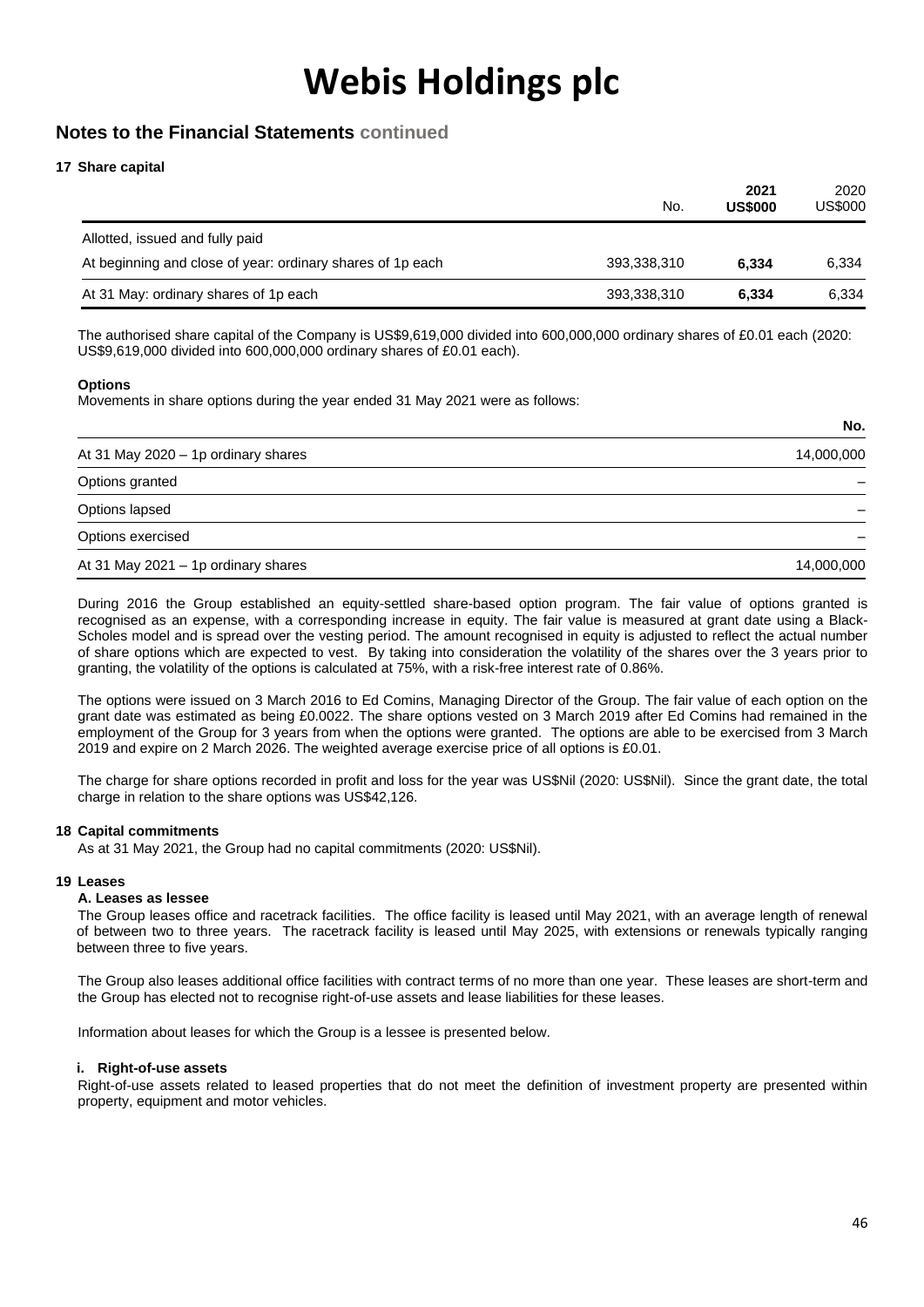## **Notes to the Financial Statements continued**

**19 Leases** continued

- **A. Leases as lessee** continued
- **i. Right of use assets continued**

| Group                     | <b>Property</b><br><b>US\$000</b> | <b>Total</b><br><b>US\$000</b> |
|---------------------------|-----------------------------------|--------------------------------|
| Cost                      |                                   |                                |
| Balance at 1 June 2019    |                                   |                                |
| Additions during the year | 473                               | 473                            |
| Balance at 31 May 2020    | 473                               | 473                            |
| Balance at 1 June 2020    | 473                               | 473                            |
| Additions during the year |                                   |                                |
| Balance at 31 May 2021    | 473                               | 473                            |
| <b>Depreciation</b>       |                                   |                                |
| Balance at 1 June 2019    |                                   |                                |
| Charge for the year       | 98                                | 98                             |
| Balance at 31 May 2020    | 98                                | 98                             |
| Balance at 1 June 2020    | 98                                | 98                             |
| Charge for the year       | 98                                | 98                             |
| Balance at 31 May 2021    | 196                               | 196                            |
| <b>Carrying amounts</b>   |                                   |                                |
| At 1 June 2019            |                                   |                                |
| At 31 May 2020            | 375                               | 375                            |
| At 31 May 2021            | 277                               | 277                            |

#### **ii. Amounts recognised in profit or loss**

|                                        | 2021<br><b>US\$000</b> | 2020<br><b>US\$000</b> |
|----------------------------------------|------------------------|------------------------|
| Interest on lease liabilities          | 24                     | 25                     |
| Depreciation expense                   | 98                     | 98                     |
| Rent concessions received              | (5)                    | (13)                   |
| Expenses relating to short-term leases | 69                     | 47                     |

#### **iii. Amounts recognised in statement of cash flows**

| 2021                                 | 2020    |
|--------------------------------------|---------|
| <b>US\$000</b>                       | US\$000 |
| Total cash outflow for leases<br>111 | 101     |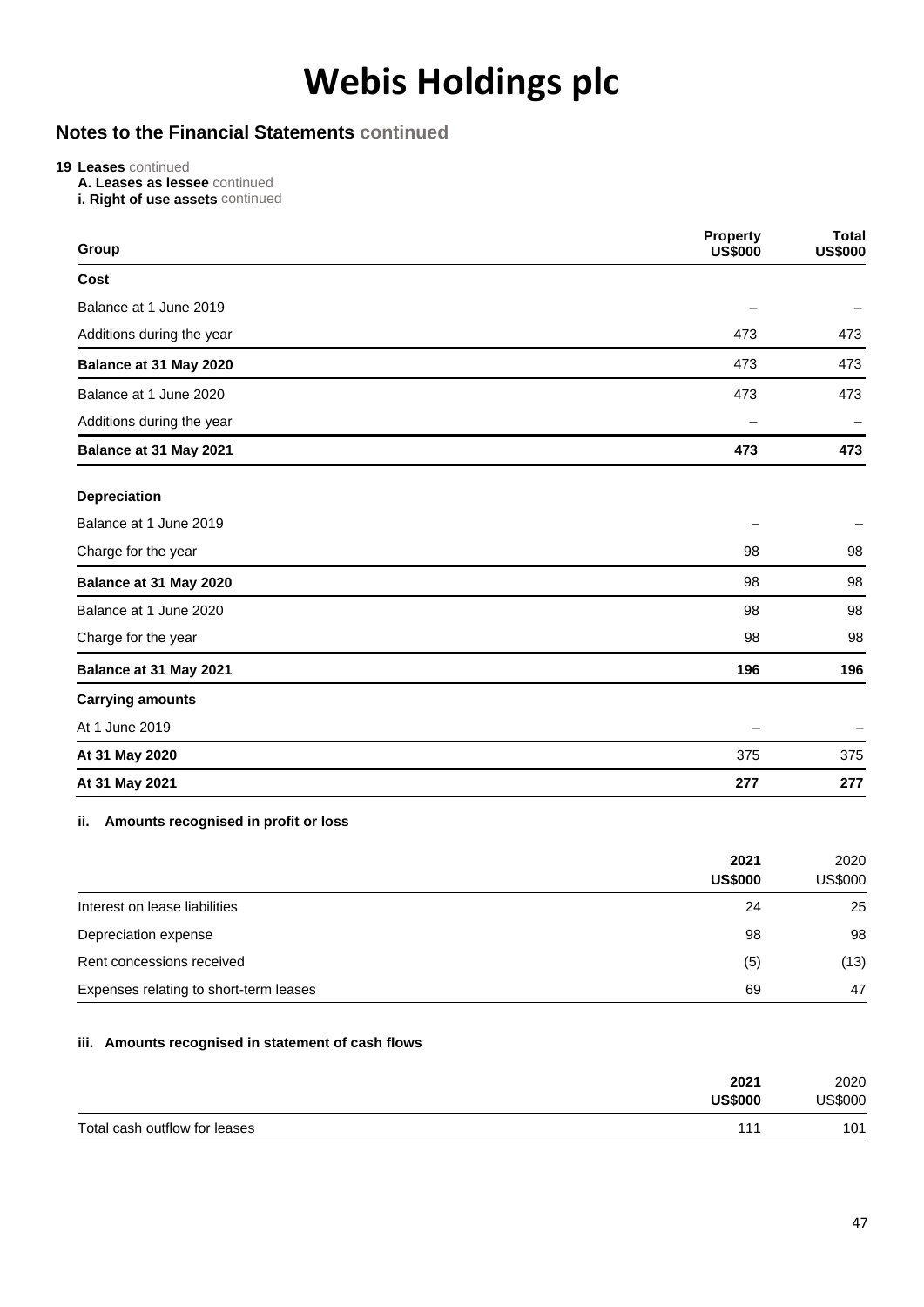### **Notes to the Financial Statements continued**

### **20 Related party transactions**

**Identity of related parties**

The Parent Company has a related party relationship with its subsidiaries (see note 10), and with its Directors and executive officers and with Burnbrae Ltd (significant shareholder).

#### **Transactions with and between subsidiaries**

Transactions with and between the subsidiaries in the Group, which have been eliminated on consolidation, are considered to be related party transactions.

#### **Transactions with entities with significant influence over the Group**

Rental and service charges of US\$45,652 (2020: US\$26,273) and Directors' fees of US\$26,461 (2020: US\$45,435) were charged in the year by Burnbrae Limited, of which Denham Eke is a common Director. The Group also had loans of US\$1,350,000 (2020: US\$1,350,000) from Galloway Ltd, a company related to Burnbrae Limited by common ownership and Directors (note 17).

#### **Transactions with key management personnel**

The total amounts for Directors' remuneration were as follows:

|                                                     | 2021<br><b>US\$000</b> | 2020<br><b>US\$000</b> |
|-----------------------------------------------------|------------------------|------------------------|
| Emoluments - salaries, bonuses and taxable benefits | 366                    | 368                    |
| — fees                                              | 73                     | 64                     |
|                                                     | 439                    | 432                    |

#### **Directors' Emoluments**

|                             | Basic<br>salary<br>US\$000 | Fees<br><b>US\$000</b> | <b>Bonus</b><br><b>US\$000</b> | Termination<br>payments<br><b>US\$000</b> | <b>Benefits</b><br><b>US\$000</b> | 2021<br><b>Total</b><br><b>US\$000</b> | 2020<br>Total<br>US\$000 |
|-----------------------------|----------------------------|------------------------|--------------------------------|-------------------------------------------|-----------------------------------|----------------------------------------|--------------------------|
| <b>Executive</b>            |                            |                        |                                |                                           |                                   |                                        |                          |
| <b>Ed Comins</b>            | 310                        |                        | 35                             |                                           | 21                                | 366                                    | 368                      |
| Non-executive               |                            |                        |                                |                                           |                                   |                                        |                          |
| Denham Eke*                 |                            | 26                     |                                |                                           |                                   | 26                                     | 25                       |
| Nigel Caine                 |                            | 20                     |                                |                                           |                                   | 20                                     | 20                       |
| Sir James Mellon            |                            | 20                     |                                |                                           |                                   | 20                                     | 19                       |
| <b>Richard Roberts</b>      |                            | 7                      |                                |                                           |                                   | 7                                      |                          |
| <b>Aggregate emoluments</b> | 310                        | 73                     | 35                             |                                           | 21                                | 439                                    | 432                      |

\* Paid to Burnbrae Limited.

14,000,000 share options were issued to Ed Comins (see note 17) during 2016.

#### **21 Financial risk management**

#### **Capital structure**

The Group's capital structure is as follows:

|                               | 2021<br><b>US\$000</b> | 2020<br><b>US\$000</b> |
|-------------------------------|------------------------|------------------------|
| Cash and cash equivalents     | 3,238                  | 2,499                  |
| Loans and similar liabilities | (1, 375)               | (1, 380)               |
| <b>Net funds</b>              | 1,863                  | 1,119                  |
| Shareholders' equity          | (1,692)                | (868)                  |
| <b>Capital employed</b>       | 171                    | 251                    |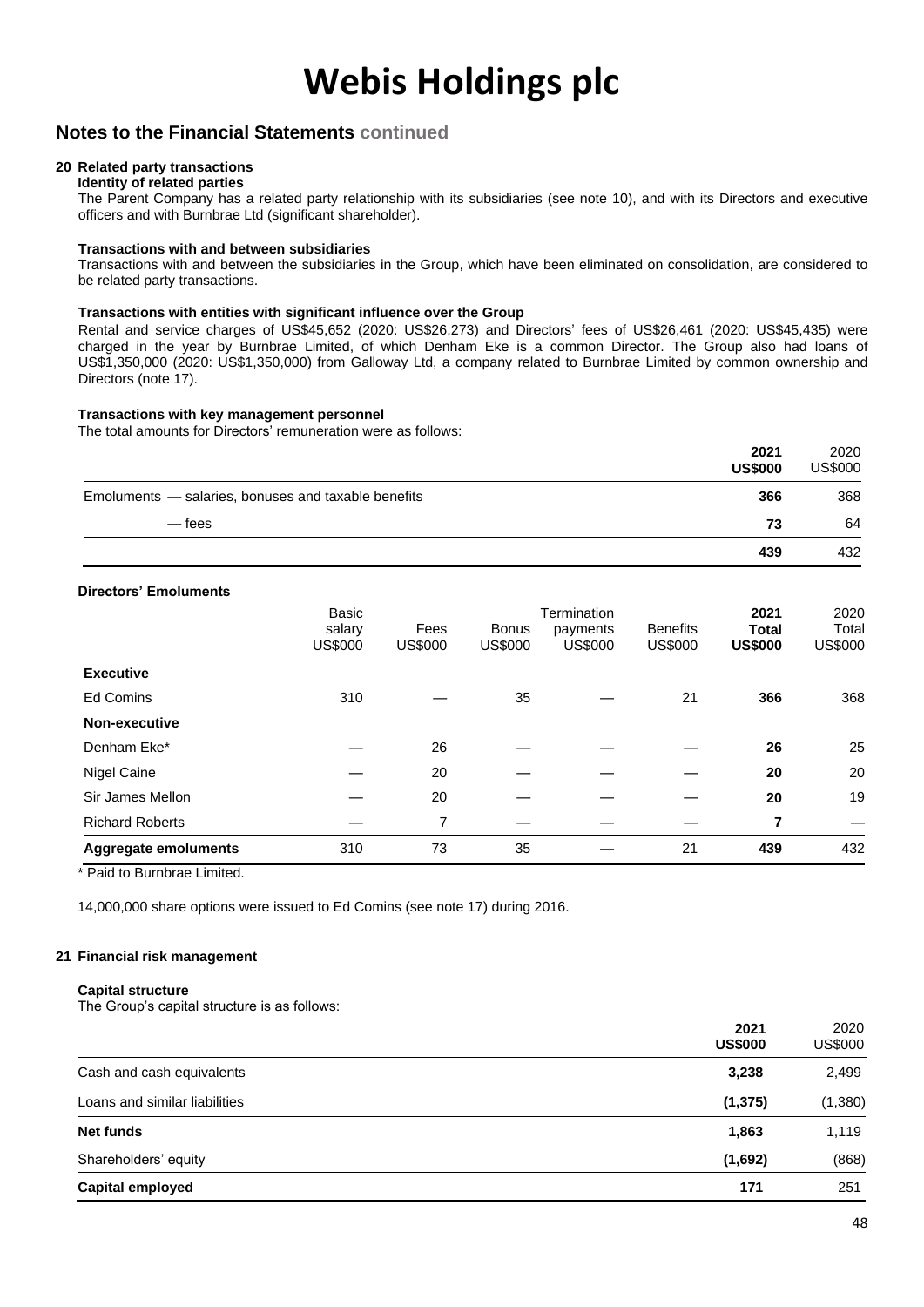### **Notes to the Financial Statements continued**

#### **21 Financial risk management** continued

#### **Capital structure** continued

The Group's policy is to maintain as strong a capital base as possible, insofar as can be sustained due to the fluctuations in the net results of the Group and the inherent effect this has on the capital structure.

The Group's principal financial instruments comprise cash and cash equivalents, trade receivables and payables that arise directly from its operations.

The main purpose of these financial instruments is to finance the Group's operations. The existence of the financial instruments exposes the Group to a number of financial risks, which are described in more detail below.

The principal risks which the Group is exposed to relate to liquidity risks, credit risks and foreign exchange risks.

#### **Liquidity risk**

Liquidity risk is the risk that the Group will be unable to meet its financial obligations as they fall due.

The Group's objective is to maintain continuity of funding through trading and share issues but to also retain flexibility through the use of short-term loans if required.

Management controls and monitors the Group's cash flow on a regular basis, including forecasting future cash flow. Banking facilities are kept under review to ensure they meet the Group's requirements. Funds equivalent to customer balances are held in designated bank accounts where applicable to ensure that Isle of Man Gambling Supervision Commission player protection principles are met. Other customer balances are covered by cash funds held within the Group and by receivables due from ADW racetrack settlement partners. The Directors anticipate that the business will generate sufficient cash flow in the forthcoming period, to meet its immediate financial obligations.

The following are the contractual maturities of financial liabilities:

#### **2021 Financial liabilities**

|                                           | Carrying<br>amount<br><b>US\$000</b> | <b>Contractual</b><br>cash flow<br><b>US\$000</b> | 6 months<br>or less<br><b>US\$000</b> | Up to<br>vear<br><b>US\$000</b> | $1 - 5$<br>years<br><b>US\$000</b> |
|-------------------------------------------|--------------------------------------|---------------------------------------------------|---------------------------------------|---------------------------------|------------------------------------|
| Trade payables                            | (686)                                | (686)                                             | (686)                                 |                                 |                                    |
| Amounts due to customers                  | (2,968)                              | (2,968)                                           | (2,968)                               |                                 | $\overline{\phantom{0}}$           |
| Other payables, loans and deferred income | (2, 269)                             | (2,507)                                           | (947)                                 | (893)                           | (667)                              |
| Lease liabilities                         | (292)                                | (338)                                             | (13)                                  | (72)                            | (253)                              |
|                                           | (6, 215)                             | (6, 499)                                          | (4,614)                               | (965)                           | (920)                              |

#### 2020

Financial liabilities

|                                           | Carrying<br>amount<br>US\$000 | Contractual<br>cash flow<br><b>US\$000</b> | 6 months<br>or less<br>US\$000 | Up to<br>1 year<br>US\$000 | $1 - 5$<br>vears<br><b>US\$000</b> |
|-------------------------------------------|-------------------------------|--------------------------------------------|--------------------------------|----------------------------|------------------------------------|
| Trade payables                            | (603)                         | (603)                                      | (603)                          |                            |                                    |
| Amounts due to customers                  | (2, 446)                      | (2, 446)                                   | (2, 446)                       |                            |                                    |
| Other payables, loans and deferred income | (1,967)                       | (2,306)                                    | (640)                          | (52)                       | (1,614)                            |
| Lease liabilities                         | (384)                         | (454)                                      | (29)                           | (87)                       | (338)                              |
|                                           | (5,400)                       | (5,809)                                    | (3,718)                        | (139)                      | (1, 952)                           |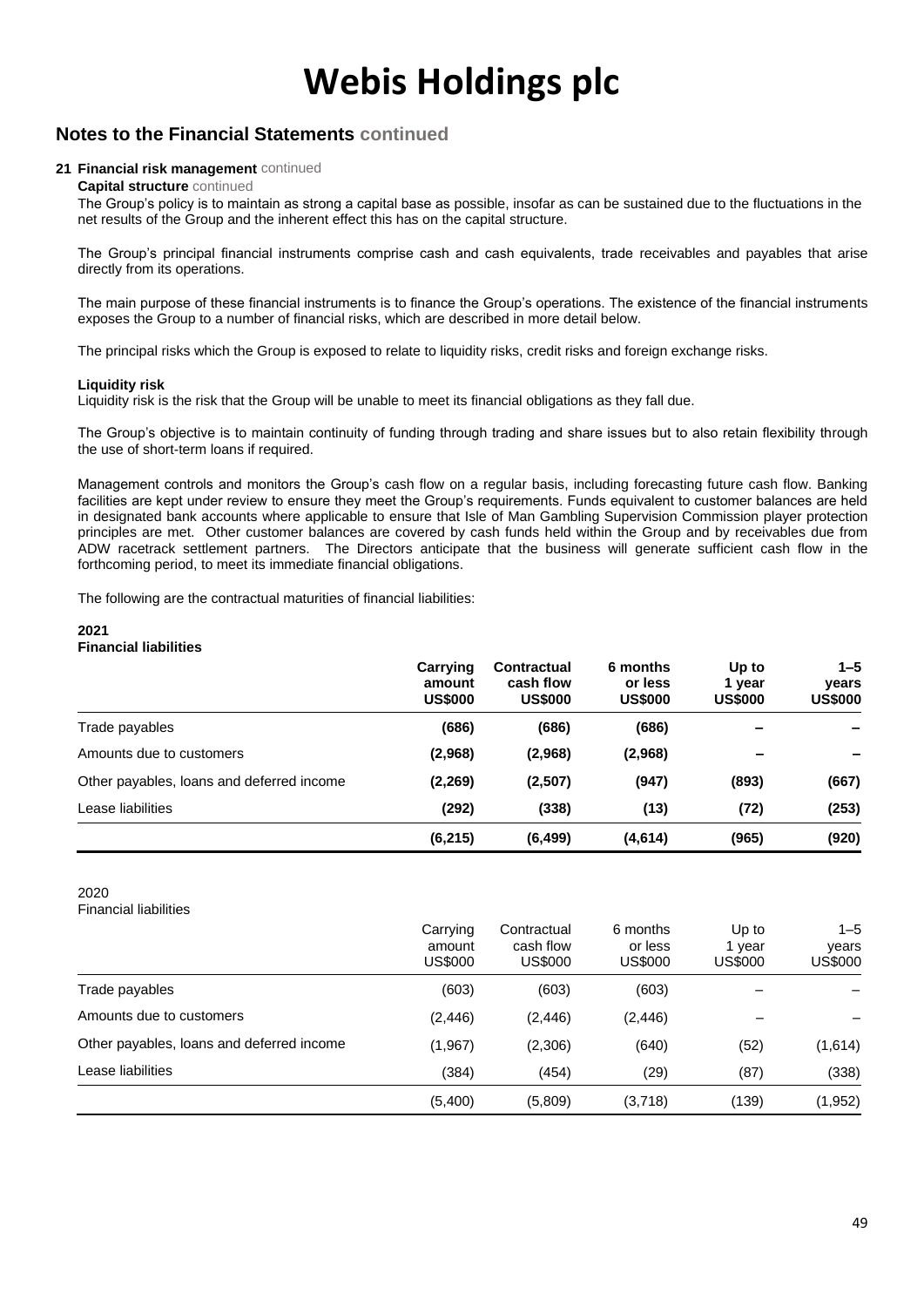### **Notes to the Financial Statements continued**

#### **21 Financial risk management** continued **Credit risk**

Credit risk is the risk that one party to a financial instrument will cause a financial loss for the other party by failing to discharge an obligation.

Impairment losses on financial assets recognised in profit or loss were as follows:

|                                       | 2021<br><b>US\$000</b> | 2020<br>US\$000 |
|---------------------------------------|------------------------|-----------------|
| Non-credit impaired trade receivables | 16                     | 23              |
| Credit impaired trade receivables     | 62                     | 62              |
| Total impairment losses               | 78                     | 85              |

The Group's exposure to credit risk is influenced by the characteristics of the individual racetracks and the settling agents operating on behalf of these tracks. The racetracks themselves are influenced by many factors, including the product they offer, supporting sources of revenue they might generate, such as offering simulcast, slots or sports wagering facilities, current economic conditions, ownership structure, state laws and so on, all of which may affect their liquidity and ability to operate.

The Group limits its exposure to credit risk by regular settling and verification of balances due to and from settling agents, with standard terms of one month. While there is on occasion debt that is slower to be settled, historical settlements for at least the last six years show that of the current trade receivable balance, greater than 99% would be expected to be received.

In addition, the majority of the current Group customers have transacted with the Group for five years or more and none of these customers balances have been specifically impaired in that period.

While there has been an impact from Covid-19 across many industries worldwide, horse racing was one of the few events that managed to maintain some activity during the initial months of the pandemic, and which therefore assisted in the recommencement of operations for those tracks which had temporarily halted operations for a period of time. While we saw a slowdown of settlements from settling agents and tracks at the end of 2019/20, settlements and recovery are now back in line with general terms of business. The Group has continued to take a conservative approach to the assessment of the Weighted Average Loss Rate and maintained rates that are considered to reflect the risk that exists under current market conditions.

The following table provides information about exposure to credit risk and expected credit losses for trade receivables as at 31 May 2021:

| 2021                       | Weighted<br>Average<br>Loss Rate<br>(%) | <b>Gross</b><br>Carrying<br>Amount<br><b>US\$000</b> | Loss<br><b>Allowance</b><br><b>US\$000</b> | <b>Net</b><br>Carrying<br>Amount<br><b>US\$000</b> | <b>Credit</b><br><b>Impaired</b> |
|----------------------------|-----------------------------------------|------------------------------------------------------|--------------------------------------------|----------------------------------------------------|----------------------------------|
| Current (not past due)     | 1.00%                                   | 479                                                  | (5)                                        | 474                                                | No                               |
| 1-30 days past due         | 2.00%                                   | 406                                                  | (8)                                        | 398                                                | No                               |
| 31-60 days past due        | 5.00%                                   | 10                                                   | (1)                                        | 9                                                  | No                               |
| 61-90 days past due        | 7.00%                                   | 20                                                   | (1)                                        | 19                                                 | No                               |
| More than 90 days past due | 10.00%                                  | 8                                                    | (1)                                        |                                                    | No                               |
| More than 90 days past due | 100.00%                                 | 62                                                   | (62)                                       |                                                    | Yes                              |
|                            |                                         | 985                                                  | (78)                                       | 907                                                |                                  |

| 2020                       | Weighted<br>Average Loss<br>Rate $(\%)$ | Gross Carrying<br>Amount<br>US\$000 | Loss Allowance<br><b>US\$000</b> | Net Carrying<br>Amount<br><b>US\$000</b> | Credit Impaired |
|----------------------------|-----------------------------------------|-------------------------------------|----------------------------------|------------------------------------------|-----------------|
| Current (not past due)     | 0.50%                                   | 305                                 | (2)                              | 303                                      | No.             |
| 1-30 days past due         | 1.00%                                   | 129                                 | (1)                              | 128                                      | No              |
| 31-60 days past due        | 6.00%                                   | 97                                  | (6)                              | 91                                       | <b>No</b>       |
| 61-90 days past due        | 8.00%                                   | 147                                 | (12)                             | 135                                      | No              |
| More than 90 days past due | 10.00%                                  | 20                                  | (2)                              | 18                                       | <b>No</b>       |
| More than 90 days past due | 100.00%                                 | 62                                  | (62)                             |                                          | Yes             |
|                            |                                         | 760                                 | (85)                             | 675                                      |                 |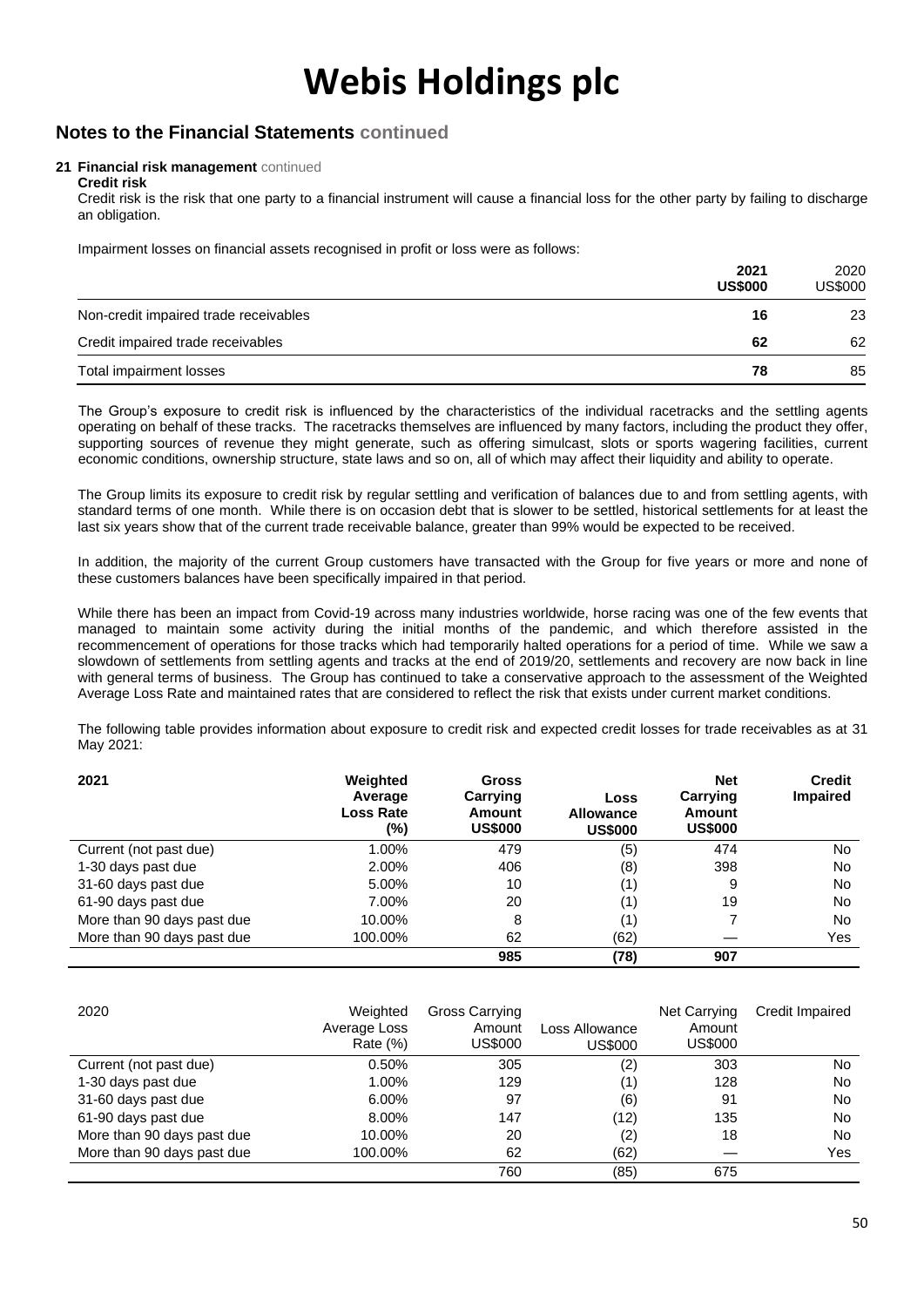### **Notes to the Financial Statements continued**

#### **21 Financial risk management** continued

#### **Credit risk** continued

The Group uses an allowance matrix to measure the ECLs of trade receivables from racetracks and their settling agents, which comprise a moderate number of balances, ranging from small to large. The Group has reviewed its historical losses over the past four years as well as considering current economic conditions in estimating the loss rates and calculating the corresponding loss allowance.

Classes of financial assets — carrying amounts

|                             | 2021<br><b>US\$000</b> | 2020<br>US\$000 |
|-----------------------------|------------------------|-----------------|
| Cash and cash equivalents   | 3,238                  | 2,499           |
| Bonds and deposits          | 983                    | 983             |
| Trade and other receivables | 1.766                  | 1,184           |
|                             | 5,987                  | 4,666           |

Generally, the maximum credit risk exposure of financial assets is the carrying amount of the financial assets as shown on the face of the balance sheet (or in the notes to the financial statements). Credit risk, therefore, is only disclosed in circumstances where the maximum potential loss differs significantly from the financial asset's carrying amount.

The maximum exposure to credit risks for receivables in any business segment:

|             | 2021<br><b>US\$000</b> | 2020<br><b>US\$000</b> |
|-------------|------------------------|------------------------|
| Pari-mutuel | 1,766                  | .184                   |

Of the above receivables, US\$907,000 (2020: US\$675,000) relates to amounts owed from racing tracks. These receivables are actively monitored to avoid significant concentration of credit risk and the Directors consider there to be no significant concentration of credit risk.

The Directors consider that all the above financial assets that are not impaired for each of the reporting dates under review are of good credit quality. The banks have external credit ratings of at least Baa3 from Moody's.

The credit risk for liquid funds and other short-term financial assets is considered negligible, since the counterparties are reputable banks with high-quality external credit ratings.

#### **Interest rate risk**

The Group finances its operations mainly through capital with limited levels of borrowings. Cash at bank and in hand earns negligible interest at floating rates, based principally on short-term interbank rates.

Any movement in interest rates would not be considered to have any significant impact on net assets at the balance sheet date as the Group and Parent Company do not have floating rate loans payable.

#### **Foreign currency risks**

The Group operates internationally and is subject to transactional foreign currency exposures, primarily with respect to Pounds Sterling, Hong Kong Dollars and Euros.

The Group does not actively manage the exposures but regularly monitors the Group's currency position and exchange rate movements and makes decisions as appropriate.

At the reporting date the Group had the following exposure:

| 2021                       | <b>USD</b><br><b>US\$000</b> | <b>GBP</b><br><b>US\$000</b> | <b>EUR</b><br><b>US\$000</b> | <b>HKD</b><br><b>US\$000</b> | Total<br><b>US\$000</b> |
|----------------------------|------------------------------|------------------------------|------------------------------|------------------------------|-------------------------|
| Current assets             | 6.710                        | 283                          | 78                           | 659                          | 7,730                   |
| <b>Current liabilities</b> | (4,778)                      | (339)                        | (85)                         | (700)                        | (5,902)                 |
| Short-term exposure        | 1,932                        | (56)                         | (7)                          | (41)                         | 1,828                   |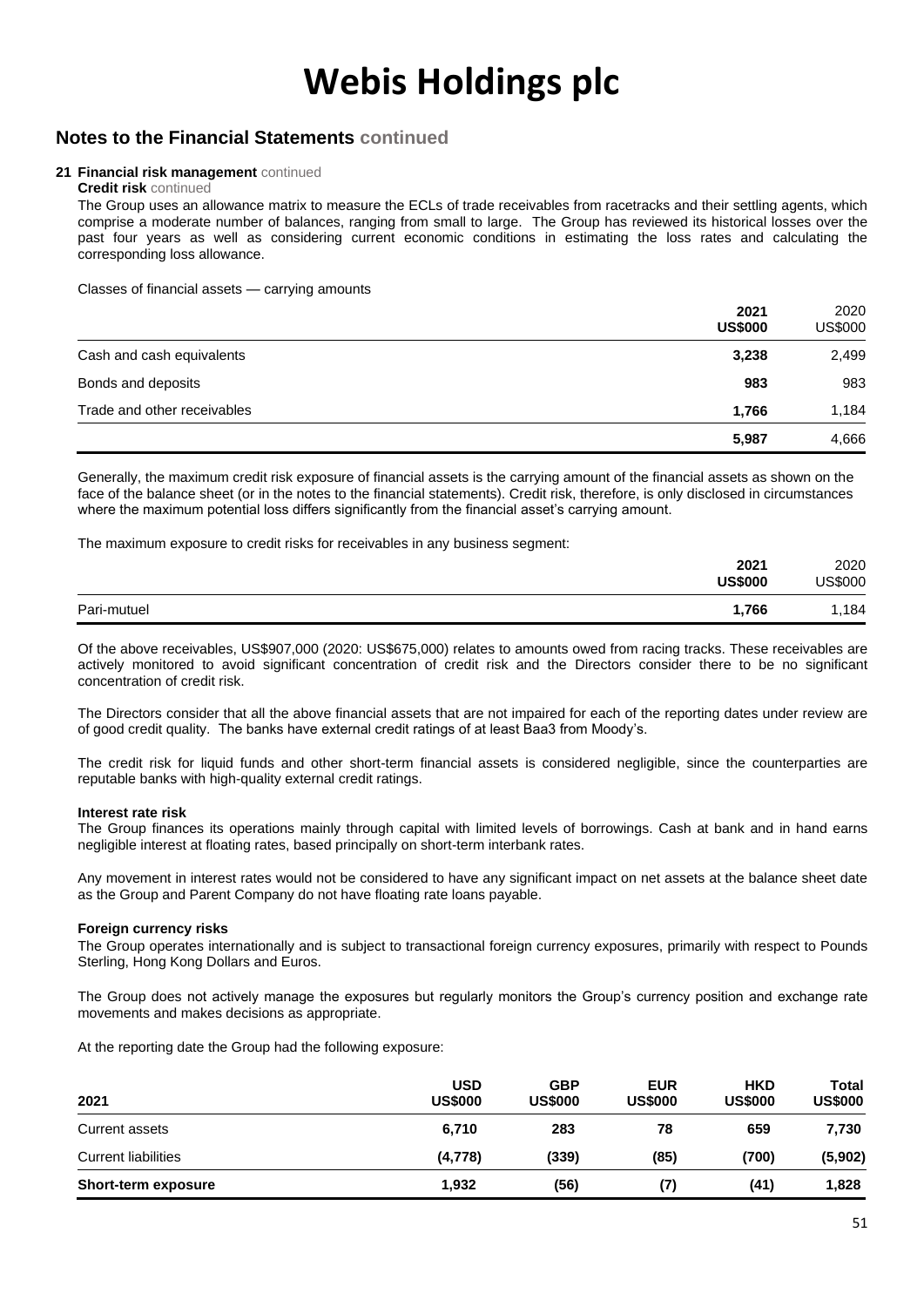### **Notes to the Financial Statements continued**

**21 Financial risk management** continued

**Foreign currency risks continued** 

| 2020                       | USD<br><b>US\$000</b> | GBP<br>US\$000 | <b>EUR</b><br>US\$000 | <b>HKD</b><br><b>US\$000</b> | Total<br>US\$000 |
|----------------------------|-----------------------|----------------|-----------------------|------------------------------|------------------|
| Current assets             | 5,144                 | 53             | 130                   | 708                          | 6,035            |
| <b>Current liabilities</b> | (3, 170)              | (127)          | (83)                  | (716)                        | (4,096)          |
| Short-term exposure        | 1,974                 | (74)           | 47                    | (8)                          | 1,939            |

The following table illustrates the sensitivity of the net result for the year and equity with regards to the Group's financial assets and financial liabilities and the US Dollar–Sterling exchange rate, US Dollar–Euro exchange rate and US Dollar–Hong Kong Dollar exchange rate.

A 5% weakening of the US Dollar against the following currencies at 31 May 2021 would have increased / (decreased) equity and profit and loss by the amounts shown below:

| 2021                       | <b>GBP</b><br><b>US\$000</b> | <b>EUR</b><br><b>US\$000</b> | <b>HKD</b><br><b>US\$000</b> | Total<br><b>US\$000</b> |
|----------------------------|------------------------------|------------------------------|------------------------------|-------------------------|
| <b>Current assets</b>      | 14                           | 4                            | 33                           | 51                      |
| <b>Current liabilities</b> | (17)                         | (4)                          | (35)                         | (56)                    |
| <b>Net assets</b>          | (3)                          |                              | (2)                          | (5)                     |
| 2020                       | <b>GBP</b><br><b>US\$000</b> | <b>EUR</b><br><b>US\$000</b> | <b>HKD</b><br><b>US\$000</b> | Total<br><b>US\$000</b> |
| <b>Current assets</b>      | 3                            | 6                            | 35                           | 44                      |
| <b>Current liabilities</b> | (6)                          | (4)                          | (36)                         | (46)                    |
| Net assets                 | (3)                          | 2                            | (1)                          | (2)                     |

A 5% strengthening of the US Dollar against the above currencies would have had the equal but opposite effect on the above currencies to the amounts shown above on the basis that all other variables remain constant.

#### **22 Controlling party and ultimate controlling party**

The Directors consider the ultimate controlling party to be Burnbrae Limited and its beneficial owner Jim Mellon by virtue of their combined shareholding of 63.10%.

#### **23 Subsequent events**

To the knowledge of the Directors, there have been no other material events since the end of the reporting period that require disclosure in the accounts.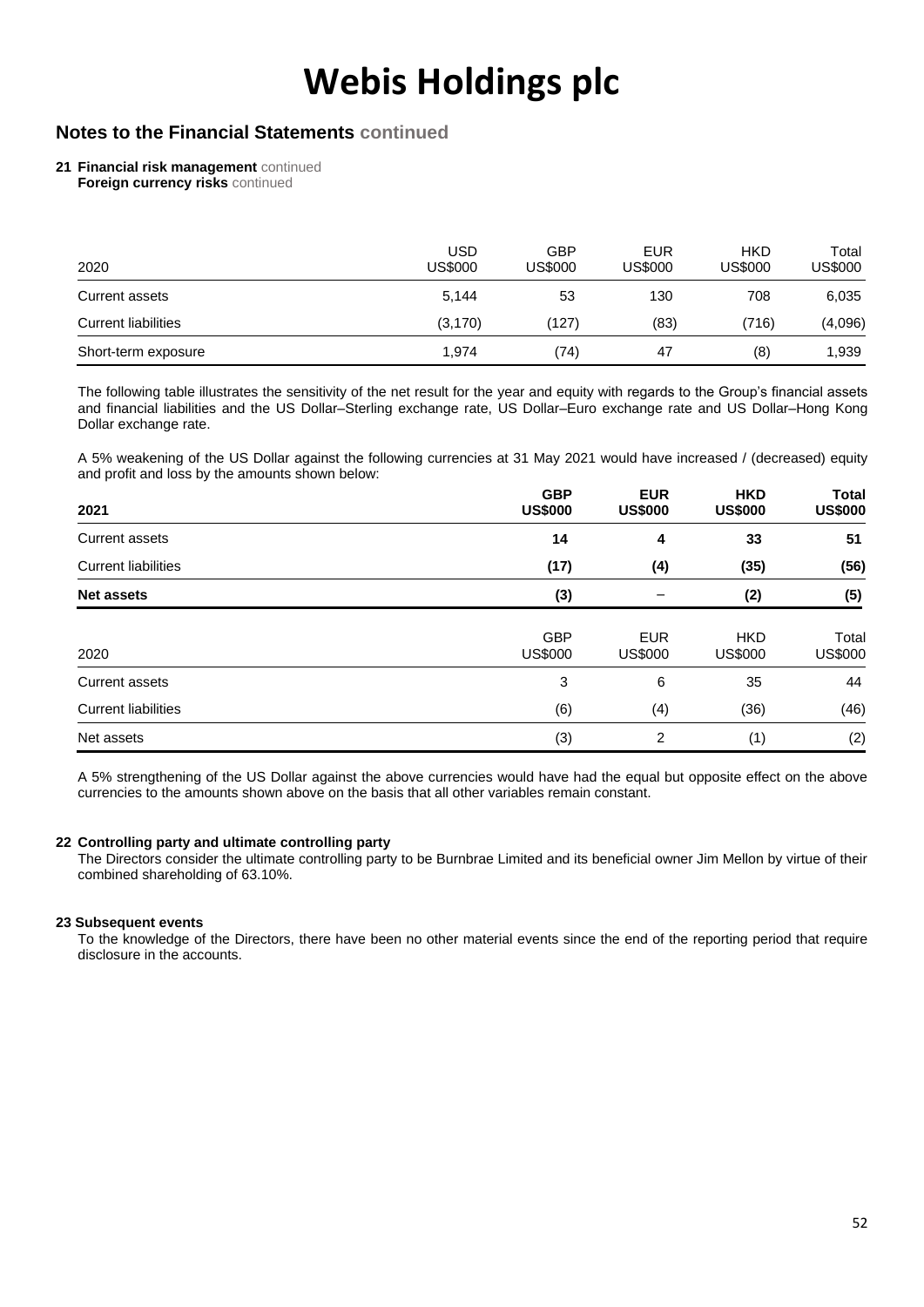### **Notice of Meeting**

NOTICE IS HEREBY GIVEN that the Annual General Meeting of Webis Holdings plc (the "Company") will be held at The Claremont Hotel, 18/19 Loch Promenade, Douglas, Isle of Man, on 31 January 2022 at 11 am for the purpose of transacting the below business.

The Board considers it important that all shareholders should have the opportunity to exercise their voting rights at the AGM. To this end, the Company invites shareholders to complete the voting proxy form as early as possible. Shareholders may also submit questions to the Company Secretary either in writing at the registered office or by email to [ir@webisholdingsplc.com](mailto:ir@webisholdingsplc.com) prior to the meeting and as early as possible.

#### **Ordinary Business**

- 1 To receive and adopt the report of the Directors and the accounts for the year ended 31 May 2021.
- 2 To re-elect as a director Sir James Mellon who retires by rotation and, being eligible, offers himself for re-election in accordance with the Company's Articles of Association.
- 3 To re-elect as a director Richard Roberts who retires at the date of the first general meeting following appointment and, being eligible, offers himself for reelection in accordance with the Company's Articles of Association.
- 4 To reappoint KPMG Audit LLC as auditors and to authorise the Directors to determine their remuneration.

#### **Special Business**

To consider and, if thought fit, to pass the following resolutions:

#### **As an Ordinary Resolution**

5 That the authority granted by special resolution to the Directors of the Company to allot relevant securities up to an amount equal to but not exceeding the authorised but unissued share capital of the Company for the time being which was passed at the Annual General Meeting of the Company held on 9 December 2002 be renewed pursuant to the power provided by Article 6(C) of the Company's Articles of Association, that such renewal of authority be for the exercise of that power generally and unconditionally and in all respects in the same terms as originally granted, and that such authority shall expire at the conclusion of the next Annual General Meeting of the Company after the date of passing of this resolution unless renewed, varied or revoked by the Company in General Meeting.

#### **As a Special Resolution**

- 6 The Directors of the Company be and they are hereby empowered pursuant to Article 8 of the Articles of Association of the Company (the "Articles") to allot equity securities (as defined in Article 7(H) of the Articles) pursuant to the authority conferred on the Directors to allot relevant securities by Resolution 4 above as if Article 7(A) of the Articles did not apply to such allotment PROVIDED THAT this power shall be limited to:
	- (i) the allotment of equity securities in connection with a rights issue in favour of ordinary shareholders where

the equity securities are issued proportionally (or as nearly as may be) to the respective number of ordinary shares held by such shareholders (but subject to such exclusions or other arrangements as the Directors may deem necessary or expedient to deal with issues arising under the laws of any territory or the requirements of any regulatory body or any stock exchange in any territory or the fixing of exchange rates applicable to any such equity securities where such equity securities are to be issued to shareholders in more than one territory, or legal or practical problems in respect of overseas shareholders, fractional entitlements or otherwise howsoever);

- (ii) the allotment of equity securities to holders of any options under any share option scheme of the Company for the time being in force, on the exercise by them of any such options; and
- (iii) the allotment (otherwise than pursuant to paragraphs (i) or (ii) above) of equity securities up to a maximum aggregate nominal value equal to 50% of the issued ordinary share capital of the Company for the time being.

The power hereby conferred shall expire at the conclusion of the next Annual General Meeting of the Company after the date of passing of this resolution unless such power shall be renewed in accordance with and subject to the provisions of the said Article 8, save that the Company may before such expiry make an offer or agreement which would or might require equity securities to be allotted after such expiry and the Directors may allot equity securities pursuant to such offer or agreement as if the power conferred hereby had not expired.

#### **As Ordinary Resolutions**

- That in accordance with Article 12 of the Company's Articles of Association and with Section 13 of the Companies Act 1992 the Company be generally and unconditionally authorised to make market purchases (as defined by Section 13(2) of the Companies Act 1992) of ordinary shares of 1 pence each in its capital, provided that:
	- (a) the maximum number of shares that may be acquired is 39,333,831;
	- (b) the minimum price that may be paid for the shares is 1 pence;
	- (c) the maximum price that may be paid is, for a share the Company contracts to purchase on any day, a sum equal to 105% of the average of the upper and lower quotations on the Daily Official List of the London Stock Exchange for the ordinary shares of the Company on the five business days immediately preceding that day; and
	- (d) the authority conferred by this resolution shall expire at the conclusion of the next Annual General Meeting of the Company after the date of the passing of this resolution unless renewed, varied or revoked by the Company in General Meeting, but not so as to prejudice the completion of a purchase contracted before that date.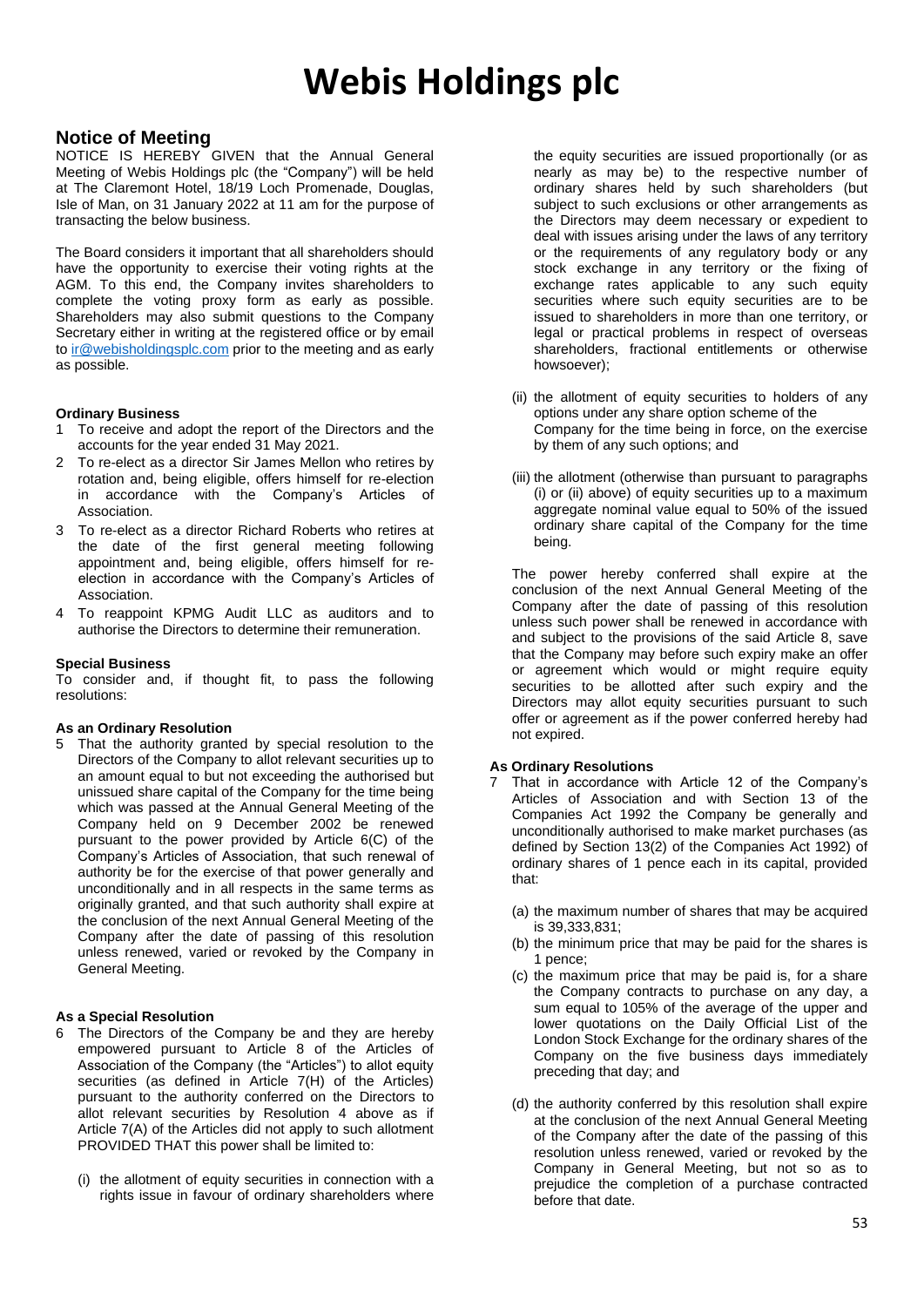### **Notice of Meeting continued**

#### **As Ordinary Resolutions** continued

8 That the Report of the Remuneration Committee be received and adopted.

By order of the Board

**Piotr Schabik Company Secretary 6 December 2021 Registered Office: Viking House Nelson Street, Douglas Isle of Man, IM1 2AH**

#### **Notes**

1. Members are entitled to appoint a proxy to exercise all or any of their rights to attend and vote on their behalf at the meeting. A proxy need not be a shareholder of the Company. A shareholder may appoint more than one proxy in relation to the Annual General Meeting provided that each proxy is appointed to exercise the rights attached to a different share or shares held by that shareholder. To appoint more than one proxy you may photocopy the proxy form accompanying this notice. Please indicate the proxy holder's name and the number of shares in relation to which they are authorised to act as your proxy (which, in aggregate, should not exceed the number of shares held by you). Please also indicate if the proxy instruction is one of multiple instructions being given. All forms must be signed and should be returned together in the same envelope.

- 2. To be valid, the form of proxy and the power of attorney or other authority (if any) under which it is signed - or a notarially certified or office copy of such power or authority - must be lodged at the offices of the Company's registrars, PXS 1, Link Group, Central Square, 29 Wellington Street, Leeds, LS1 4DL by hand, or sent by post, so as to be received not less than 48 hours before the time fixed for the holding of the meeting or any adjournment thereof (as the case may be).
- 3. The completion and return of a form of proxy will not preclude a member from attending in person at the meeting and voting should he wish to do so.
- 4. In the case of a corporation, the form of proxy must be executed under its common seal or the hand of an officer or attorney duly authorised.
- 5. A member may appoint a proxy of his or her own choice. If the name of the member's choice is not entered in the space provided on the form of proxy, the return of the form of proxy duly signed will authorise the chairman of the meeting to act as that member's proxy.
- 6. To abstain from voting on a resolution, select the relevant 'withheld' box. A vote withheld is not a vote in law and will not be counted in the calculation of votes for or against the resolution. If no voting indication is given, your proxy will vote or abstain from voting at his or her discretion. Your proxy will vote (or abstain from voting) as he or she thinks fit in relation to any other matter which is put before the meeting.
- 7. Pursuant to regulation 22 of the Uncertificated Securities Regulations 2005, the Company has specified that only those members entered on the register of members at close of business on 28 January 2022 shall be entitled to attend and vote at the meeting. Changes to the register after close of business on 28 January 2022 shall be disregarded in determining the rights of any person to attend and vote at the meeting.
- 8. Where a corporation is to be represented at the meeting by a personal representative, such corporation must deposit a certified copy of the resolution of its Directors or other governing body authorising the appointment of the representative at the Company's registered office: Viking House, Nelson Street, Douglas, Isle of Man, IM1 2AH not later than 48 hours before the time appointed for the holding of the meeting.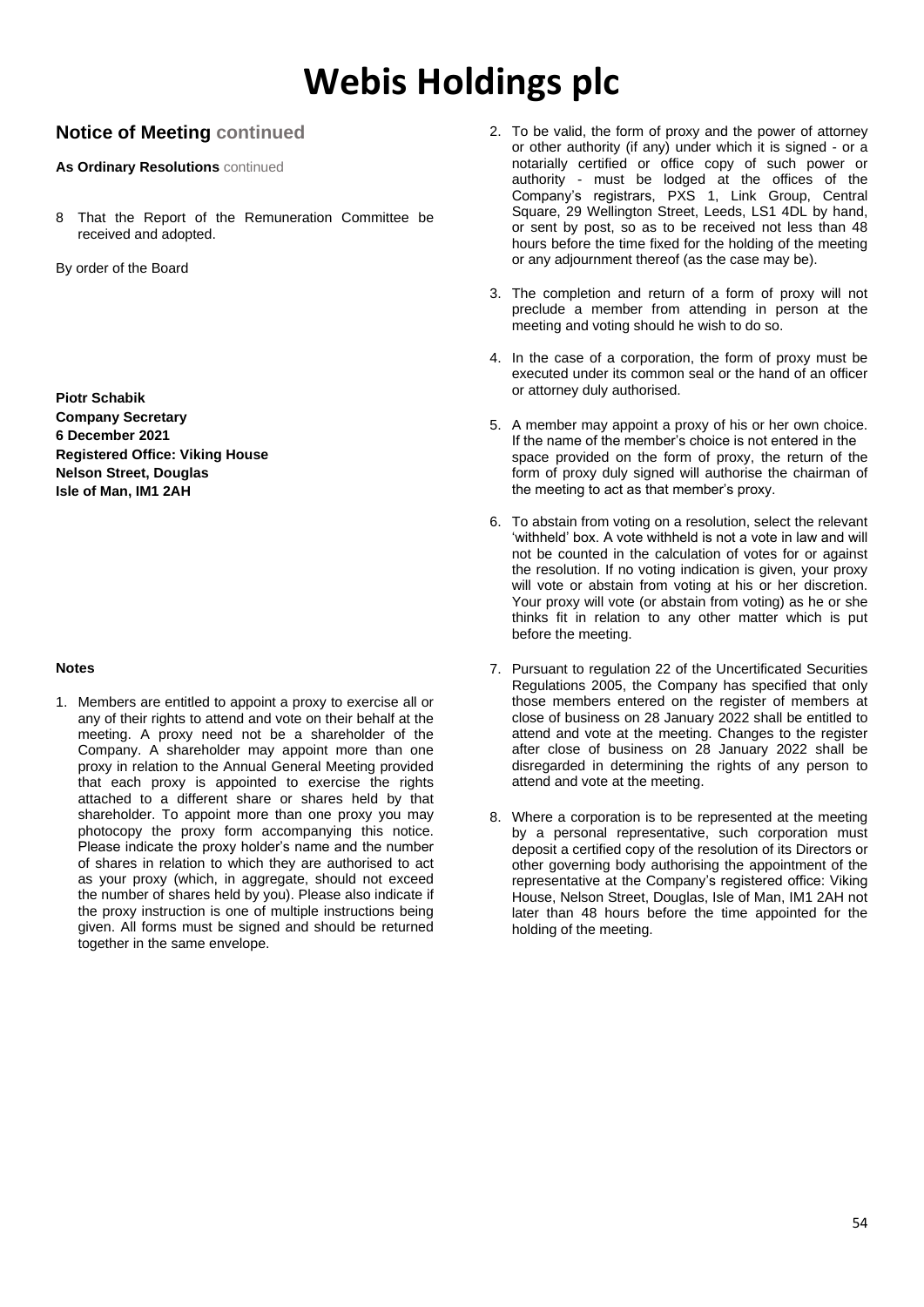## **Company Information**

#### **Directors**

Denham Eke *Non-Executive Chairman* Ed Comins *Managing Director* Sir James Mellon *Independent Non-Executive Director* Richard Roberts *Independent Non-Executive Director*

#### **Company Secretary** Piotr Schabik

#### **Registered Office**

Viking House Nelson Street Douglas, Isle of Man IM1 2AH

#### **Bankers**

NedBank Private Wealth Ltd St Mary's Court 20 Hill Street Douglas Isle of Man IM1 1EU

#### **Auditors**

KPMG Audit LLC Chartered Accountants Heritage Court 41 Athol Street Douglas, Isle of Man IM1 1LA

### **Nominated Adviser and Broker**

Beaumont Cornish Limited Building 3, Chiswick Park 566 Chiswick High Road London W4 5YA

#### **Legal Advisors**

Long & Humphrey The Old Courthouse Athol Street Douglas Isle of Man IM1 1LD

#### **UK Registrar**

Link Asset Services The Registry, 34 Beckenham Road **Beckenham** Kent BR3 4TU

**Corporate Website** www.webisholdingsplc.com

**Twitter** @WebisHoldings